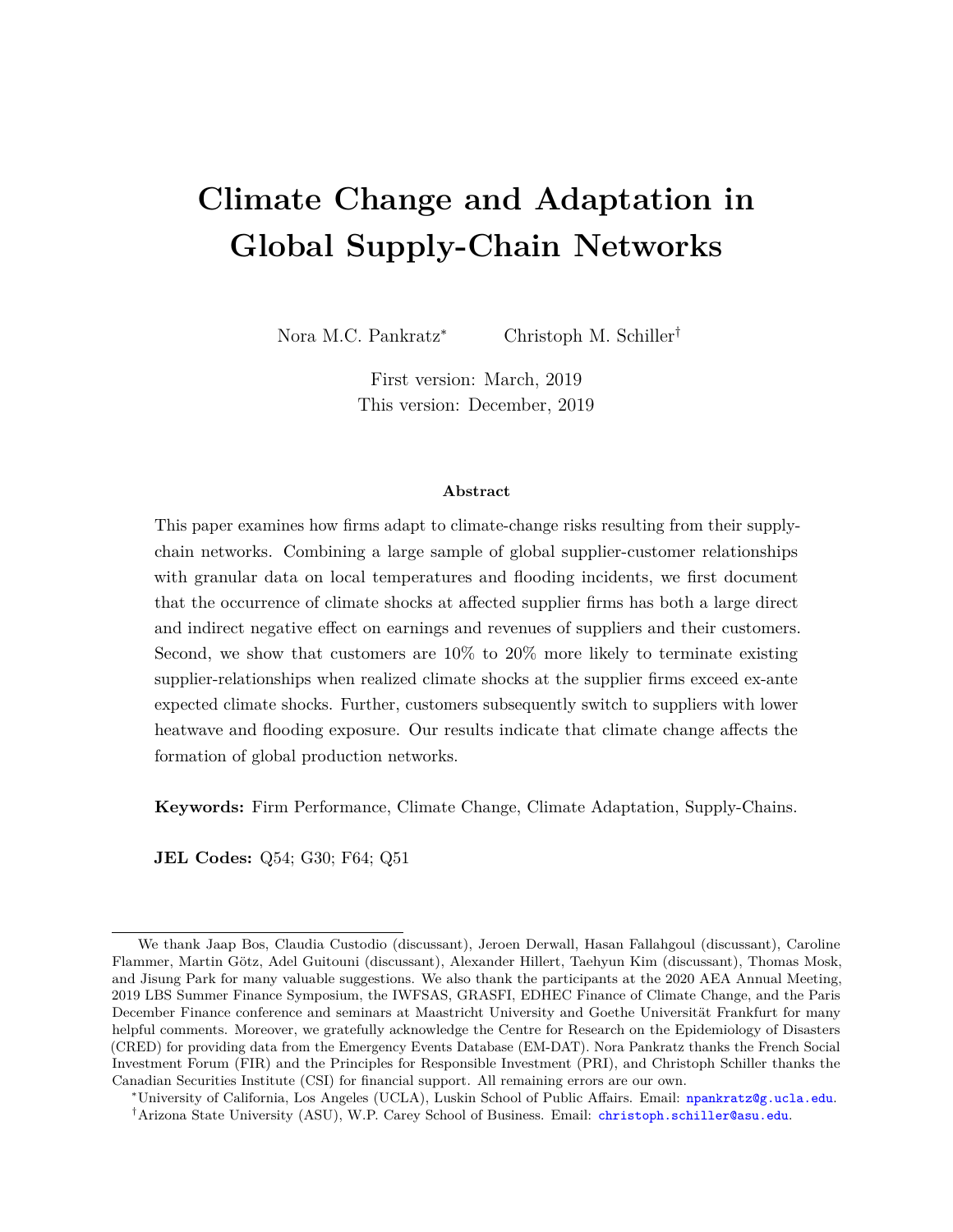### **1 Introduction**

Climate change is one of the greatest challenges of our time. The average global surface temperature has increased by 0.85◦ Celsius (1.5◦ F) since the industrial revolution, leading to more frequent extreme weather events such as heatwaves, forest fires, and catastrophic floods, with dramatic effects for society and economic activity [\(Carleton and Hsiang,](#page-30-0) [2016\)](#page-30-0). According to the 2017 U.S. Climate Science Special Report, the cost of extreme climate-related events for the United States alone has exceeded \$1.1 trillion since 1980 [\(CSSR,](#page-30-1) [2017\)](#page-30-1).<sup>[1](#page-1-0)</sup> By the end of the century, temperatures are expected to increase even further by 0.9 to  $5.4°$  C ( $1.6 - 9.7°$  F) [\(IPCC,](#page-31-0) [2013\)](#page-31-0).

While the academic literature in finance and economics has provided broad evidence on the adverse effects of climate change, including corporate earnings [\(Addoum, Ng, and Ortiz-Bobea,](#page-30-2) [2019\)](#page-30-2), labor productivity [\(Graff-Zivin, Hsiang, and Neidell,](#page-31-1) [2018\)](#page-31-1), stock returns [\(Kumar, Xin, and](#page-31-2) [Zhang,](#page-31-2) [2019\)](#page-31-2), and capital structure [\(Ginglinger and Moreau,](#page-31-3) [2019\)](#page-31-3), much less is known about how firms and market participants can adapt to climate change. In contrast, managers and investors are increasingly looking for ways to mitigate climate change risks, for example by adapting their operations and investments [\(Lin, Schmid, and Weisbach,](#page-31-4) [2018\)](#page-31-4).[2](#page-1-1)

In the age of globalization, most firms operate in extensive global production and supply-chain networks. Supply-chains often move through parts of the world that are most vulnerable to climate impacts. As a result, adapting to climate change is a complex task, as firms might be indirectly exposed to climate change risks due to their suppliers and customers.<sup>[3](#page-1-2)</sup> Indeed, [Barrot and Sauvagnat](#page-30-3) [\(2016\)](#page-30-3) and [Seetharam](#page-32-0) [\(2018\)](#page-32-0), among others, show that the impact of extreme weather events can propagate through firm-level production networks. Consequently, in a recent survey, over 50% of CEOs mentioned risks posed to their global supply chains by climate change as one of their primary concerns [\(PWC,](#page-31-5) [2015\)](#page-31-5).

Hence, the aim of this paper is twofold. First, we investigate if firms are affected by climate change risk due to their global supply-chain network. Specifically, we estimate the firm performance effects of climate change related extreme weather events on supplier firms around the world and the

<span id="page-1-0"></span><sup>&</sup>lt;sup>1</sup>See for example [Dell, Jones, and Olken](#page-31-6) [\(2014\)](#page-31-6) and [Auffhammer](#page-30-4) [\(2018\)](#page-30-4) for a summary of the literature on the economic effects of climate change.

<span id="page-1-1"></span> ${}^{2}$ Krüger, Sautner, and Starks [\(2018\)](#page-31-7) document that institutional investors consider engagement and risk management strategies to address the financial implications of climate change risks for their portfolio firms.

<span id="page-1-2"></span> ${}^{3}$  For example, during the 2011 flooding disaster in Thailand, more than 14,500 firms reliant on Thai suppliers experienced business disruptions worldwide [\(BSR,](#page-30-5) [2018\)](#page-30-5).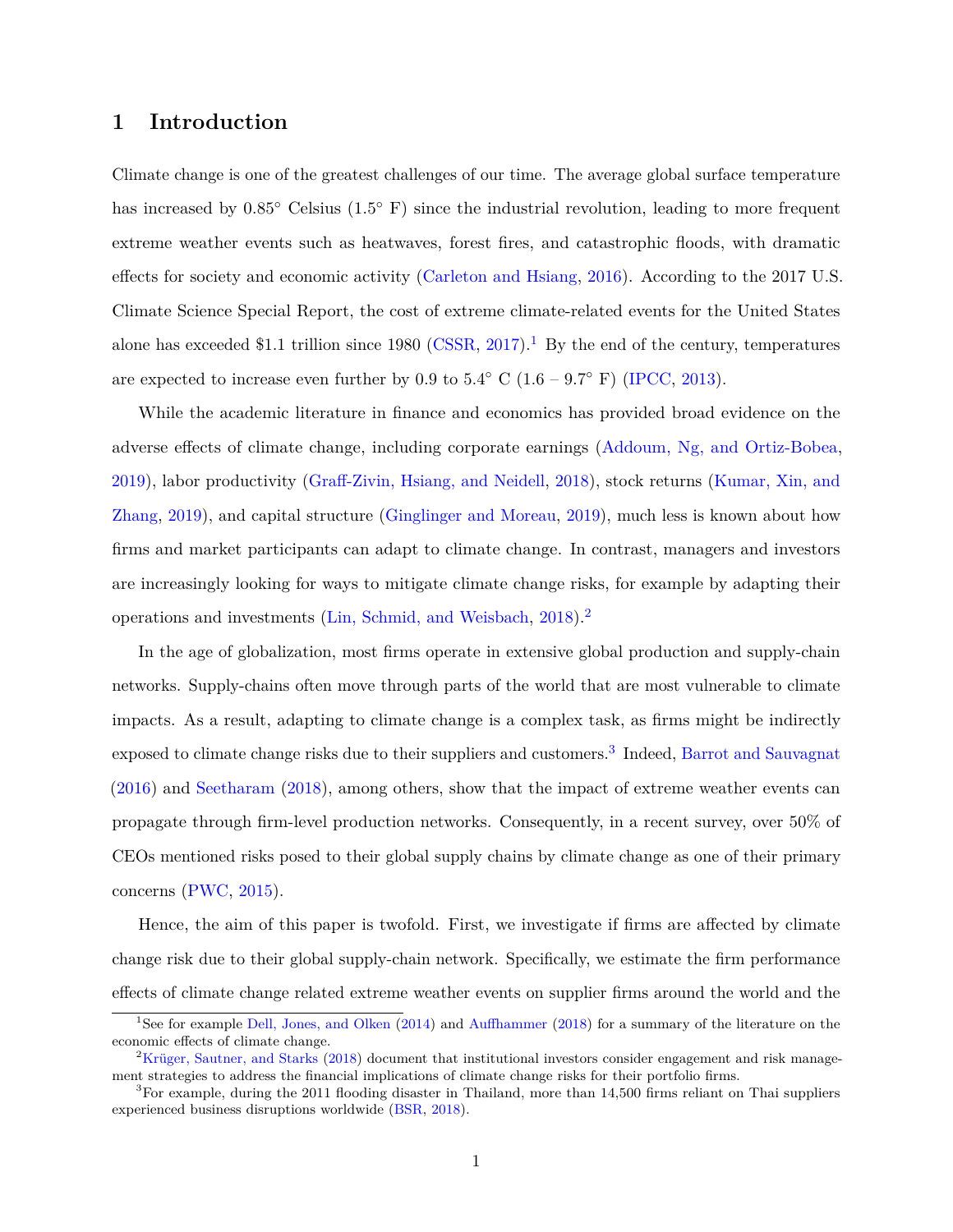propagation of climate-related performance shocks to their corporate customers. Second, we study how firms adapt their supply-chain organizations in response to climate change risks. In particular, we examine if customers optimize and diversify their supplier network by replacing high-risk with low-risk supplier firms.

We combine detailed global, firm-level supply-chain data from FactSet Revere with geographic location data from FactSet Fundamentals and granular climate data on heatwaves from the European Center for Medium-term Weather Forecasts and floods from the Darthmouth Flood Observatory. Our supply-chain dataset includes 4,289 (4,568) unique supplier (customer) firms, comprising over 200,000 quarterly supplier-customer observations across 51 countries around the world, over the period from 2003 to 2017.<sup>[4](#page-2-0)</sup> We focus on two types of climate change risks – extreme heatwaves and flooding – for the following reasons. First, the literature in physiology and economics has pointed to several direct and indirect channels through which heatwaves can affect firm productivity. For example, extreme heat reduces human capital [\(Graff-Zivin et al.,](#page-31-1) [2018\)](#page-31-1), labor provision [\(Graff-Zivin](#page-31-8) [and Neidell,](#page-31-8) [2014\)](#page-31-8), and productivity [\(Zhang, Deschenes, Meng, and Zhang,](#page-32-1) [2018\)](#page-32-1), with sharp declines typically observed at temperatures over  $30°$  C.<sup>[5](#page-2-1)</sup> Given current global carbon emissions, the number of heat days (i.e. days that exceed 100◦ F) is projected to rise dramatically, from currently 1% of days to more than 15% of days by 2099 [\(Graff-Zivin and Neidell,](#page-31-8) [2014\)](#page-31-8), making extreme heatwaves a common and impactful phenomenon in the future. Second, flooding incidents can cause enormous economic damage to the affected region. According to FEMA, the United States suffered more than \$260 billion in flood-related damages between 1980 and 2013. As a result of climate change, both inland and coastal floods are expected to become more frequent and severe in the coming years [\(CSSR,](#page-30-1) [2017\)](#page-30-1).

While [Addoum et al.](#page-30-2) [\(2019\)](#page-30-2) and [Pankratz, Bauer, and Derwall](#page-31-9) [\(2019\)](#page-31-9) show that exposure to local heatwaves affects the profitability of listed firms in many industries, both the question if climate change related shocks propagate along firm-level links and how customer firms can potentially mitigate such risks are unclear. First, the implications of climate shocks for suppliers and customers might differ. While extreme temperatures and floods might be costly to supplier firms, for example

<span id="page-2-0"></span><sup>&</sup>lt;sup>4</sup>In contrast to previous research on supply-chains in finance, which has mostly relied on data from Compustat Segment Files, this dataset allows us to study the initiation and termination of customer-supplier relationships. See Section [2](#page-6-0) for details.

<span id="page-2-1"></span> ${}^{5}$ High temperatures are also associated with higher civil conflict risk [\(Burke, Hsiang, and Miguel,](#page-30-6) [2015a\)](#page-30-6) and immigration (Feng, Krüger, and Oppenheimer, [2010\)](#page-31-10), which might indirectly impact firms in the affected areas.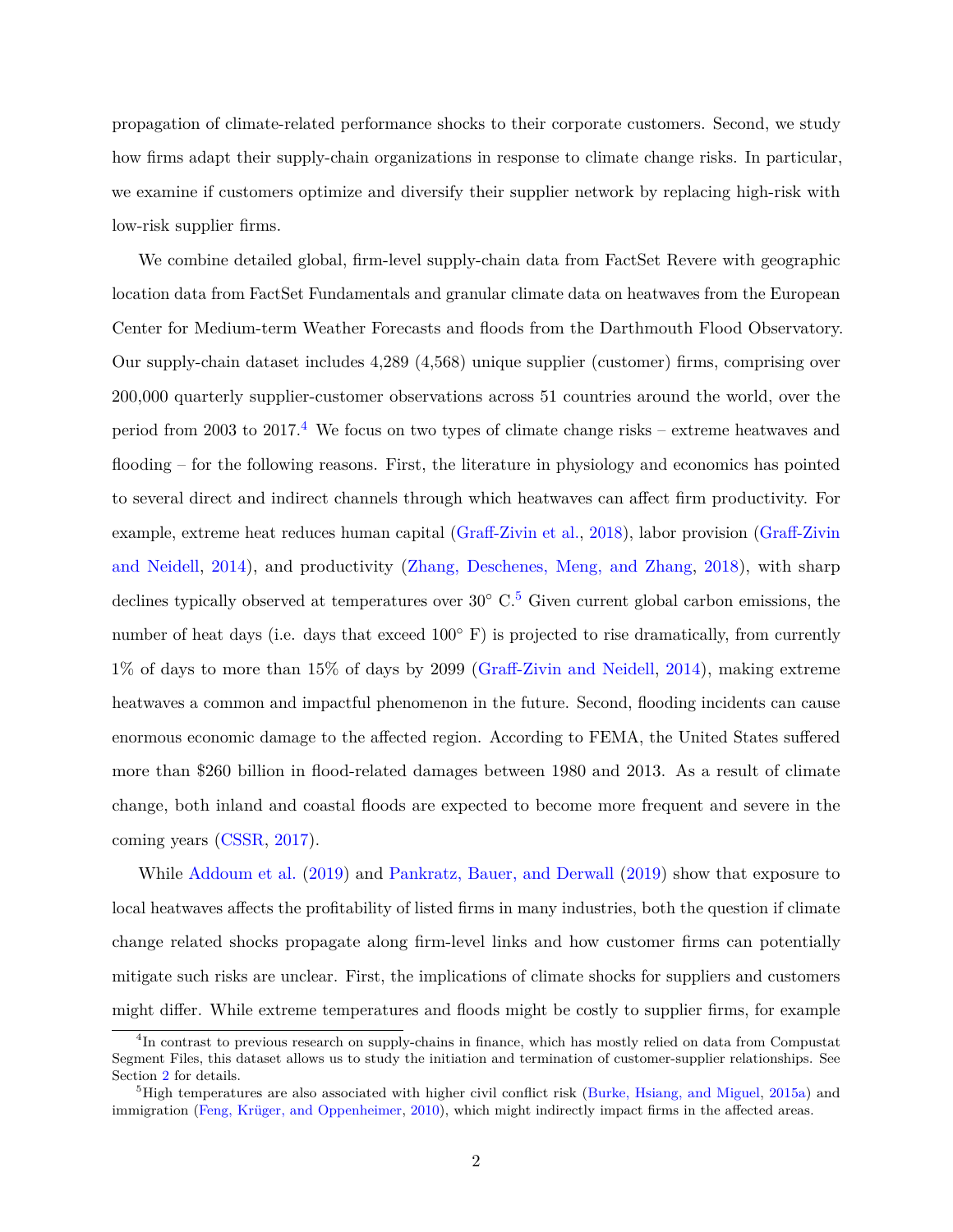by increasing energy consumption for air conditioning or clean-up costs, customer firms would be unaffected by such shocks if suppliers cannot pass on the incurred costs downstream. In this case, neither heat nor flood related shocks would propagate from suppliers to customers. On the other hand, if heatwaves or floods lead to lower production output, such disruptions could propagate along the supply-chain and affect customer firms, potentially with a delay.

Second, if managers understand the risks of climate change, they plausibly organize operations to absorb climate risks and minimize disruptions due to shocks to their suppliers. Again, we would not expect climate shocks to propagate from suppliers to customer in this case. On the other hand, frictions such as relationship-specific investments or a high degree of input specialization might prevent customer firms from making such adjustments or from switching to alternative suppliers. Further, the risks of climate change have become much more salient over the past decades, as the frequency of extreme weather events and scientific evidence of future risks and public awareness both have increased. If managers are increasingly considering climate change risks when making operational and investment decisions, we would expect that customers become more likely to switch suppliers when observed climate change risks exceed previous expectations.

Our first set of tests focuses on the effect of climate change related weather events on the operating performance of affected supplier firms. Following the climate science literature [\(Carleton](#page-30-0) [and Hsiang,](#page-30-0) [2016\)](#page-30-0), we construct a location specific measure of heatwaves for our sample supplier firms based on the daily temperatures over a given quarter in the location of the firm's production facilities. Consistent with [Addoum et al.](#page-30-2) [\(2019\)](#page-30-2), we document that the occurrence of a heatwave during one of the three previous firm-quarters is associated with a subsequent reduction in revenue (operating income) by  $3.9\%$   $(9.7\%)$  relative to the sample median. Focusing on flooding incidents, we document a decrease by 3.9% (10.2%) relative to the sample median. These results hold after controlling for firm-fixed effects, firm-specific seasonal trends, industry-specific time trends, as well as a host of firm- and industry characteristics and trends.

Next, we provide evidence that firms are indeed exposed to climate change risks due to their global supply-chain network. Our findings show that climate change related shocks to supplier firms have a negative effect on the performance of their customers. Following the occurrence of a heatwave in a given firm-quarter at a single supplier, customer revenues decrease by 0.2% relative to the sample median. When suppliers are affected by a local flooding incident, customer revenue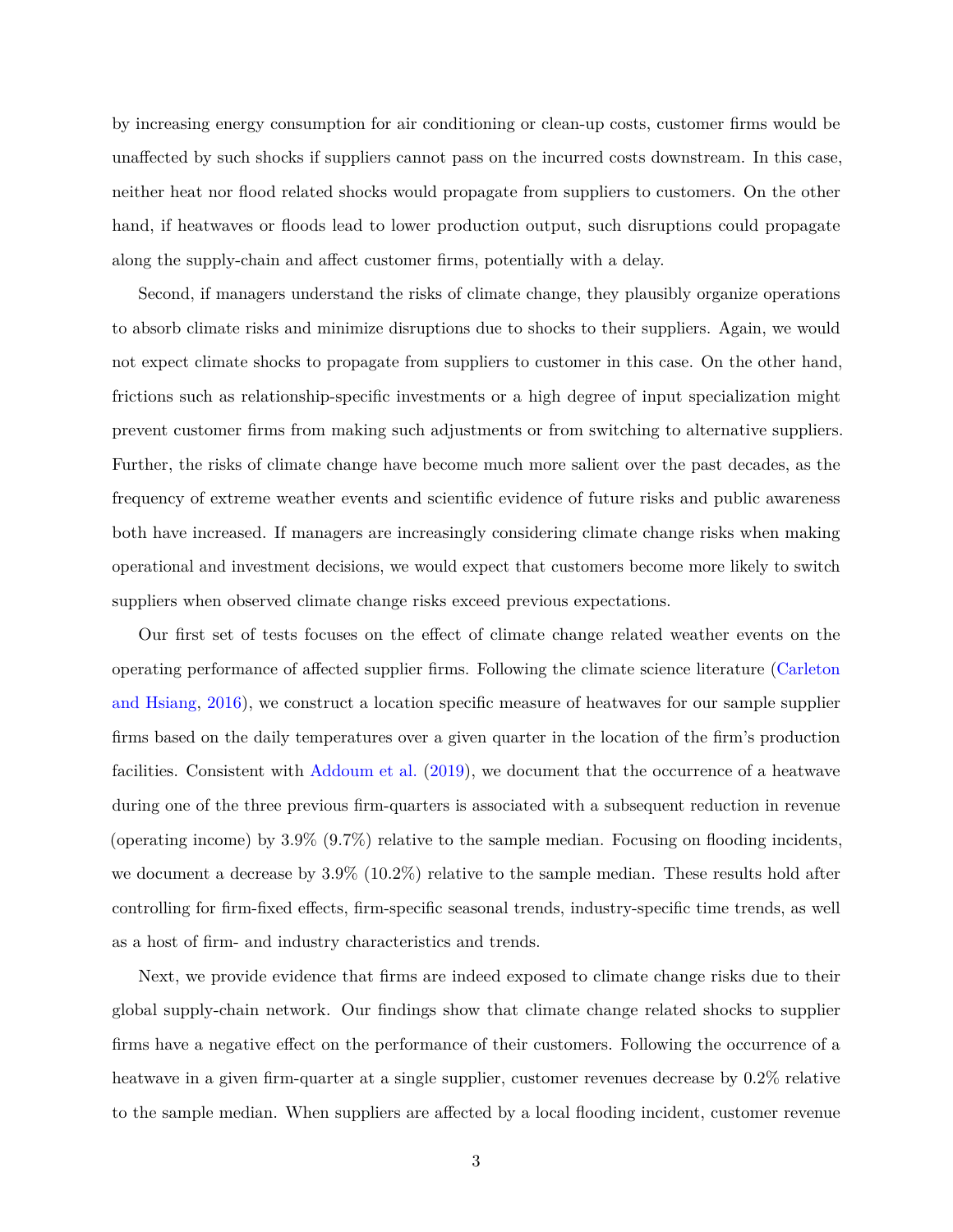and operating income are reduced by 1.8% and 2.2%, respectively. Consistent with [Barrot and](#page-30-3) [Sauvagnat](#page-30-3) [\(2016\)](#page-30-3), these effects hold with a lag of up to four quarters.

We conduct a number of robustness tests. First, we employ counting measures of heatwaves and flood incidents instead of using dummy variables and find similar result. Second, we implement our experiments both at the supplier-customer-quarter observation level as well as in a collapsed sample of customer-quarter-level observations, aggregating across suppliers for each sample customer. The results are similar in both settings. Third, we implement a placebo test by studying time periods in which our supplier-customer pairs were *not yet* or *no longer* in a supply-chain relationship. We find no evidence of climate risk propagation during these placebo periods.

Our main tests focus on the adaptation of supply-chains to climate change risks. We first examine how climate change risk affects the likelihood that customers terminate the relationship with their customers. Assuming that managers trade off potential climate-related risks with other firm characteristics (product quality, costs, delivery times, etc.) when entering a supply-chain relationship, we hypothesize that a customer firm is more likely to terminate an existing supplierrelation when the climate shocks observed over the course of a supply-chain relationship exceed the ex-ante anticipated risks. We therefore construct a measure of *realized vs. expected climate risk* by comparing heatwaves and flood incidents after the establishment of a supply-chain link to the observed climate shocks in the years before as a benchmark.

We document a large, positive effect of realized vs. expected climate risk on supplier termination. Our results show that a supply-chain relationship is 1.0 (3.7) percentage points more likely to be terminated in a given year, if the realized number of heatwaves (floods) exceeds the ex-ante expected number. This effect is economically meaningful given the unconditional expectation that a supply-chain relationship ends in any given year of 15.1% in our sample. The results are robust to using several alternative ways of constructing our climate risk measure, and significant at the 1%-level, controlling for any time-invariant supplier-by-customer characteristics, various time-variant financial supplier and customer characteristics, industry-by-time fixed effects, and country-by-time fixed effects. Importantly, when we solely consider the occurrence of heatwaves and floods throughout the supply-chain relationship (without comparing it to ex-ante expected climate shocks), we find a much smaller, statistically insignificant impact on the likelihood of supply-chain relationship termination. This is consistent with the notion that managers are taking climate risks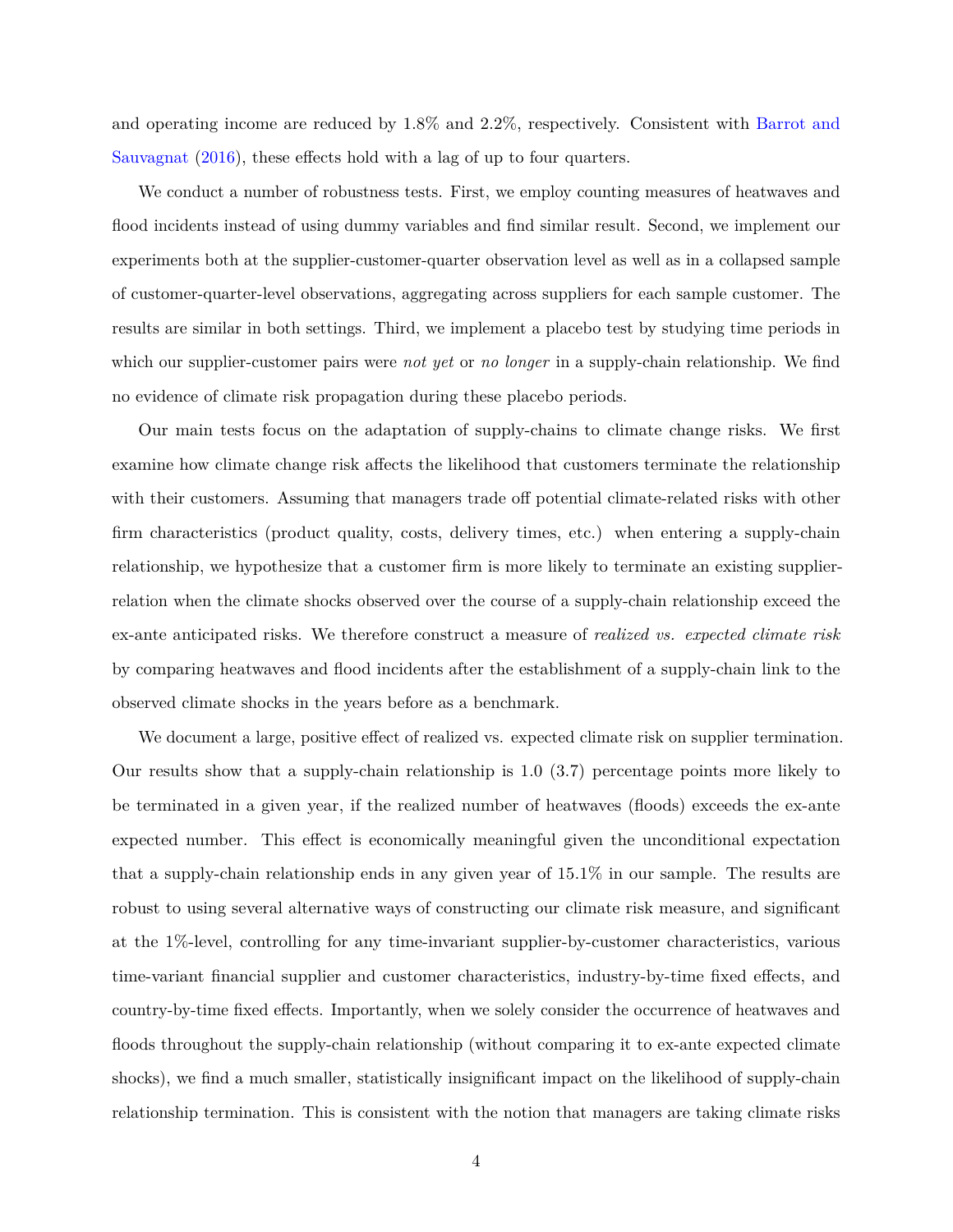into consideration when entering a supply-chain relationship.

Last, we examine how firms optimize their supply-chain climate risk by analyzing if customers switch from high climate-risk to low climate-risk suppliers. For this purpose, we consider all instances of ending supply-chain relationships in our sample and match each 'dropped' supplier with the 'replacement' suppliers, i.e. firms with the same 4-digit SIC code which newly became suppliers to the same customer within the next two years. We then compare the realized climate risk of the dropped and replacement suppliers based on the number of heatwaves and flooding incidents over the same time period. We find that replacement suppliers on average have 0.83 fewer heatwaves and 0.03 fewer floods than terminated suppliers, measured over the duration of the relation with the terminated supplier. The result is statically significant at the 1% level (t-statistics of 17.9 and 4.2), and robust to alternative comparison periods and climate risk measures.

Our paper contributes to the literature on the economic effects of climate change along several dimensions. To the best of our knowledge, we present the first evidence of operational adaptation to climate change-risk at the firm level. Our main result shows that managers respond to climate risks resulting from their supply-chain network by switching from high-risk to low-risk suppliers, indicating that climate risks can drive the formation of global firm-level production networks. This finding has important potential implications. As the climate science literature has shown (e.g. [Burke, Hsiang, and Miguel,](#page-30-7) [2015b](#page-30-7) and [Carleton and Hsiang,](#page-30-0) [2016\)](#page-30-0), developing countries around the world are more severely affected by the outcomes of global climate change than developed countries in North America and Western Europe. However, as particularly the largest corporations traded on international stock exchanges rely on extensive, worldwide production networks, it is important for managers and policymakers to be aware of the extent to which the economic implications of climate change are shared through supply chain links. Moreover, if firms further shift economic activity from 'southern' to 'northern' countries due to heterogeneity in climate change risk, this effect could contribute to widening global inequality and economically weaken the areas most vulnerable to climate change. [Lin et al.](#page-31-4) [\(2018\)](#page-31-4) also study climate change adaptation, focusing on the investments of electricity generating firms in more flexible power generation technologies.

This paper also provides novel evidence on the implications of climate change for firms and investors. Previous research in the finance literature has studied the direct effects of climate shocks on firm profitability [\(Zhang et al.,](#page-32-1) [2018;](#page-32-1) [Addoum et al.,](#page-30-2) [2019;](#page-30-2) [Pankratz et al.,](#page-31-9) [2019\)](#page-31-9), housing prices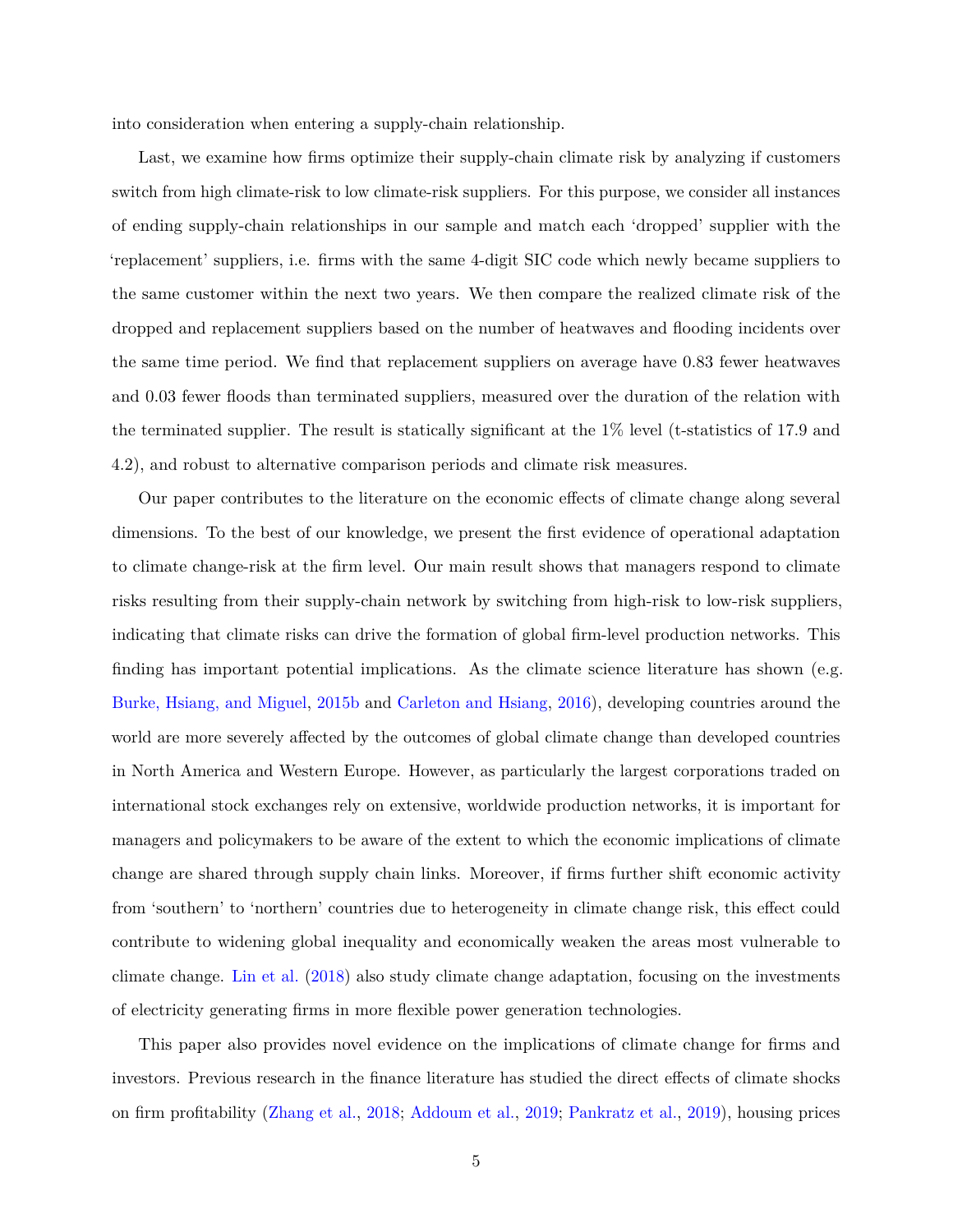[\(Baldauf, Garlappi, and Yannelis,](#page-30-8) [2019\)](#page-30-8), stock returns [\(Kumar et al.,](#page-31-2) [2019\)](#page-31-2), financial markets [\(Bansal, Kiku, and Ochoa,](#page-30-9) [2016;](#page-30-9) [Hong, Li, and Xu,](#page-31-11) [2019;](#page-31-11) [Schlenker and Taylor,](#page-31-12) [2019\)](#page-31-12), and capital structure [\(Ginglinger and Moreau,](#page-31-3) [2019\)](#page-31-3). Our paper is the first to show that firms can be indirectly exposed to climate shocks due to their global supplier network. This aspect of our findings is most closely related to [Barrot and Sauvagnat](#page-30-3) [\(2016\)](#page-30-3), [Seetharam](#page-32-0) [\(2018\)](#page-32-0), and [Boehm, Flaaen, and](#page-30-10) [Pandalai-Nayar](#page-30-10) [\(2019\)](#page-30-10), who document the propagation of natural disasters along input-output linkages. The fundamental difference between our study and these papers is that we focus on the effects of temperature exposure and flood incidents, allowing us to assess the potential impact of climate change risk propagation along supply-chain links.

### <span id="page-6-0"></span>**2 Data Sources and Descriptive Statistics**

To conduct our empirical analysis, we combine data on global supply-chain relationships, firm financial performance, and granular data on local climate exposure from four main sources. In the following sections we describe the data sources in detail, explain how we link the individual datasets, and provide summary statistics for our main sample. The final sample used for the empirical tests in Sections [3](#page-13-0) and [5](#page-22-0) varies, as we merge supplier-customer relationship data with different climate change-related databases. For example, in Section [3](#page-13-0) we focus on the propagation of climate shocks along existing supply-chain links, while Section [5](#page-22-0) explores the determinants of customers switching suppliers. The following summary statistics therefore refer to our main sample used to examine climate shock propagation in Section [3.](#page-13-0) For this purpose, we retain each supplier- and customer-quarter in our main sample for which a complete record of supply-chain data, financial information, and climate exposure data is available. Throughout the rest of the paper, we provide relevant summary statistics and details in the context of the respective empirical tests.

#### **2.1 Global Supply-Chains**

We start by obtaining information on customer-supplier relationships from the recently available FactSet Revere database. Previous research on supply-chains in finance (e.g. [Hertzel, Li, Officer,](#page-31-13) [and Rodgers,](#page-31-13) [2008;](#page-31-13) [Cohen and Frazzini,](#page-30-11) [2008;](#page-30-11) [Banerjee, Dasgupta, and Kim,](#page-30-12) [2008\)](#page-30-12) has relied primarily on the SEC's regulation S-K, which requires U.S. firms to disclose the existence and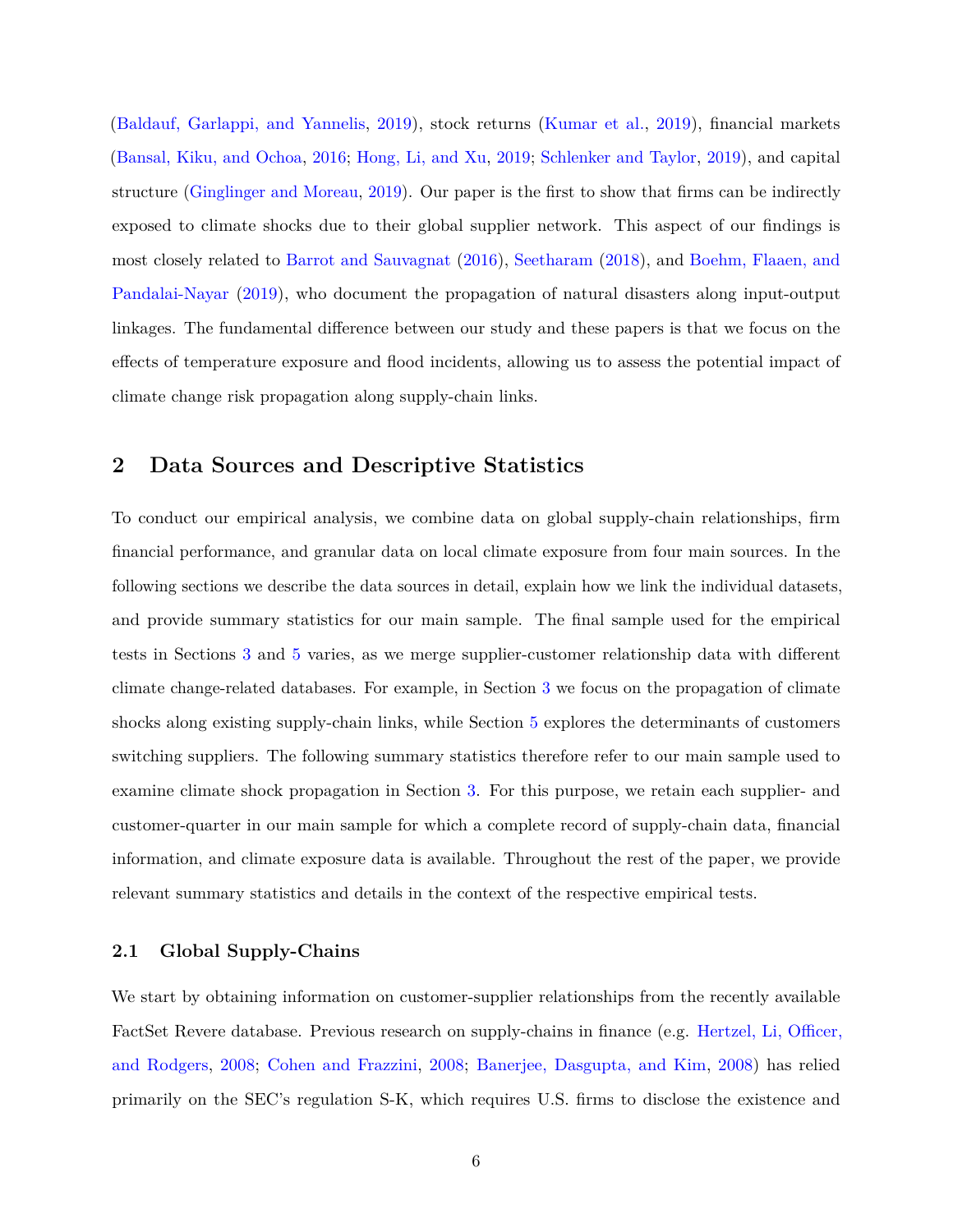names of customer firms representing at least 10% of their total sales, to identify customer-supplier links. In contrast, the Revere supply-chain data has two important advantages that are particularly important in the context of this paper. First, while the SEC regulation does not apply in other countries, hence limiting existing research mostly to U.S. firms, Factset Revere supply-chain data includes both U.S. and foreign supplier and customer firms. This is important because many of the regions most vulnerable to climate change around the world are located outside of the United States. Second, and more importantly, previous research relying on the SEC regulation has been unable to study the initiation and termination of supplier-customer relationships, since the appearance and disappearance of a given supply-chain link in the data might either be due to a customer starting/ending a relationship with a given supplier, or because a customer firm was above/below the 10% reporting threshold in a given year. In contrast, the Revere supply-chain data is hand-collected, verified, and updated by FactSet analysts relying on a range of primary sources of information, including companies' annual reports and 10-K filings, investor presentations, company websites and press releases, corporate actions, and 10-Q and 8-K filings. This is crucial for our analysis of supply-chain formation and climate change adaptation, as it provides us with precise information on the beginning and end of a given supplier-customer relationship.

In total, our sample includes 4,568 unique customer firms and 4,289 unique supplier firms across 51 different countries, comprising approximately 220,000 supplier-customer pair-year-quarter observations over the sample period from 2003 to 2017. The geographical and industry distribution of the suppliers and customers in our sample is summarized in Table [1](#page-37-0) and visually illustrated in Figures [1](#page-33-0) and [2.](#page-34-0) As documented in Table [1,](#page-37-0) most of the suppliers and customers in our sample operate in manufacturing (SIC 1st digits 2 and 3) or transport and utilities (SIC 1st digit 4). Geographically, the majority of suppliers are located in North America (41%), East Asia and Pacific (30.6%) and Europe or Central Asia (18.4%). The regional distribution of customers is similar to the geographic distribution of the suppliers.

Table [2a](#page-38-0) (Panel C) presents relationship-level summary statistics for the firms in our sample. As documented, the average supply-chain relationship in the sample lasts 13.83 quarters. Similar to previous research on supply-chains in finance (e.g. [Cen, Dasgupta, Elkamhi, and Pungaliya,](#page-30-13) [2015;](#page-30-13) [Cen, Maydew, Zhang, and Zuo,](#page-30-14) [2017;](#page-30-14) [Cen, Chen, Hou, and Richardson,](#page-30-15) [2018\)](#page-30-15), we document an asymmetric mutual importance between customers and their suppliers in our sample. First,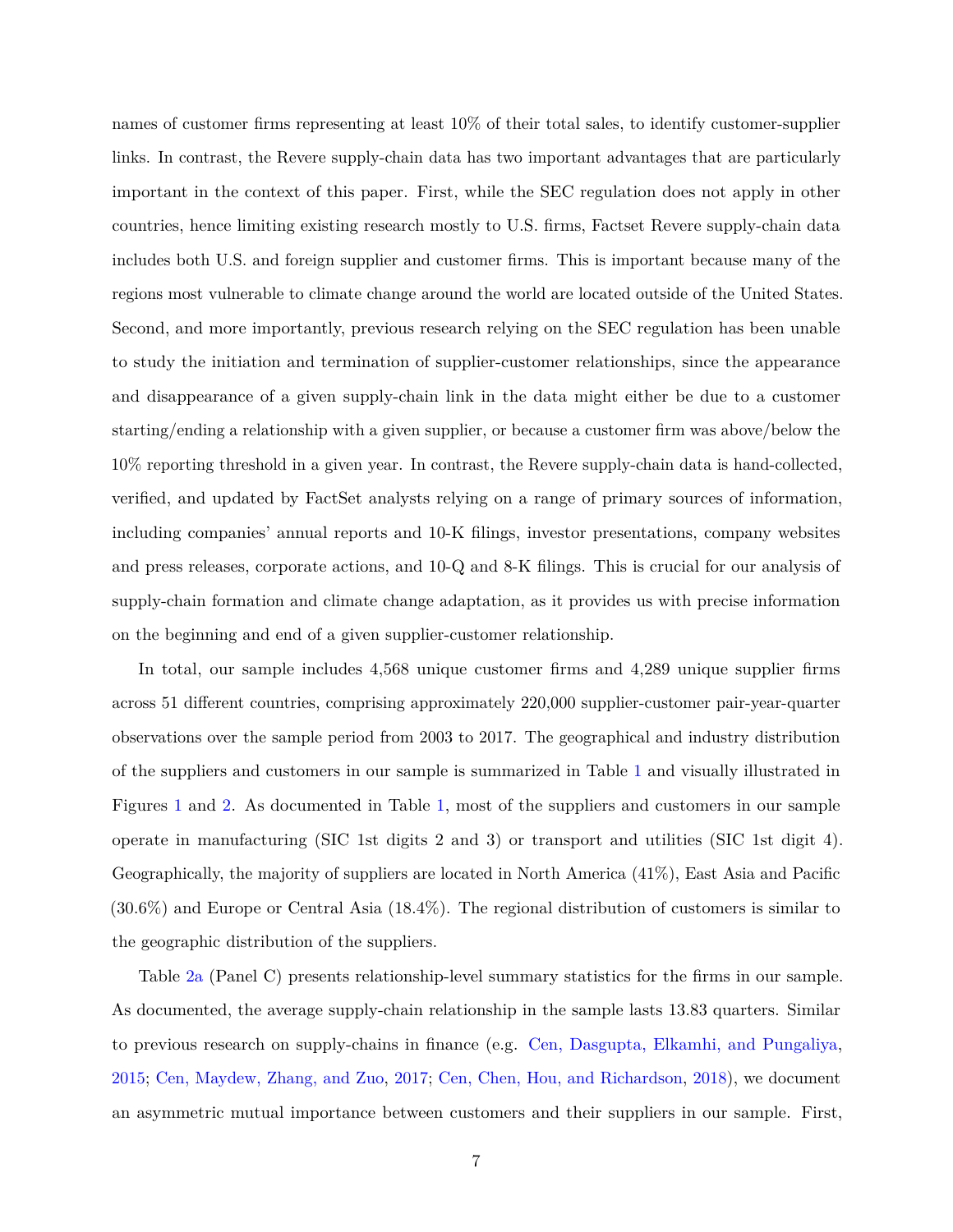sample customer firms are typically much larger than their suppliers. The median sample customer holds 29 times the assets of the median supplier firm (book value of assets). Second, for firm-pairs where detailed sales data from supplier to customer is available (9.39% of the sample), the average proportion of sales the sample customers represent to their suppliers is 17.87%, while the average proportion of cost-of-goods-sold (COGS) suppliers represent to customers is only 1.82%. This relationship asymmetry suggests that customers on average have higher bargaining power in the relationship with their suppliers.

#### **2.2 Accounting Performance and Firm Characteristics**

Next, we obtain quarterly financial performance records for the firms in our sample from 2000 to 2017 from Compustat Global.<sup>[6](#page-8-0)</sup> Our main variables of interest for measuring operating firm performance in Section [3](#page-13-0) are quarterly revenues and operating income, scaled by asset size. In addition to financial performance data, we obtain information on firms' financial reporting schedules to ensure that we correctly match climate records and performance records when financial quarters deviate from calendar quarters. To ensure that international financial records comparable, we convert all variables into U.S. dollars using the WRDS currency conversion tables, and deflate the values using the consumer price index information provided by the International Financial Statistics of the International Monetary Fund.

We further collect data on several additional firm characteristics from FactSet as control variables. These characteristics include firm controls such as the date of the first trade of the firms' shares to construct a proxy for firm age, the price-to-book ratio as well as the debt-to-assets ratio. To remove outliers, we trim all variables above (below) the 99th (1st) percentile. We further drop firms with incomplete records of financial information and exclude firms in the financial industry (SIC code between 6000 and 6999).

Panels A and B of Table [2a](#page-38-0) report summary statistics for customer and supplier financial performance and firm characteristics after applying the data filters outlined above. In line with the expectation that suppliers are on average smaller than their customers, the average book value of assets is is 6,354 million USD for customer firms, and 5,097 million USD for suppliers.

<span id="page-8-0"></span><sup>&</sup>lt;sup>6</sup>Compared to our sample of supply-chain relationships from FactSet Revere, we extend the financial performance sample by three years for later placebo tests, see Table [5.](#page-43-0)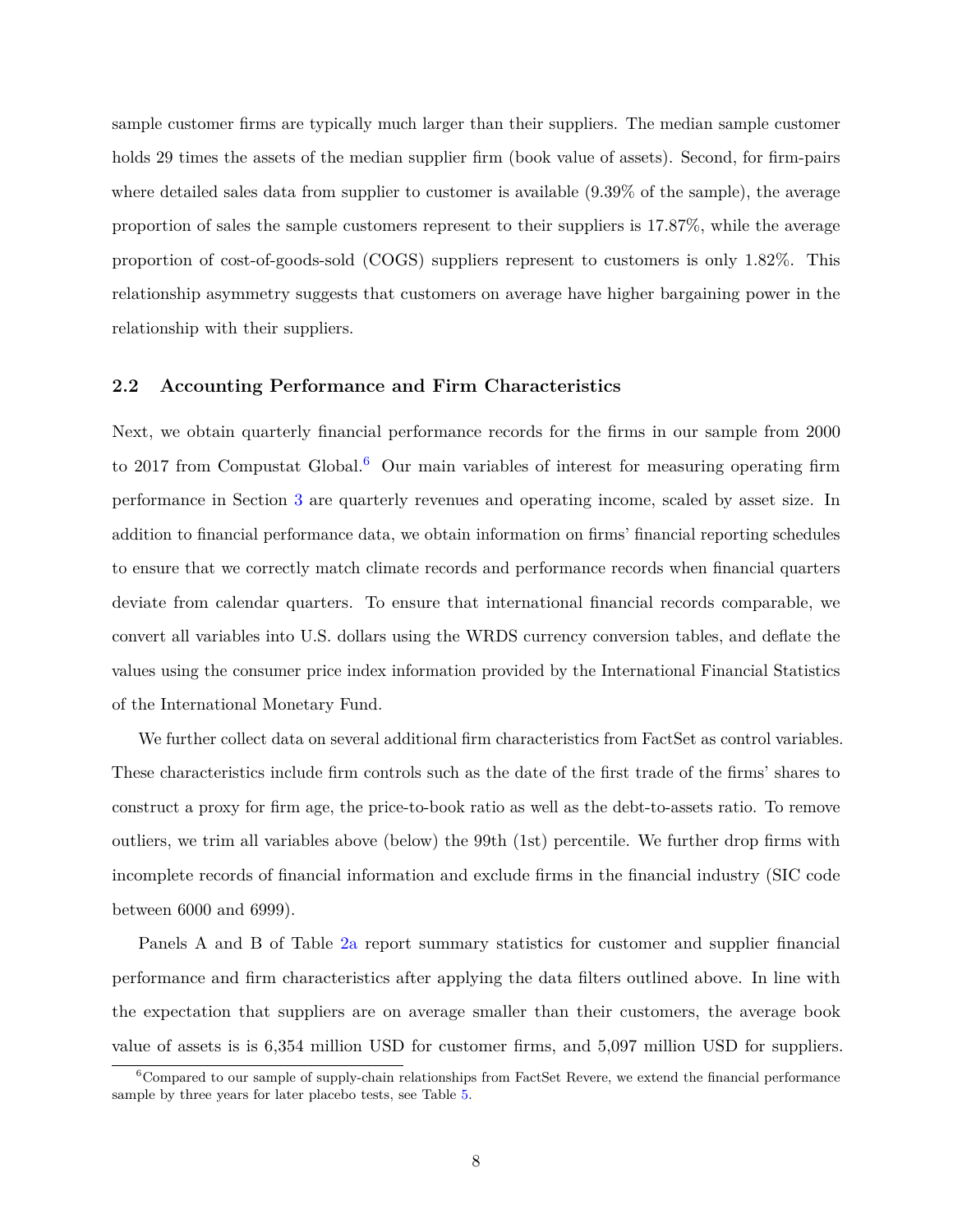Customers (Panel A) and suppliers (Panel B) have similar operating performance in our sample. The average quarterly (median) customer *Revenue/Assets* is 23.99% (19.91%) for customers and 21.96% (18.77%) for suppliers. The average quarterly (median) customer *Operating Income/Assets* is  $2.47\%$  ( $2.57\%$ ) for customers and  $1.92\%$  ( $2.31\%$ ) for suppliers.

#### **2.3 Firm Locations**

A crucial requirement for our empirical analysis of the impact of climate shocks on downstream propagation and the formation of supply-chain relationships is identifying the location of our sample firms. In this paper, we obtain information on the location of firms' operations from the FactSet Fundamentals database. Specifically, as our primary measure for firm location we use the addresses (City, Zip Code, Street Name) of firm headquarters as obtained from FactSet Fundamentals.

Of course, firms' plants and establishments are not always located in the same location as firms' headquarters. However, this measurement error is likely to bias our estimates in Sections [3](#page-13-0) and [5](#page-22-0) against finding any effect of climate shocks on firm performance and supply-chain formation. In addition, we use FactSet Revere information on firms' geographical concentration of assets to determine in which locations firms operate. These records are collected based on firms' public reporting of assets, sales, and income by geographic and product segments. Specifically, publicly listed firms are required to disclose these concentrations for all segments which represent more than 10% of total assets, sales, or income. In our main analysis, we limit our sample to firms with more than 50% of their assets in their home country to ensure that climate shocks affect a substantial part of firms' assets and operations. To match firms with the local information on climate hazards, we geocode the addresses of their headquarters using the Bing Maps API.

We apply two additional location-based data filters to our main sample: First, we remove decentralized firms with *<* 50% of assets in their primary geographic segment. Second, we drop all supplier-customer firm-pairs for which the headquarters of the two firms are located within 500km of each other in the analyses of Section [5,](#page-22-0) to rule out that both firms are affected simultaneously by the same climate shocks. As reported in Panel A and B of Table [2a,](#page-38-0) both customers and suppliers hold a substantially larger share of their assets in their home country than imposed by our 50% threshold: the average asset home-country concentration of customers is 79.4%, and the concentration of suppliers' assets is 80.5%.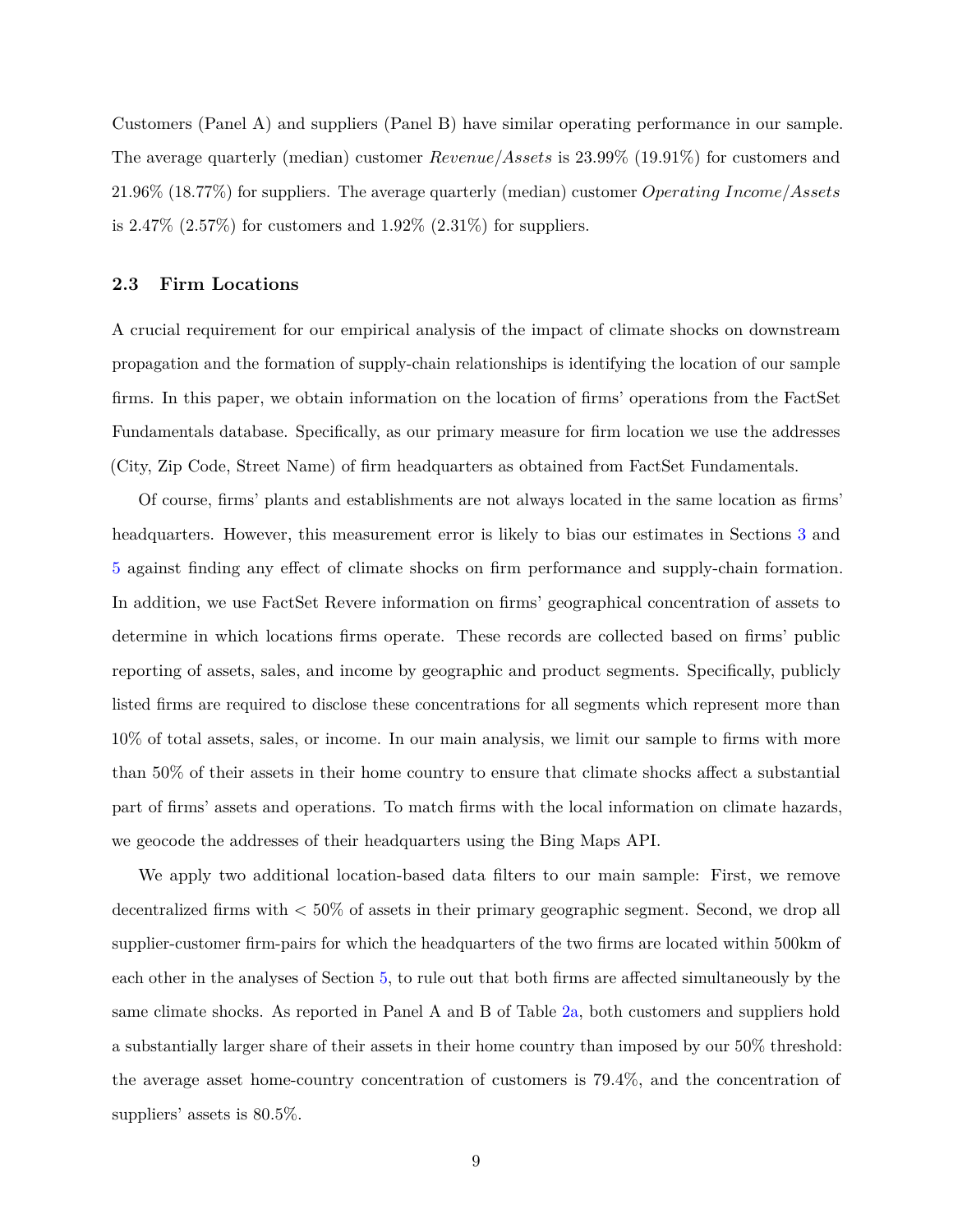#### **2.4 Climate Data**

In this paper we focus on two types of climate change related shocks – extreme heatwaves and flooding incidents – for the following reasons. First, heatwaves and floods are regionally concentrated events, allowing us to exploit the high granularity of climate data and the resulting geographic variation in climate exposure across our sample firms in our empirical tests. Second, climate science research widely agrees that heatwaves and floods are expected to become significantly more frequent and severe in the coming years [\(CSSR,](#page-30-1) [2017\)](#page-30-1), making these climate shocks a particularly important subject of study for assessing the future economic costs of climate change. This is different from other type of natural disasters previously studied in the literature, e.g. earthquakes, as their occurrence cannot be unambiguously linked to climate change. Third, while both extreme heat and floods can cause significant economic damage (see e.g. [Graff-Zivin et al.,](#page-31-1) [2018;](#page-31-1) [Graff-Zivin and Neidell,](#page-31-8) [2014;](#page-31-8) [Zhang et al.,](#page-32-1) [2018\)](#page-32-1), the two types of climate shocks possibly affect firms' operating performance and the results propagation effects through different channels. This allows us to further study the way climate shocks affect supply-chain formation by comparing similarities and differences between the effects of heatwaves and flooding incidents.

#### <span id="page-10-2"></span>**2.4.1 Heatwaves**

First, we construct indicators capturing the occurrence of heatwaves at the firm-quarter-level from daily, location-specific information on maximum temperatures. The global coverage of weather station-based temperature records varies substantially across time and across different regions around the world. The resulting data gaps can cause substantial issues for empirical analysis, as weather station coverage can for example be correlated with other economic characteristics of a given region. To alleviate this concern, we use 're-analysis' temperature data<sup>[7](#page-10-0)</sup> from the European Center for Medium-term Weather Forecasts (ECMWF), which is available at a significantly higher geographical and temporal granularity than the temperature data used in previous research (see e.g. [Lin et al.,](#page-31-4) [2018\)](#page-31-4). Specifically, we use the ERA-Interim reanalysis data set with global, daily coverage of a  $0.75 \times 0.75^{\circ}$  latitude-longitude grid. The data is available starting in 1979.<sup>[8](#page-10-1)</sup>

<span id="page-10-0"></span><sup>&</sup>lt;sup>7</sup>Re-analysis temperatures are generated by interpolating local temperatures based on data from existing weather stations and a number of other atmospheric data sources based on scientifically established climate models.

<span id="page-10-1"></span><sup>8</sup>[Dee, Uppala, Simmons, Berrisford, Poli, Kobayashi, Andrae, Balmaseda, Balsamo, Bauer, Bechtold, Beljaars,](#page-30-16) [van de Berg, Bidlot, Bormann, Delsol, Dragani, Fuentes, Geer, Haimberger, Healy, Hersbach, Hlm, Isaksen, Kllberg,](#page-30-16)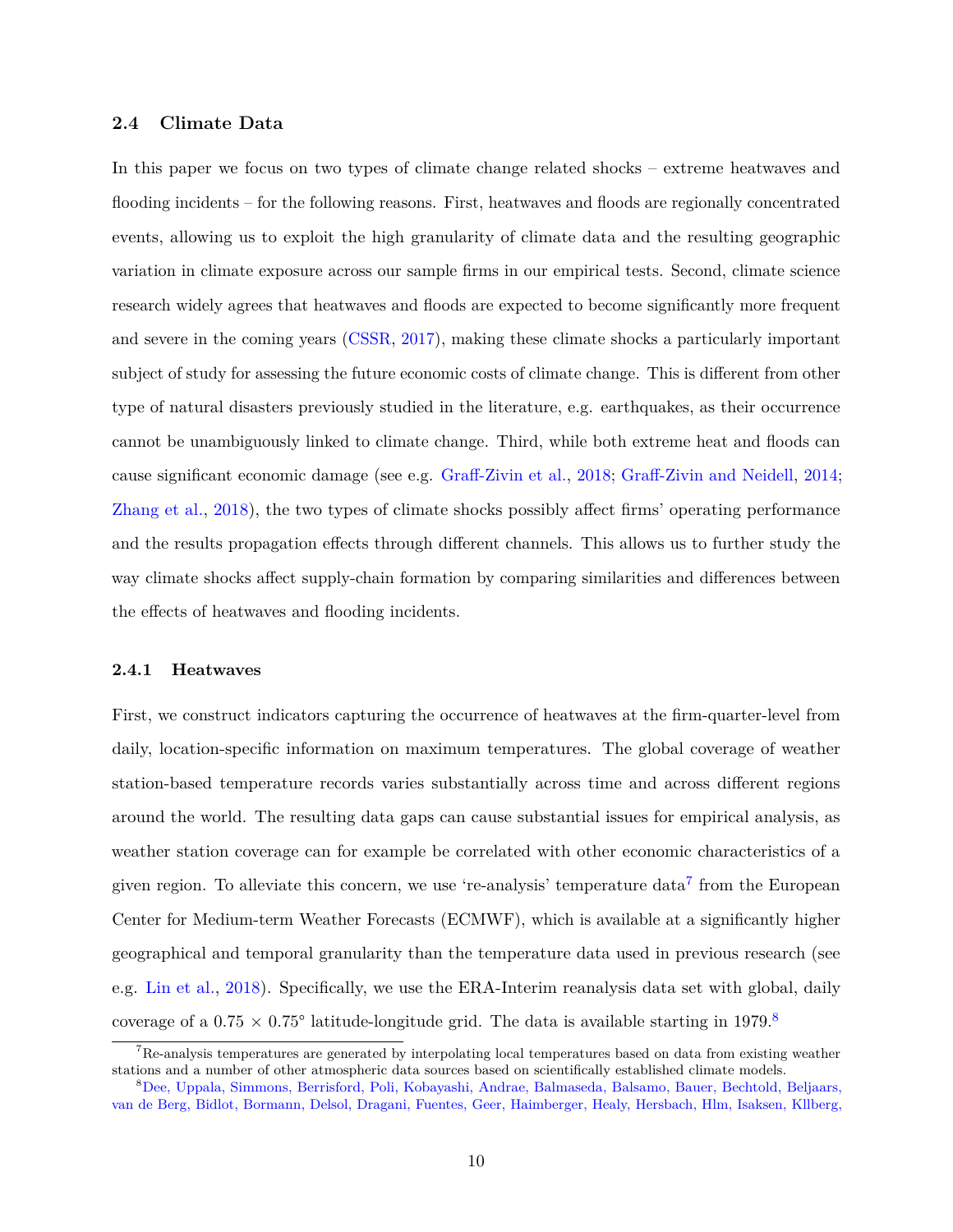[To construct our sample of local heatwave shocks, we begin by matching daily maximum temper](#page-30-16)[atures to customer and supplier firms by based on the closest ERA-interim latitude-longitude grid](#page-30-16) [nodes for the geocoded addresses of our sample firms. Next, we convert the temperatures from Kelvin](#page-30-16) to [°Celsius and identify the start and end dates of heatwaves. Following the heatwave definition of the](#page-30-16) [National Weather Service, we label spells of three or more days with daily maximum temperatures](#page-30-16) over 30<sup>°</sup> [Celsius by firm location as the occurrence of a heatwave \(National Weather Service,](#page-30-16) [2019\)](#page-31-14)<sup>[9](#page-11-0)</sup>. [Additionally, we compute the duration of the heatwaves by location and heatwave, and aggregate](#page-30-16) [the number of heatwave days on the monthly, and later on the firm-quarter level.](#page-30-16)

Table [2b](#page-39-0) [reports summary statistics on climate shocks affecting the customers and suppliers in](#page-30-16) [our sample. As Panel A \(customers\) and B \(supplier\) of Table](#page-30-16) [2b](#page-39-0) show, the firms in our sample are [regularly exposed to heatwaves, 29.8% of customer-firm-quarters and 36% of supplier-firm-quarters](#page-30-16) [are affected by at least one heatwave in our sample. The average length of the heatwaves \(consecutive](#page-30-16) days over 30° [C\) is substantial with an average of 23.8 heatwave days per financial quarter for](#page-30-16) [suppliers, conditional on the occurrence of a heatwave, and 24.2 days for customers. On average,](#page-30-16) [suppliers and customers are exposed to similar temperatures, with a sample average temperature of](#page-30-16) 18.6° Celsius (18.5° [Celsius\) for the customers \(suppliers\).](#page-30-16)

#### **[2.4.2 Floods](#page-30-16)**

[Second, we obtain data on global surface water levels to determine whether firms are affected by](#page-30-16) [flooding incidents in a given quarter. While surface temperatures are the most commonly cited](#page-30-16) [consequence of global climate change, the scientific literature widely agrees that flooding incidents](#page-30-16) [will also increase significantly in frequency and severity in the future as a direct result of climate](#page-30-16) [change, i.e. due to heavy rainfall, rapid melting of snow and ice, and parched soil \(CSSR,](#page-30-16) [2017\)](#page-30-1). At [the same time, flooding can cause significant economic damage, providing us with a second type of](#page-30-16) [climate shock that potentially affects firms in a different way than heatwaves.](#page-30-16)

[We gather information on surface water levels from the Dartmouth Flood Observatory. To](#page-30-16) [compile this data, the Dartmouth Observatory models the earth surface as a set of highly granular](#page-30-16)

[Koehler, Matricardi, McNally, Monge-Sanz, Morcrette, Park, Peubey, de Rosnay, Tavolato, Thpaut, and Vitart](#page-30-16) [2011](#page-30-16) provide a detailed description of the data set.

<span id="page-11-0"></span> $9$ Precisely, the National Weather Services defines heatwaves as "three or more consecutive days with the temperature reaching or exceeding 90 degrees *(Fahrenheit)*".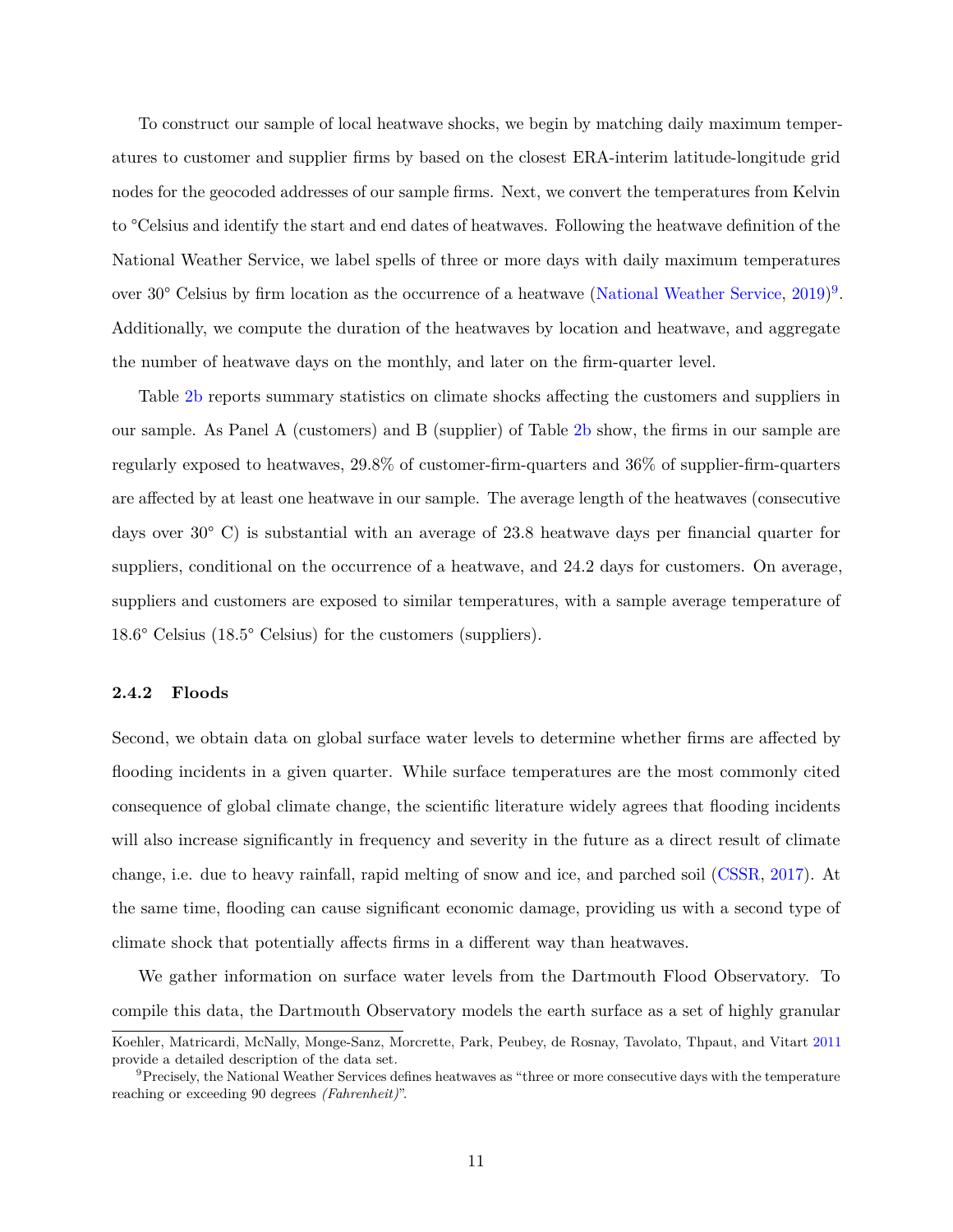polygons and uses on satellite images and remote sensing sources to identify flooding of inundated ares. In addition, the observatory collects information on floods from news and governmental sources. The dataset includes start and end dates for each flood and detailed geographical information on the inundated areas polygons, from 1984 until today. The dataset further provides additional information on the floods such as the associated damages, size of the affected area, and deaths. We rely on the flood polygons used by the Dartmouth Observatory to spatially match the coordinates of our sample firms to the areas affected by the floods using the software QGIS. Compared to the country-level flooding data used in previous research, this approach allows us to determine more precisely if a given firm location was inundated at a given point in time.

Equivalent to the procedure outlined in Section [2.4.1](#page-10-2) for the heatwave records, we compute the number of days for which a firm was exposed to a given flood, and aggregate the count of floods on a monthly basis. Panel A and B of Table [2b](#page-39-0) illustrate the aggregate flooding summary statistics at the firm-quarter level. On average, suppliers and customers experience floods in 6.0% and 6.1% of all firm-quarters. The average number of 26.7 (30.8) casualties conditional on the occurrence of a flood suggests that we observe flood events with a substantial magnitude.

#### <span id="page-12-1"></span>**2.4.3 EM-DAT Disaster Data**

For additional robustness tests in Section [3](#page-13-0) we also include climate shock data from the international disaster database *EM-DAT* provided by the Centre for Research on the Epidemiology of Disasters [\(CRED,](#page-30-17) [2011\)](#page-30-17). EM-DAT is one of the most commonly used datasets in the literature on the economic cost of climate hazards.<sup>[10](#page-12-0)</sup> To compare our heatwave and flood data with the country-level EM-DAT disaster, we first distinguish if the temperature-related EM-DAT events are heatwaves or cold spells. Subsequently, we aggregate flood and heat events on a monthly basis based on the start and end dates, and combine the disaster data with our local records from the ECMWF and the Darthmouth Flood Observatory. Table [2b](#page-39-0) provides the EM-DAT summary statistics.

We conjecture that our high-granularity heatwave and flood incidents data and the country-level data from EM-DAT differ along two dimensions. First, using country-level information naturally overstates the extent to which firms have been affected by natural disasters. In that case, the EM-DAT shocks would overstate firms' exposure to both floods and heatwaves. Second, the salience

<span id="page-12-0"></span> $10$ See for example: Strömberg, [2007;](#page-32-2) [Noy,](#page-31-15) [2009;](#page-31-15) [Lesk, Rowhani, and Ramankutty,](#page-31-16) [2016](#page-31-16)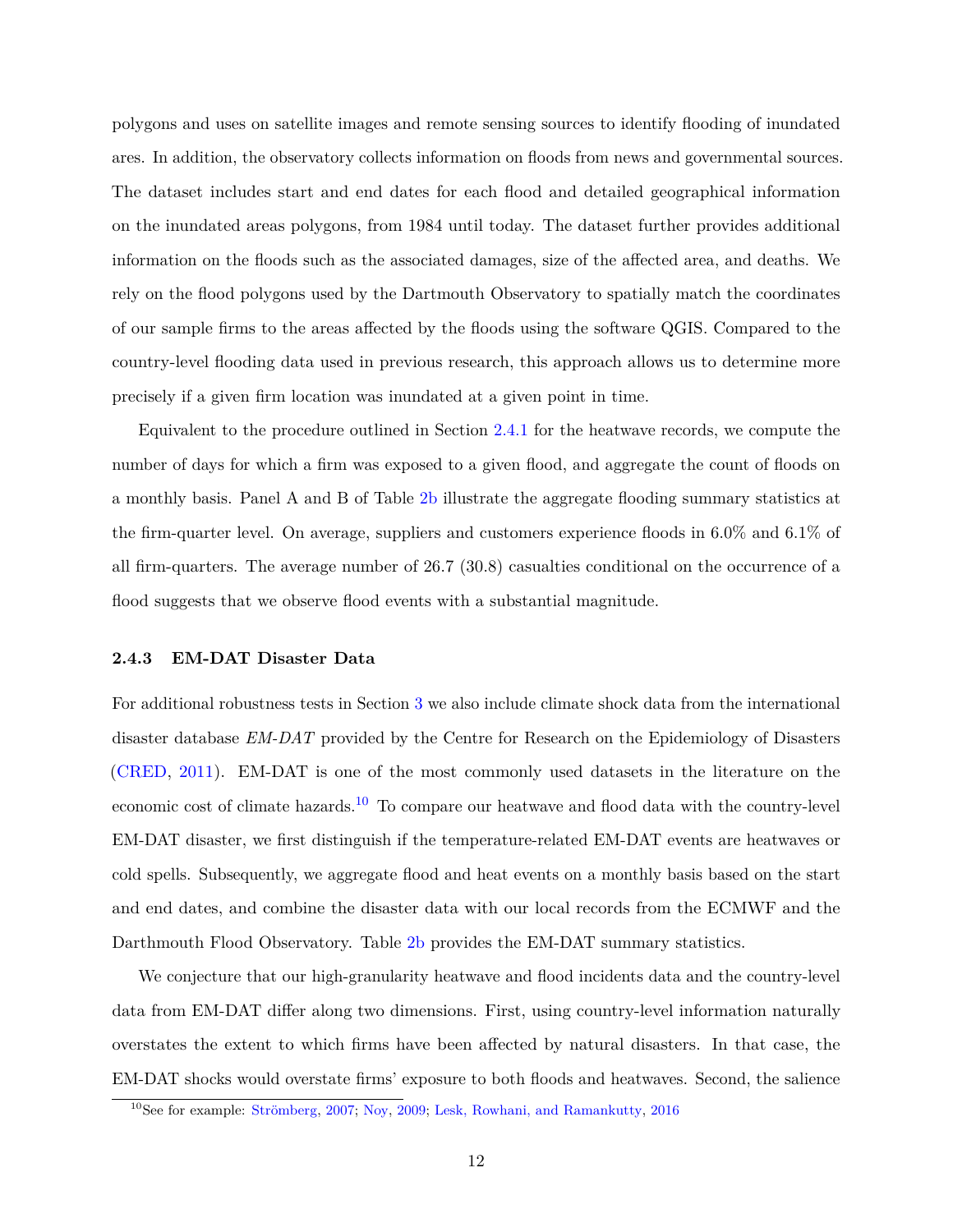of the two hazard types and the probability that events are registered should differ across data sources. Both heat and flood events are recorded by EM-DAT only if they either caused ten or more associated casualties, affected more than 100 people, lead to the declaration of a state of emergency, or resulted in a call for international assistance. While floods are highly visible, the relevance of extreme temperatures and heatwaves can be contingent on the context, and hence more difficult to identify. Therefore, we expect that the disaster data only captures a subset of both floods and heatwaves that we can detect locally, particularly in the case of heatwaves.

In line with this reasoning, the average number of flood-affected firm-quarter observations is significantly higher based on the country-level match compared to the EM-DAT match. For instance, suppliers are physically exposed to floods only 6.1% of the time according to the local data, compared to 49% if we match based on EM-DAT country-level records. The opposite holds for heatwaves. While our local data suggests that heatwaves occur frequently, the disaster statistics yield a much lower affected numbers of firm-quarters - despite the geographic overestimation.

### <span id="page-13-0"></span>**3 Direct Exposure to Climate Shocks**

We begin our analysis by studying the direct effects of climate shocks on the supplier firms in our sample. This exercise is important to verify that the shocks we study in this paper indeed have an economically significant effect on firm operating performance. Many of the regions most severely affected by climate change are located outside of the developed countries of North America and Western Europe. Hence, our analysis complements the results in [Somanathan, Somanathan,](#page-32-3) [Sudarshan, and Tewari](#page-32-3) [\(2015\)](#page-32-3); [Zhang et al.](#page-32-1) [\(2018\)](#page-32-1); [Addoum et al.](#page-30-2) [\(2019\)](#page-30-2), as we study the effect of heatwaves on firm earnings and performance in a global setting. Further, by also studying flooding incidents – in addition to local heatwaves – we are able to compare the economic effects of different climate change related risks. In our main analysis we focus on heatwave and flooding data from ECMWF and the Dartmouth Observatory, as the EM-DAT disaster data is less granular for floods and too restrictive for heatwaves, as documented in Section [2.4.3.](#page-12-1)

One important consideration for our tests is that firms likely adjust to the average climate hazard exposure in production locations. If managers understand climate risks and organize production to maximize profits, they might choose (not) to produce in certain places if adjustment potential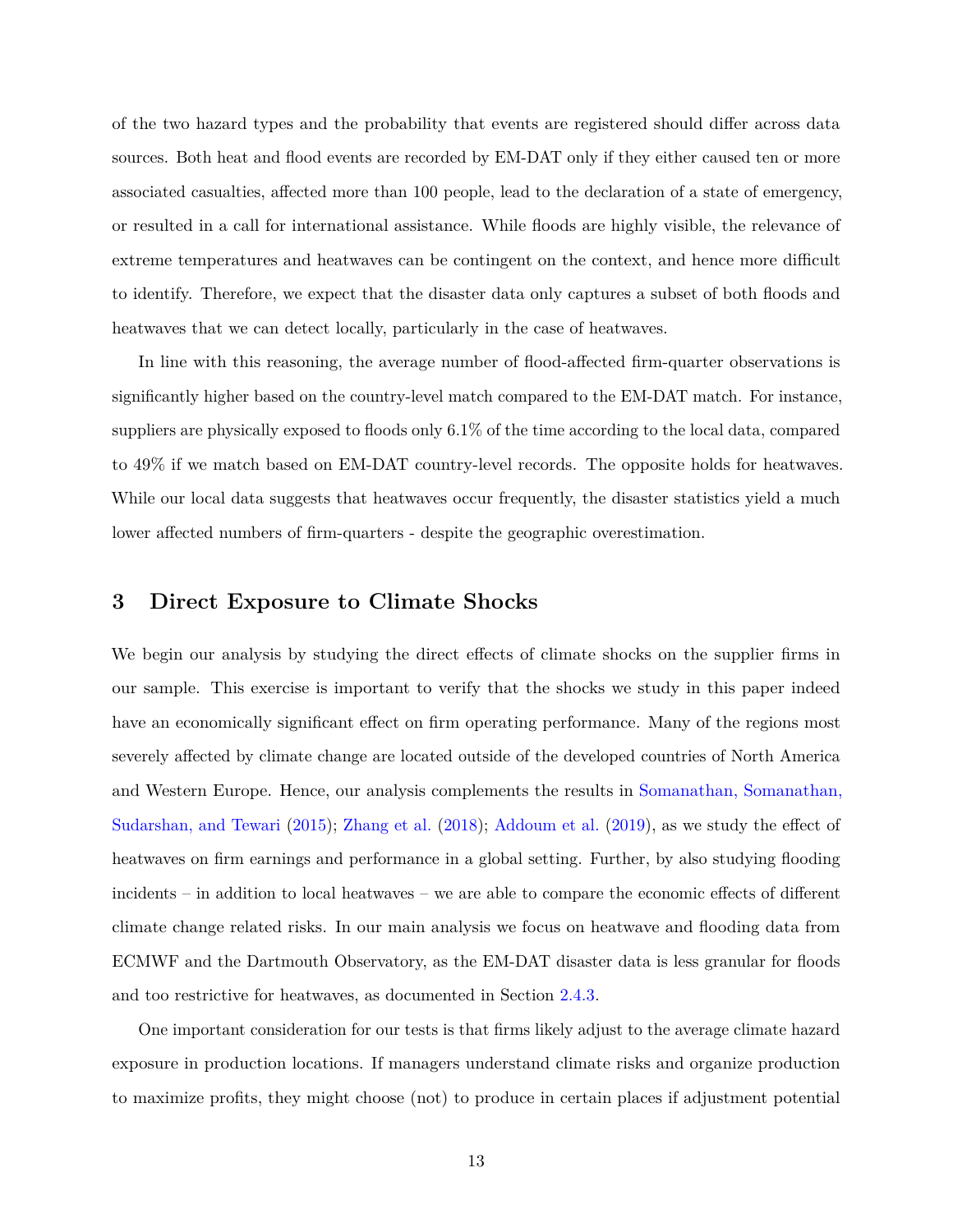is (in)sufficient, or they adjust the production equipment to match the expected climate exposure – contingent on the firm's financial capacity to do so. Hence, it the cross-sectional relationship between climate exposure variables and firm financial performance is likely endogenous.

However, while managers can base their decisions on expected climate exposure, they do not have power over the weather variation over time and the exact timing of climate shocks. Moreover, both floods and heatwaves can only be predicted with precision on short horizons, which are unlikely to allow for substantial adjustment in the production planning. Therefore, the variation in climate shocks over time is an exogenous source of variation and randomly distributed once we condition on fixed firm locations. This allows us to identify the causal impact of floods and heatwaves on firm operating performance.

We isolate the effect of time-series variation in climate shocks for a given firm on firm operating performance by estimating OLS regressions with firm-by-quarter fixed effects. By interacting firm-fixed effects and quarter fixed effects, our model absorbs both any time-invariant firm-level characteristics, as well as firm-specific seasonal effects during the four quarters of the year. This is important because firm operating performance varies seasonally throughout the year, and this seasonal variation might be correlated with the occurrence of climate shocks. Further, we include industry-by-year-by-quarter fixed effects to absorb any industry-specific time trends.

Our two main variables for measuring firm operating performance in the following regression models are sales turnover and profitability. Specifically, we use quarterly revenues and operating income, divided by assets. We specifically focus on these two measures – as opposed to for example earnings – since revenues and operating income are harder to manipulate by firms' strategic accounting - and the incentive to smooth earnings might be particularly high following adverse financial shocks.

In principle, the location-specific variation in flood and heat shocks over time cannot be actively influenced by firm choices. However, as climate shocks could randomly coincide with changes in firm characteristics over time, we additionally introduce size, age, and profitability specific time fixed effects. For this purpose, we sort all firms into size, age, and profitability terciles and interact the grouping variables with year-quarter fixed effects in our main specification, following [Barrot and](#page-30-3) [Sauvagnat](#page-30-3) [\(2016\)](#page-30-3). Specifically, we estimate models of the following form, clustering robust standard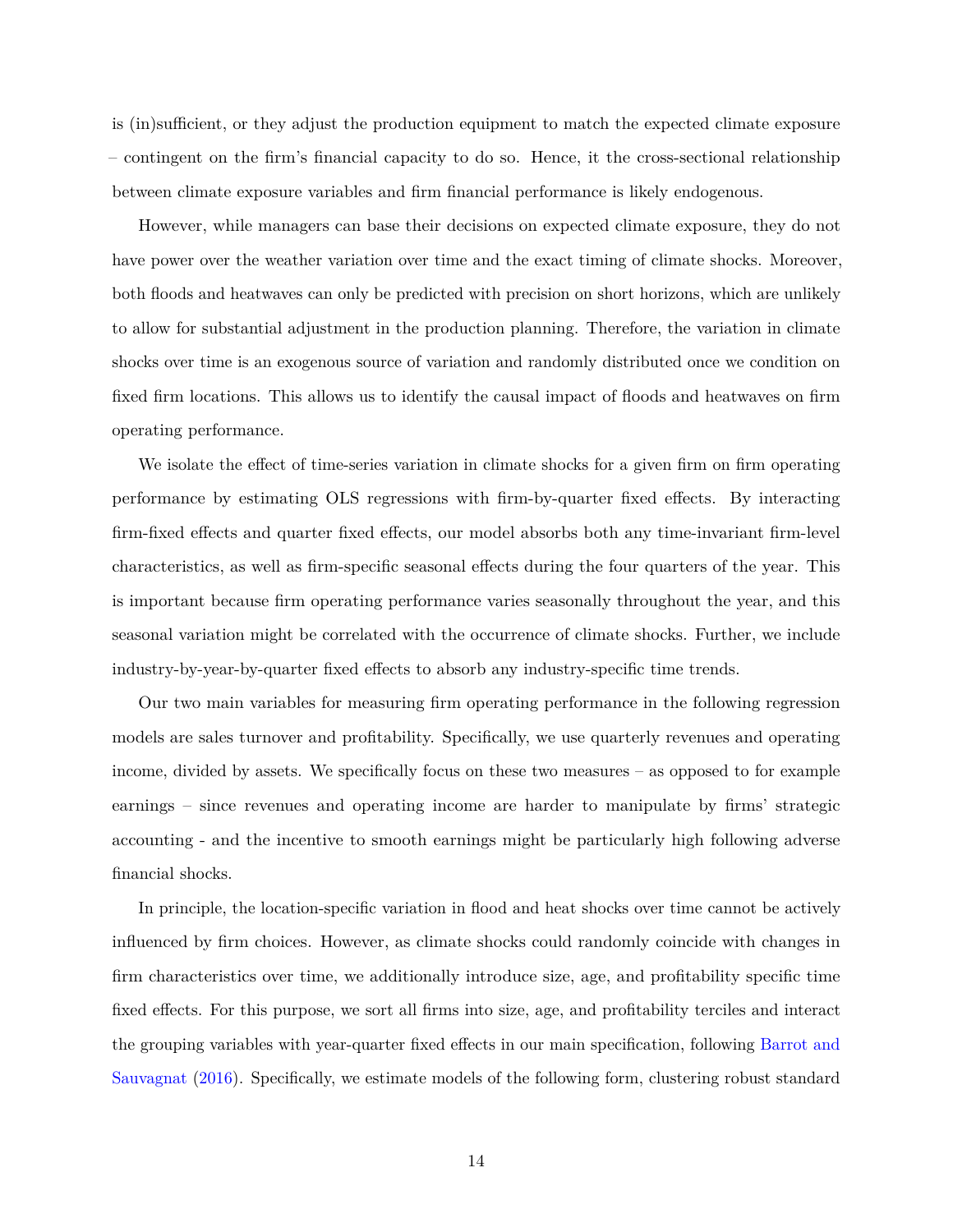errors on the firm level in line with [Barrot and Sauvagnat](#page-30-3) [\(2016\)](#page-30-3):

<span id="page-15-0"></span>
$$
y_{iqt} = \sum_{t=-k}^{0} \beta_t \times Climate \ Shocks_{iqt} + \mu_{iq} + \gamma_{nqt} + \delta_{BS2016} + \epsilon_{iqt}
$$
 (1)

where *yiqt* is either *Revenue/Assets* (Rev/AT) or *Operating Income/Assets* (OpI/AT) of firm *i* in quarter *q* of year *t*, *Climate Shocksiqt* is a dummy variable indicating the occurrence of a heatwave or flood in the location of firm *i* in year-quarter  $qt$ ,  $\mu_{iq}$  are firm-by-quarter fixed effects,  $\gamma_{nqt}$  are industry-by-year-by-quarter fixed effects based on 2-digit SIC codes, and  $\delta_{BS2016}$  are firm size, age, and profitability  $\times$  time fixed effects as in [Barrot and Sauvagnat](#page-30-3) [\(2016\)](#page-30-3). In robustness tests, we also use the count of climate events by financial quarter as an alternative specification. As it is ex-ante unclear if the financial impact of climate shocks manifests immediately or with some delay throughout the financial year, we estimate two different specification of the outline model. First, we limit the climate shock observations to the current financial quarter and second, i.e. we restrict  $k = 0$ , second we additionally include three lags of three periods, i.e.  $k = 3$ .

### [Insert Table [3](#page-40-0) here.]

Table [3](#page-40-0) reports the regression results for Equation [\(1\)](#page-15-0). In Panel A we estimate regressions without climate shock lags, in Panel B we additionally include three lags of climate shock events. The results in both panels indicate that heatwaves and floods adversely impact the bottom line of our supplier firms. However, the results also show that the full financial impact only becomes visible over the course of the financial year. On the one hand, we find a very small contemporaneous impact of heat events on firm operating performance, as both the effect on sales turnover and profitability is statistically indistinguishable from zero in Panel A. At the same time, the occurrence of a flood is associated with an average decrease in *Revenue/Assets* of 0.19 percentage points, and a decrease in operating income over assets between 0.095 to 0.1 percentage points.

On the other hand, Panel B indicates that the financial impact of heatwaves and floods is in fact much larger than the simple analysis of contemporaneous climate shocks suggests, in line with the findings of [Barrot and Sauvagnat](#page-30-3) [\(2016\)](#page-30-3). When we include three lags of climate shocks in Equation [\(1\)](#page-15-0) while holding the sample fixed, we find a material impact of heatwaves on both Rev/AT and OpI/AT between one to three financial firm quarters after the occurrence of a heatwave.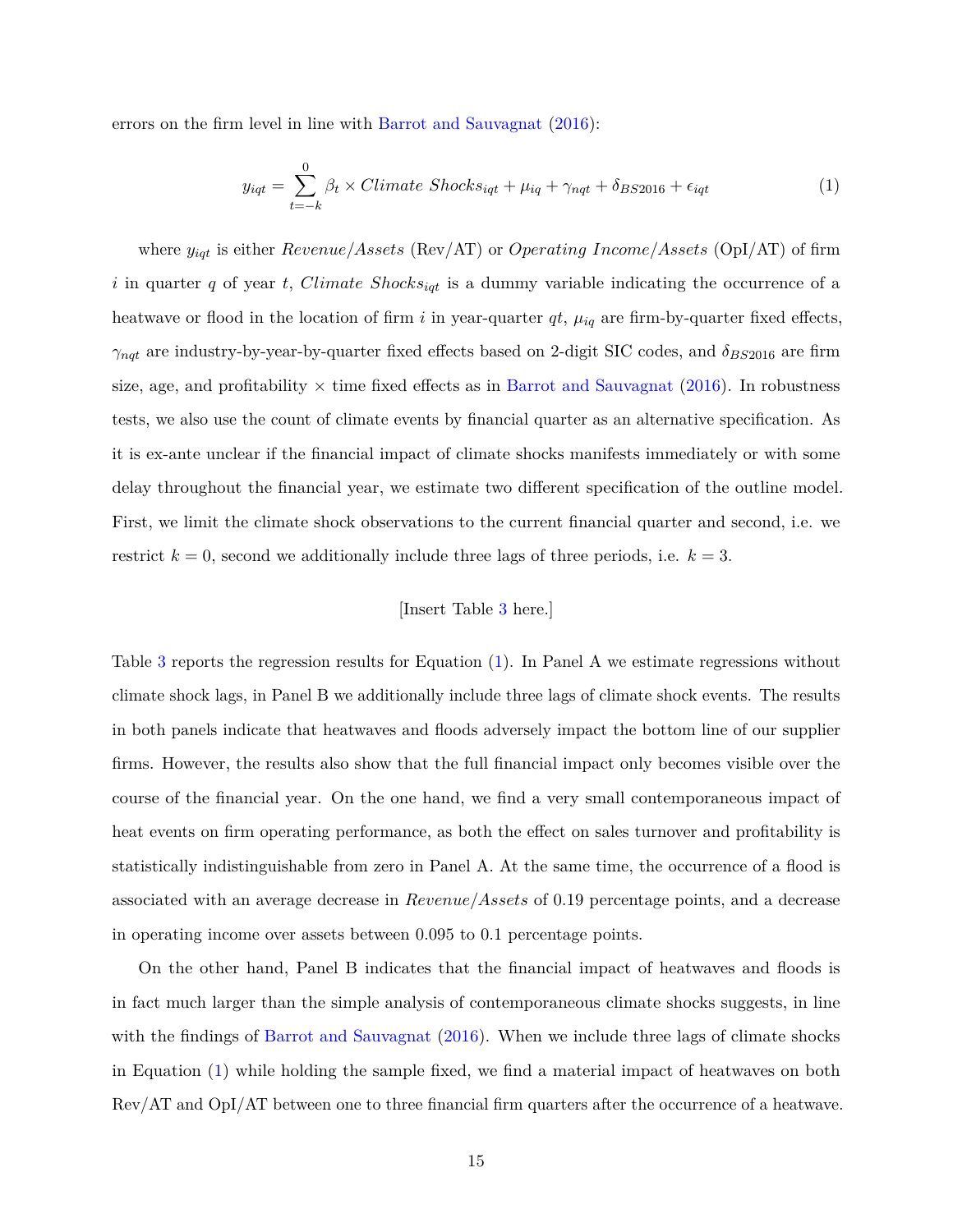The coefficient estimate for the effect of heatwaves on sales turnover in columns (1) and (2) is between -0.25 to -0.26 (statistically significant at the 5 and 10% level), and between -0.09 to -0.12 for operating margin in columns (3) and (4) for the coefficients with a lag of two to three quarters. Floods similarly decrease sales turnover (between -0.25 and -0.29 percentage points, statistically significant on the  $5\%$  and  $10\%$  level) and profitability (-0.11 to -0.12 percentage points, significant on the 1% level) in the contemporaneous and the previous two financial quarters. Given the average operating margin (OpI/AT) of 2\% and sales turnover (Rev/AT) of 22\% in our supplier sample, the mean effects are economically meaningful, representing approximately a 1% reduction in sales turnover and a 5.5% reduction in operating income over assets, relative to the sample mean. The documented difference in how quickly financial performance measures reflect the occurrence of climate shocks could have important implications for market participants. If heatwaves are reflected by accounting measures of firm performance with a delay, it becomes more difficult for investors to understand the link between the such temperature events and firm performance. Hence, this delay could help explain the underreaction of investors to firms' exposure to extreme temperatures, documented in the recent literature [\(Addoum et al.,](#page-30-2) [2019;](#page-30-2) [Pankratz et al.,](#page-31-9) [2019\)](#page-31-9).

Our results naturally raise questions regarding the economic mechanisms driving the observed effects. In the context of heatwaves, a large literature in economics has focused on the channels through which extreme temperatures can cause aggregate economic losses<sup>[11](#page-16-0)</sup>. With regard to floods, these channels have been studied less explicitly, but the observed net effect could be caused by damages to assets, equipment and infrastructure, as well as production distortions during the floods, e.g. if worker safety is endangered and production thereby constrained throughout the duration of the floods. As the focus of our analysis lies on the direct and indirect performance implications of climate shocks and the adaptation of supply-chain managers, we remain agnostic about the precise mechanics of the directly observable effects in this paper.

We conduct several robustness tests for the direct effects of climate shocks on firm operating performance. First, we estimate the impact of the climate shocks on supplier performance after replacing heatwave and flood dummies with counting variables indicating the number of climate events per financial quarter. The results are reported in Appendix Table [A1](#page-48-0) and show that the

<span id="page-16-0"></span><sup>&</sup>lt;sup>11</sup> Previous research documents that electricity prices increase with heat exposure [\(Pechan and Eisenack,](#page-31-17) [2014\)](#page-31-17), while water supply tightens [\(Mishra and Singh,](#page-31-18) [2010\)](#page-31-18) and both cognitive and physical worker performance are compromised [\(Sepannen, Fisk, and Lei,](#page-32-4) [2006;](#page-32-4) [Xiang, Bi, Pisaniello, and Hansen,](#page-32-5) [2014\)](#page-32-5).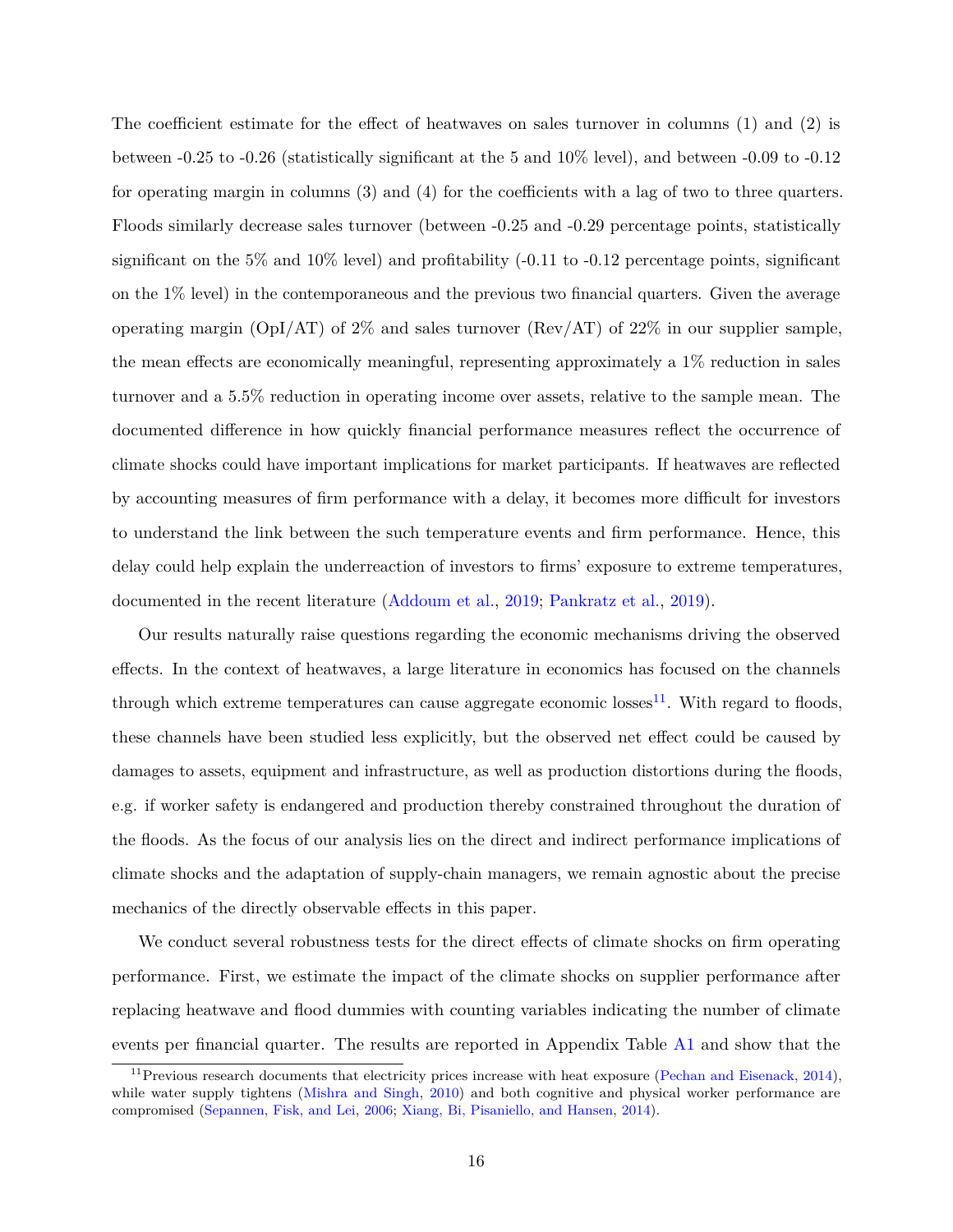statistical significance and overall pattern remain similar for this alternative specification. Moreover, the statistically strongest effects of heatwaves again appear to occur with a delay of two quarters after the firm was exposed to the heatwaves. Similarly, and in line with our main test in Table [3,](#page-40-0) contemporaneous floods have a significant immediate as well as a two-quarter delayed impact on sales turnover and operating income. When we use the count of heatwaves and floods per quarter for our estimations, the magnitude of the coefficient estimates is naturally smaller than the aggregate effect for all events in a financial quarter estimated in Table [3.](#page-40-0)

As our final robustness test on the direct impact of climate shocks, we estimate the impact of heatwave and flooding disasters on supplier performance using the country-level data from EM-DAT. Overall, the results reported in Appendix Table [A2](#page-49-0) confirm our conjecture from Section [2.4.3:](#page-12-1) for evaluating the financial impact of climate shocks on the firm level the use of climate data with high geographical granularity is essential. While heatwaves identified as disasters in the EM-DAT database are negatively correlated with supplier performance only in the specifications in columns (1) and (2) and with a delay of one financial quarter, the coefficient estimates are statistically indistinguishable from zero, or even *positive* in all other specifications.

### <span id="page-17-0"></span>**4 Indirect Exposure to Climate Shocks**

Based on our result from the previous Section [3,](#page-13-0) showing that heatwaves and floods significantly decrease supplier operating performance, we next test if climate hazards propagate downstream along supply-chain links. Since particularly the largest corporations traded on international stock exchanges rely on extensive, worldwide production networks, it is important to better understand if even firms which are not located in areas with a high climate risk exposure can indirectly be harmed by increases in the intensity of climate hazards due to their (remote) suppliers.

Analogous to our previous tests, we use sales turnover and profitability, measured by revenue over assets and operating income over assets, as our two main dependent variables for assessing whether climate risk is indeed propagated along supply-chains are. Despite the adverse direct effect on suppliers documented above, the implications of climate shocks for supplier and customer performance might differ. On the one hand, customer firms could be unaffected by shocks to supplying firms if suppliers cannot pass on the incurred costs downstream. At the same time,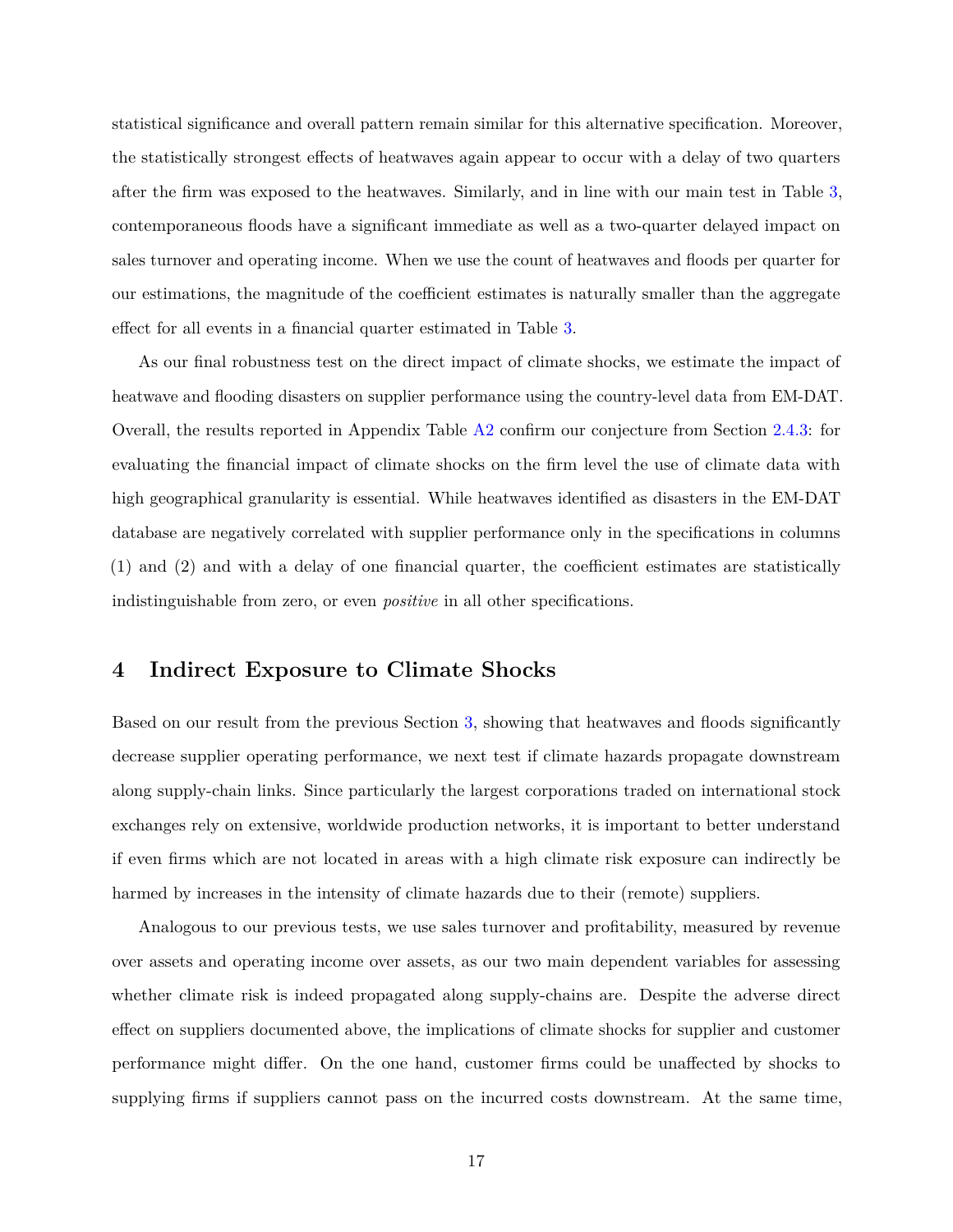customers could also include climate factors in their contingency management, enabling them switch suppliers without incurring large costs if a specific supplier is hit by a heatwave or flooding. In both cases, neither heat nor flood related shocks would propagate from suppliers to customer along the supply-chain, and we should not be able to document a significant impact of climate shocks to suppliers on customer financial performance.

On the other hand, environmental shocks such as heatwaves or floods can cause supply-chain glitches and lower production output at the supplier and customer level. These disruptions are particularly likely if the provided inputs have a high level of specificity [\(Barrot and Sauvagnat,](#page-30-3) [2016\)](#page-30-3). If climate shocks to suppliers on average cause distortions, we would expect to find a negative relation between customer financial performance and supplier exposure to climate risk.

To test these competing hypotheses, we require two identifying assumptions. As in the previous analysis, it is problematic to study this question in the cross-section, as the exposure of customer firms to climate shocks through suppliers might be endogenous. For instance, if certain industries systematically depend on specific inputs from suppliers clustered in risky areas, climate shocks and customer firm performance might be endogenously correlated. In contrast, it is reasonable to assume that the variation in supplier exposure to climate shocks over time is unrelated to time invariant firm characteristics such as industry associations.<sup>[12](#page-18-0)</sup> Therefore, analogous to our model in Equation [\(1\)](#page-15-0), all our results in this section are due to within-firm-pair variation over time.

Second, customer firms could experience similar performance effects as their suppliers when they themselves are hit by climate shocks. Therefore, to ensure that our results are not due climate shocks affecting customer firms directly, we exclude all customers-supplier pairs with customers located within a 500 kilometer radius of the affected supplier from our analysis.

Based on these considerations, we estimate two different models. In our first set of tests we estimate pooled OLS regressions of the following form,

<span id="page-18-1"></span>
$$
y_{csqt} = \sum_{t=-3}^{0} \beta_t \times Climate \; Shocks_{csqt} + \mu_{csq} + \gamma_{n(c)t} + \delta_{BS2016} + \epsilon_{csqt} \tag{2}
$$

where *ycsqt* is either *Revenue/Assets* or *Operating Income/Assets* of customer *c* in quarter *q* of

<span id="page-18-0"></span> $12$ In our later analyses, we find that firms tend to terminate relationships with suppliers that face increases in climate shock exposure compared to historical, expected levels of climate risk. However, the tendency of customers to cut off suppliers that are particularly exposed to climate risk should only bias our effects downward.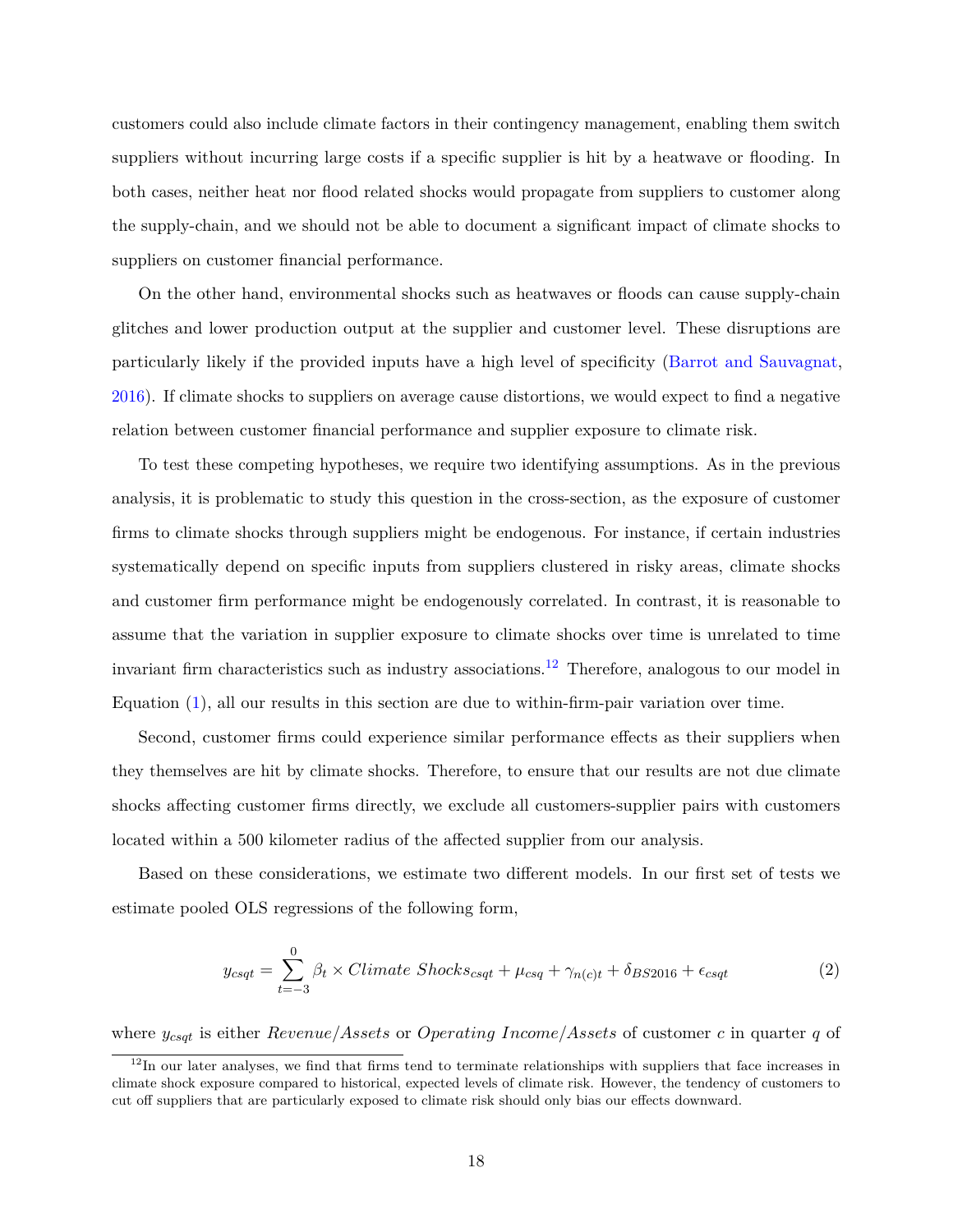year *t*, *Climate Shockscsqt* is a dummy variable indicating the occurrence of a heatwave or flood in the location of supplier *s* in year-quarter  $qt$ ,  $\mu_{csq}$  are supplier-customer pair-by-quarter fixed effects,  $\gamma_{n(c)qt}$  are customer industry-by-year-by-quarter fixed effects based on 2-digit SIC codes, and  $\delta_{BS2016}$  are customer firm size, age, and profitability  $\times$  year-quarter fixed effects similar to Equation [\(1\)](#page-15-0). The unit of observation in these test is at the customer-supplier-year-quarter level. By including pair-by-quarter fixed effects  $(\gamma_{n(c)qt})$ , our model subsumes all time-invariant relationship characteristics (e.g. supplier and customer country characteristics, languages, geographical distance, average input specificity, average relationship strength, and firm fixed effects) as well as relationshipspecific seasonal patterns. Our results are therefore obtained from time-series variation in a given firm-pair for the same quarter of the year.

In our second set of tests, we collapse our panel observations at the customer level by aggregating over all suppliers of a given customer, and estimate regressions of the following form,

<span id="page-19-0"></span>
$$
y_{cqt} = \sum_{t=-3}^{0} \beta_t \times Climate \; Shocks_{cqt} + \mu_{cq} + \gamma_{n(c)t} + \delta_{BS2016} + \epsilon_{cqt} \tag{3}
$$

where  $y_{cqt}$  again captures customer firm operating performance, and  $\mu_{cq}$ ,  $\gamma_{n(c)t}$ , and  $\delta_{BS2016}$  are fixed effects at the customer-by-quarter, industry-by-year-by-quarter, and size/age/ROA  $\times$  year-quarter level. *Climate Shockscqt* is obtained as the maximum of *Climate Shockscsqt* over all suppliers *s* of customer *c* in period *qt*. The unit of observation in these tests as at the customer-year-quarter level.

Based on our findings in Section [3,](#page-13-0) we include lags of *k* = 3 periods for the climate shocks in both Model [\(2\)](#page-18-1) and [\(3\)](#page-19-0). In line with our identifying assumptions that the variation over time in flood and heat shocks on suppliers are exogenous and that the supplier shocks only affect customers through the supply chain link, other characteristics of the customer firms should not be systematically correlated with both the outcome and the flood and heatwave occurrence. Hence, we do not include firm-level controls in our main specification, but again add size, age, and profitability times quarter fixed effects to control for different firm profiles, analogous to Equation [2.](#page-18-1) In line with [Barrot and](#page-30-3) [Sauvagnat](#page-30-3) [\(2016\)](#page-30-3), we cluster robust standard errors on the relationship and on the customer firm level in Equations [\(2\)](#page-18-1) and [\(3\)](#page-19-0), respectively.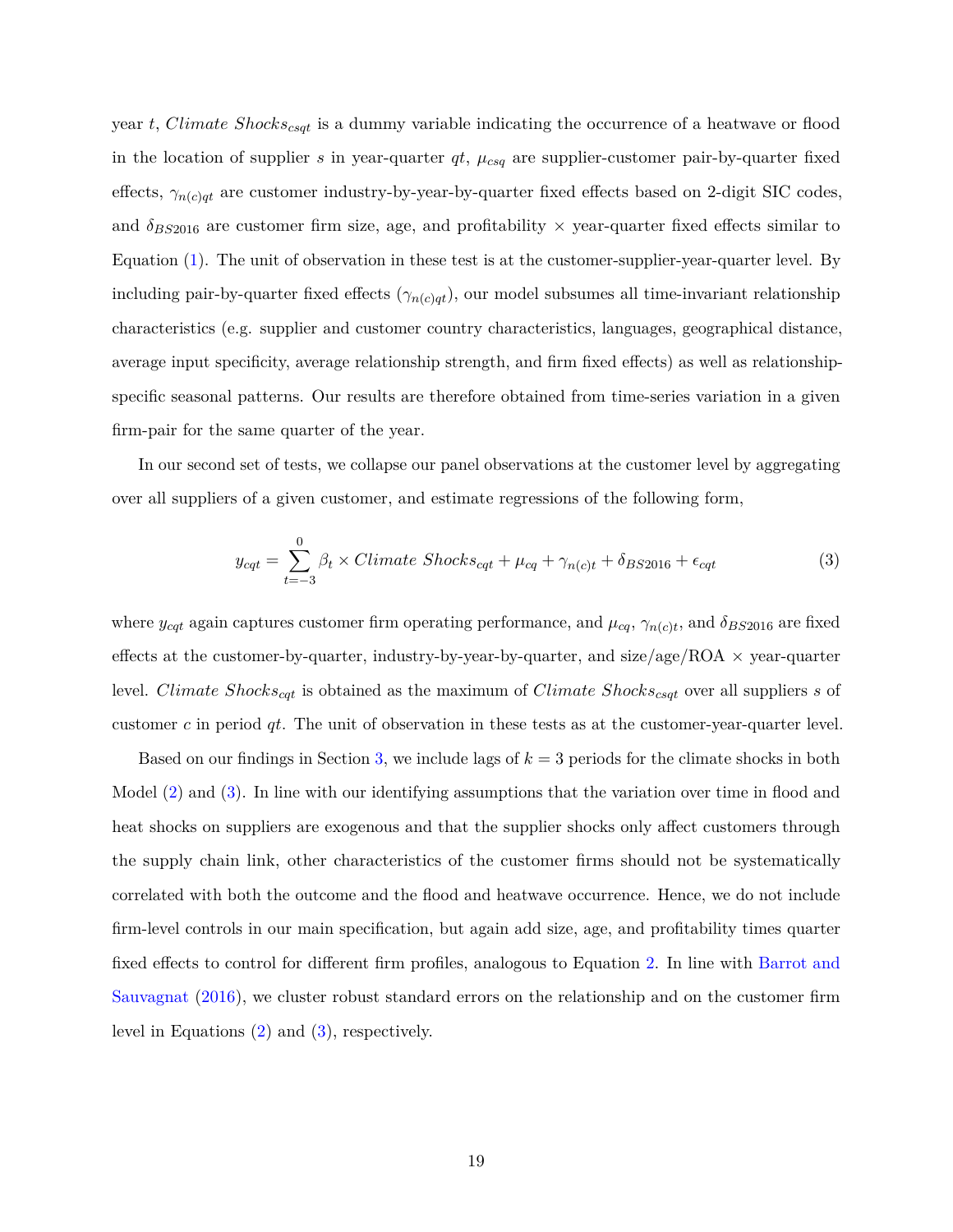#### <span id="page-20-0"></span>**4.1 Climate Shock Propagation – Results**

Table [4](#page-41-0) reports the results for our first test on customers' sensitivity to supplier climate risk exposure, as detailed in Equation [\(2\)](#page-18-1). The unit of observation in Panel A is at the supplier-customer-yearquarter level. The first four columns show the impact of supplier heatwaves, columns (5) to (8) report the effect of supplier floods. With regard to heatwaves, we find tentative evidence that the climate shocks on suppliers propagate along the supply chain. Specifically, we find a negative impact (coefficient  $-0.044$ ) of heatwaves at the supplier locations on customer revenues in column  $(2)$ , statistically significant at the 10% level. All other coefficient estimates for the propagation effect of heatwaves lagged by one to three quarters are marginally not statistically significant. However, all coefficient estimates carry negative signs, and the difference in the magnitude between the impact of heatwaves on revenues and operating income is in line with the estimations of the direct impact of heat on supplier firms. Hence, while the observed effect is small in our sample, our finding is still economically meaningful, given that the frequency of heatwaves is projected to increase substantially in the future due to ongoing climate change.

In comparison, the shock propagation of floods is unambiguous and both statistically and economically large. According to our estimates, customer revenue over assets decreases between 0.10 to 0.16 percentage points in three quarters after the supplier has initially been exposed to a flood. Moreover, customers' operating income is reduced by 0.02 up to 0.04 percentage points (all effects significant on the 1% level). These magnitudes are economically meaningful even at low climate shock frequencies: Compared to the sample median, the occurrence of a flood at the supplier firm reduces customer revenue and operating income by 1.8% and 2.2%, respectively.

### [Insert Table [4](#page-41-0) here.]

In Panel B of Table [4,](#page-41-0) we show the results for the sample collapsed on the customer level, implementing the model in Equation  $(3)$ . Again, we find evidence that the climate shocks on supplier firms propagate along the supply chain with a tentative, statistically negative impact of heatwaves at the supplier locations on operating income (column (3), coefficient estimate of -0.052, significant at the 5% level). For floods, the results are similar in magnitude to our first set of tests using the full panel. The impact of floods at one of a given customer's supplier firms reduces revenues over assets between -0.15 and -0.16 percentage points (statistically significant at the 10% and 5% level),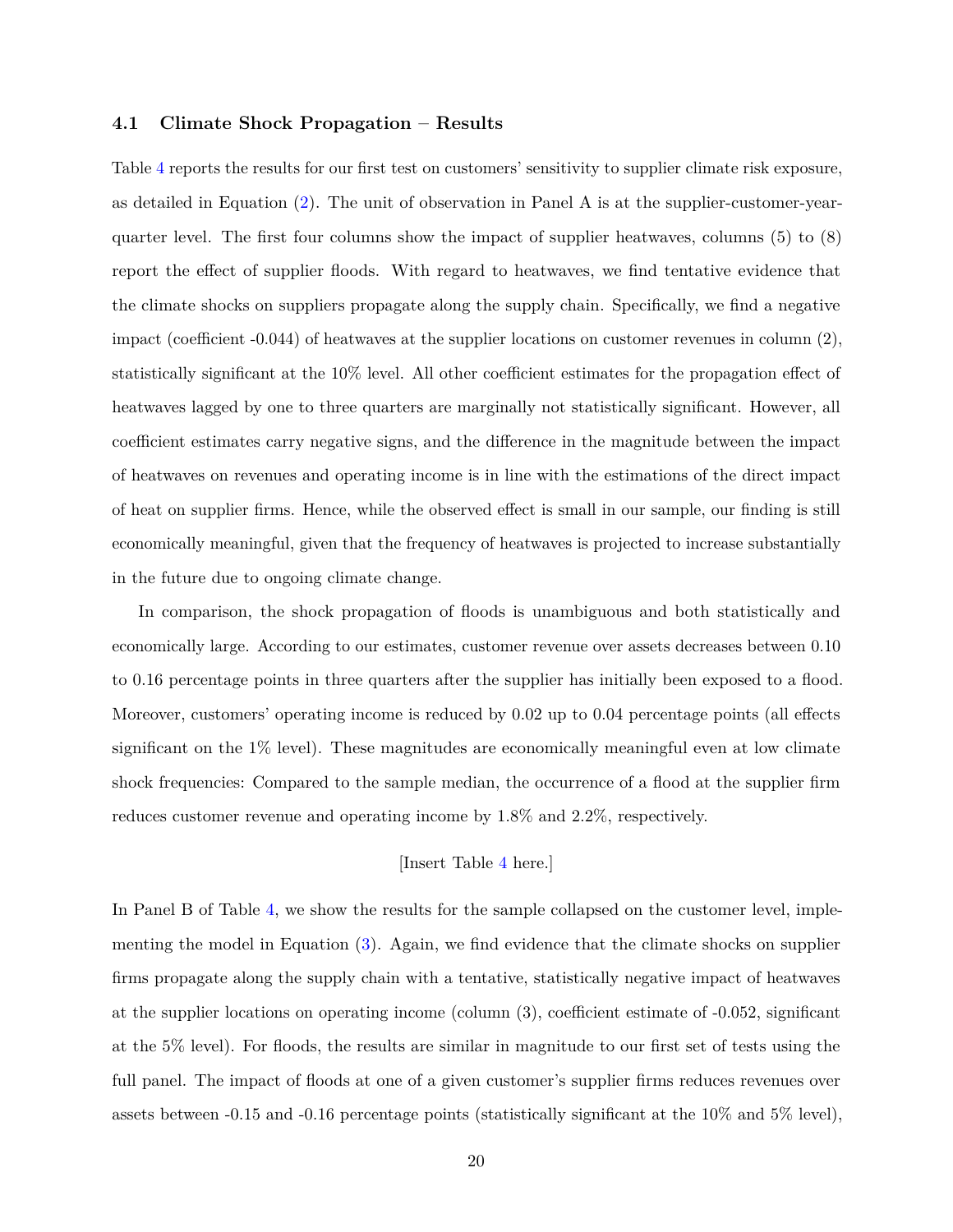with a lag of two calendar quarters. Further, floods have a significant negative effect on operating income (coefficient estimates between -0.053 and -0.045 percentage points, significant at the 5% and 10% level), with a lag of one quarter.

Taken together, our results provide evidence that climate change related shocks can propagate downstream along the supply-chain. This finding indicates that climate change could affect even firms in relatively 'climate-safe' parts of the world as supply-chains span the globe. On average, the results also suggest that suppliers can pass some of the cost caused by climate shocks on to customers, or that not all customers in our sample are fully hedged against idiosyncratic shocks to their suppliers through their contingency management. while the evidence on the side of heatwaves is tentative<sup>[13](#page-21-0)</sup>, the flood-related effects are pronounced both in a statistical and economic sense. Our results are consistent with [Barrot and Sauvagnat](#page-30-3) [\(2016\)](#page-30-3), who document that the financial shocks imposed by natural disasters propagate along the supply chain when inputs are specific.

#### **4.2 Climate Shock Propagation – Robustness**

We conduct a number of robustness with respect to our findings on the propagation of climate shocks. First, to verify that the effects we observe are indeed attributable to climate shock transmission through supply-chain linkages, we implement a placebo test based on the start and end dates of our sample supply-chain relationships. Specifically, we re-estimate our regressions models specified in Equations [\(2\)](#page-18-1) and [\(3\)](#page-19-0) using the same sample of supplier-customer relationships. However, in our placebo tests we use only the periods before and after a given supplier-customer pair was engaged in a supply-chain relationship.

#### [Insert Table [5](#page-43-0) here.]

If the supply-chain data from FactSet Revere correctly identifies the beginning and end of our sample supplier-customer relations, and our results in Section [4.1](#page-20-0) are indeed due to the propagation of climate shocks, we should not find a negative effect of supplier climate shocks on customer firm operating performance in the placebo sample. Indeed, as reported in Table [5,](#page-43-0) we do not find a

<span id="page-21-0"></span><sup>&</sup>lt;sup>13</sup>Given the marginally insignificant results for the heatwave-based tests, it is important to bear in mind that the empirical setting biases the results downwards. First, if a share of the customers in the sample has a strong contingency management with several alternative suppliers, and second, if managers respond to operational distortions caused by troubled suppliers, and replace suppliers that are particularly exposed, so that affected supply-chain links systematically drop out of the sample.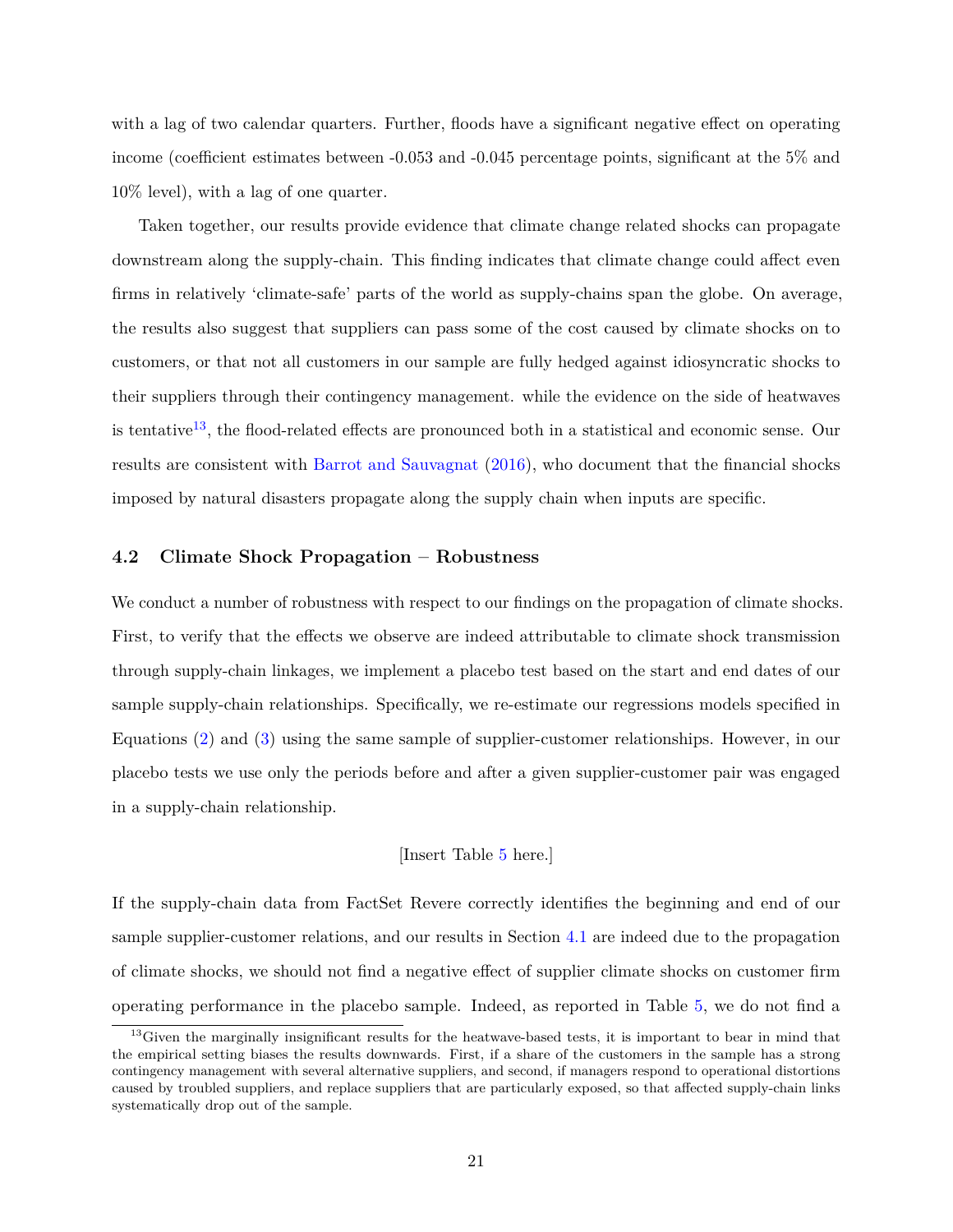negative relation between supplier climate shocks and customer firm performance, neither when conducting the tests on the full customer-supplier pair level sample (Panel A), nor on the collapsed sample at the customer level (Panel B).

As an additional robustness test, we estimate the shock propagation based on a count measure of heatwaves and floods instead of an indicator variable. The results are reported in Appendix Table [A3.](#page-50-0) Again, we find weak evidence for a propagation of heatwave-related shocks on the supplier to the customer operating income (column 2, coefficient estimate of -0.015, significant at the 5% level) and strong evidence for the propagation of flood related shocks. Last, we repeat our tests using the country-level climate shock data from EM-DAT, analogously to Section [3.](#page-13-0) The results are reported in Appendix Table [A4.](#page-51-0) In line with our results focusing on the direct effect of climate shocks, we cannot document a consistent relation between customer performance and the climate disaster measures from EM-DAT.

### <span id="page-22-0"></span>**5 Supply-Chain Adaptation**

Our results in the previous sections show that climate-related shocks matter for firm financial performance, both directly and indirectly through supply chain links. Hence, managers have an incentive to monitor the climate-change related risk imposed by their suppliers. In this section, we empirically test if managers indeed take climate-risk considerations into account by adapting their to supply-chain relationships.

#### **5.1 Climate Trends and Supplier Termination**

We first test if climate-change risk increases the likelihood that a supplier-customer relationship is terminated. On the one hand, costly climate-related shocks could cause operational issues at a given supplier, making the firm a less attractive supply chain partner going forward. On the other hand, customer and supplier firms often make substantial relationship-specific investments to set up and maintain a supply chain relationship. It is unclear if the adverse financial consequences of climate risk exposure are sufficiently high to result in the termination of an existing customer-supplier relationship.

We use the FactSet Revere information on the start and end dates of customer-supplier relation-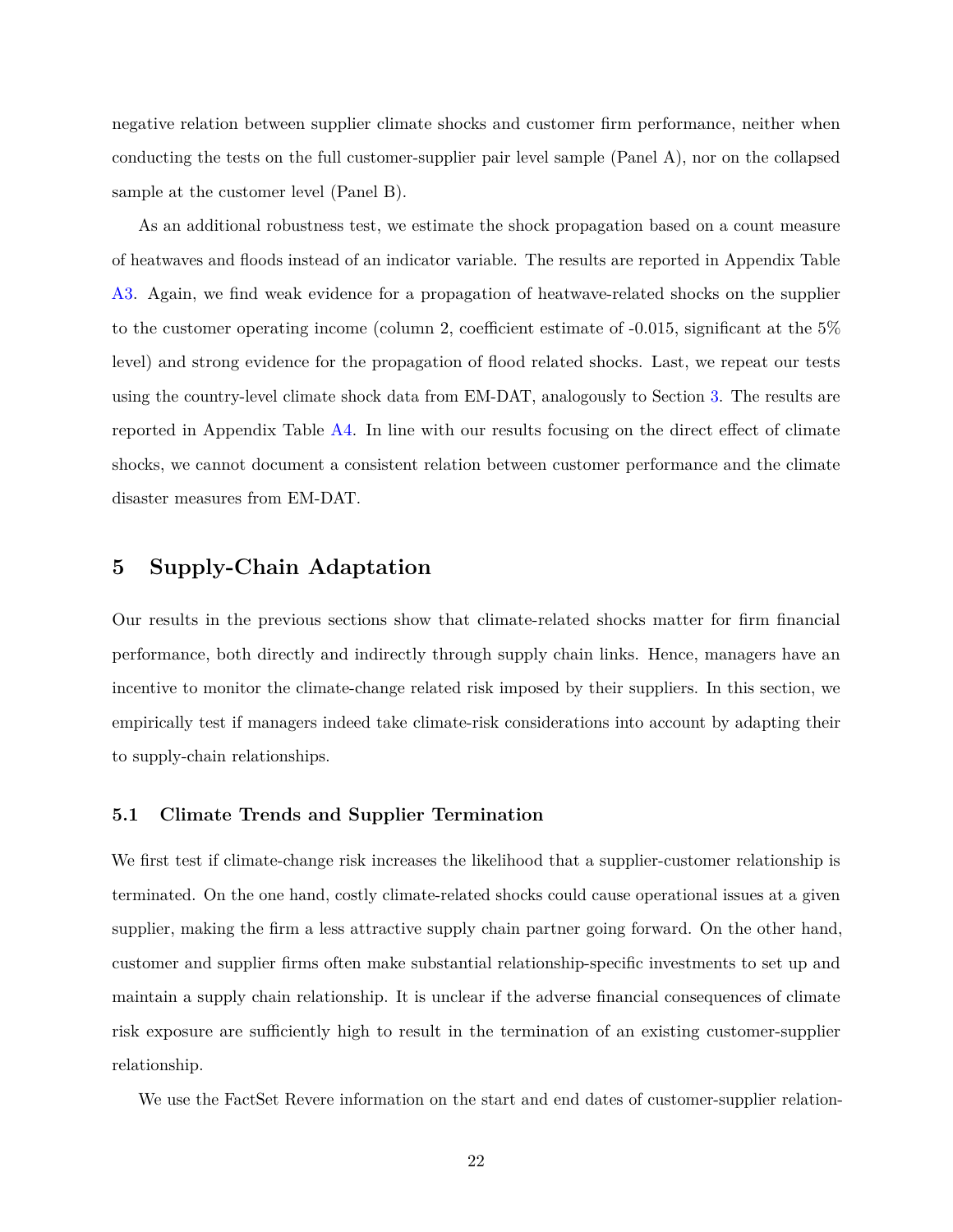ships to test these hypotheses. To construct the main outcome variable, we generate a panel of firm years in which the customer-supplier relationships are active, and set the dummy variable 1 (*End*) to take the value of one in the last year a given supply-chain relationship is reported in FactSet Revere. To avoid mechanical issues in the last year of our sample we drop observations from 2017.

To construct our main variable of interest capturing supplier climate risk exposure, we start with the assumption that managers trade off potential climate-related risks with other firm characteristics such as product quality, costs and delivery times when entering a supply-chain relationship. Under this scenario, a customer firm is generally aware of climate risks associated with a given supplier and continuously weighs the costs and benefits of remaining in the relationship. As long as the costs of leaving a given relationship exceed the costs of staying, the customer will continue the relationship with a supplier. If this assumption holds, realized climate shocks over the course of a supply-chain relationship that fall within the normal, ex-ante anticipated range of events given a supplier's location and climate risk will not substantially influence the likelihood that the supplier is dropped, all else equal. However, if realized climate risks increase beyond the anticipated levels, and in ways that firms are not prepared for or hedged against, it would reduce the economic viability of a supplier-customer relationship and increase the profitability that the relationship ends.

To test this conjecture, we construct the measure 1 (*Realized > Expected Climate Shocks*) (*t*), as illustrated in Figure [3.](#page-35-0) We first estimate the expected number of climate shocks per year in the supplier location over a benchmark period of five<sup>[14](#page-23-0)</sup> years *before* the establishment of any given supplier-customer relationship. 1 (*Realized > Expected Climate Shocks*) (*t*) then takes the value of one in year *t*, if the difference between the realized number of climate shocks per year since the beginning of the supplier-customer relationship exceeds the corresponding expected number of shocks, and zero otherwise.

In econometric terms, our following test again relies on two identifying assumptions. First, we exploit the fact that climate trends, besides the timing of climate shocks, are to a large extent random over time and cannot be predicted with precision. Hence, managers can incorporate expected levels of climate risk exposure, but not deviations from the expectation into their decision making. Second, to be able to assume that the estimated effect is not caused by the direct impact of changing climate risk on the customer, we again exclude all customers-supplier pairs with customers located

<span id="page-23-0"></span> $14$ In robustness tests, we use seven, ten, and fifteen years, respectively.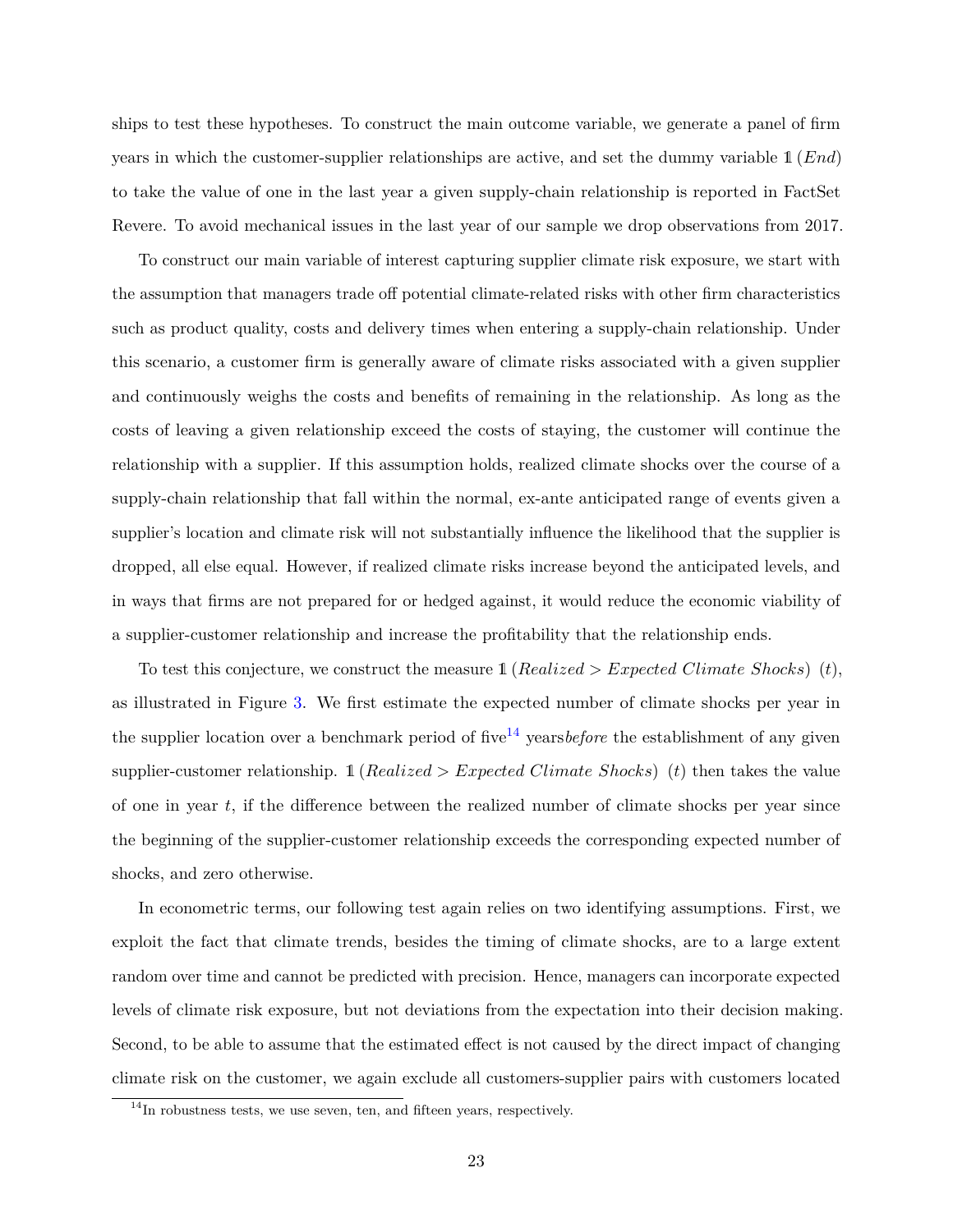within a 500 kilometer radius of the affected supplier. Based on these assumptions, our measure of realized vs. expected climate risk is orthogonal to other firm decisions, and our corresponding estimate reflects the impact of the change in supplier climate shock exposure. We estimate the following linear probability model,

<span id="page-24-0"></span>
$$
1 (End)_{sct} = \beta \times 1 (Realized > Expected \ Climate \ Shocks)_{st} + \mu_{cs} + \gamma_{n(s)t} + \rho_{c(s)t} + \epsilon_{int} \quad (4)
$$

where  $\mathbb{1}$   $(End)_{sct}$  is an indicator taking the value of one in year *t* if it is the last year on record of the relation between supplier *s* and customer *c*.

To control for potential confounding effects, we estimate the regressions with several dimensions of fixed effects. First, we include relationship fixed-effects  $\mu_{cs}$  in all specification to account for supplier characteristics that impact the probability of a relationship to end, but do not vary over time. For instance, suppliers could face a fixed probability of termination based on their industry association. Further, we include supplier industry-by-year fixed effects  $\gamma_{n(s)t}$  to account for industry trends, for example related to the extent to which customers switch from buying inputs to manufacturing inputs. We also add supplier country-year fixed effects  $\rho_{c(s)t}$  to account for changing macroeconomic risks that impact whether customer firms maintain supplier-relationships. In addition, we estimate the model with supplier country-customer-year  $\times$  customer country-year fixed effects, to account for changes in international trade dynamics, such as changing barriers or import-related costs. We cluster robust standard errors on the relationship level.

#### [Insert Table [6](#page-45-0) here.]

Table [6](#page-45-0) reports the results. Across all specifications, we find a robust, positive impact of high realized vs. expected climate exposure on the likelihood of supply-chain relationship termination. In line with the results on the financial impact of the climate hazards as well as the financial propagation of the shocks in the supply chains, the results suggest that increases in flood exposure increase the probability a supply-chain relationship ends on average by 3.7 percentage points (column 8, coefficient significant at the 1%-level). The impact of heatwave exposure increases is equally strong in terms of its statistical significance but economically smaller at percentage points (column 4, coefficient statistically significant at the 1%-level). The difference in the magnitude between floods and heatwaves is in line with the stronger direct and indirect impact of floods compared to heatwaves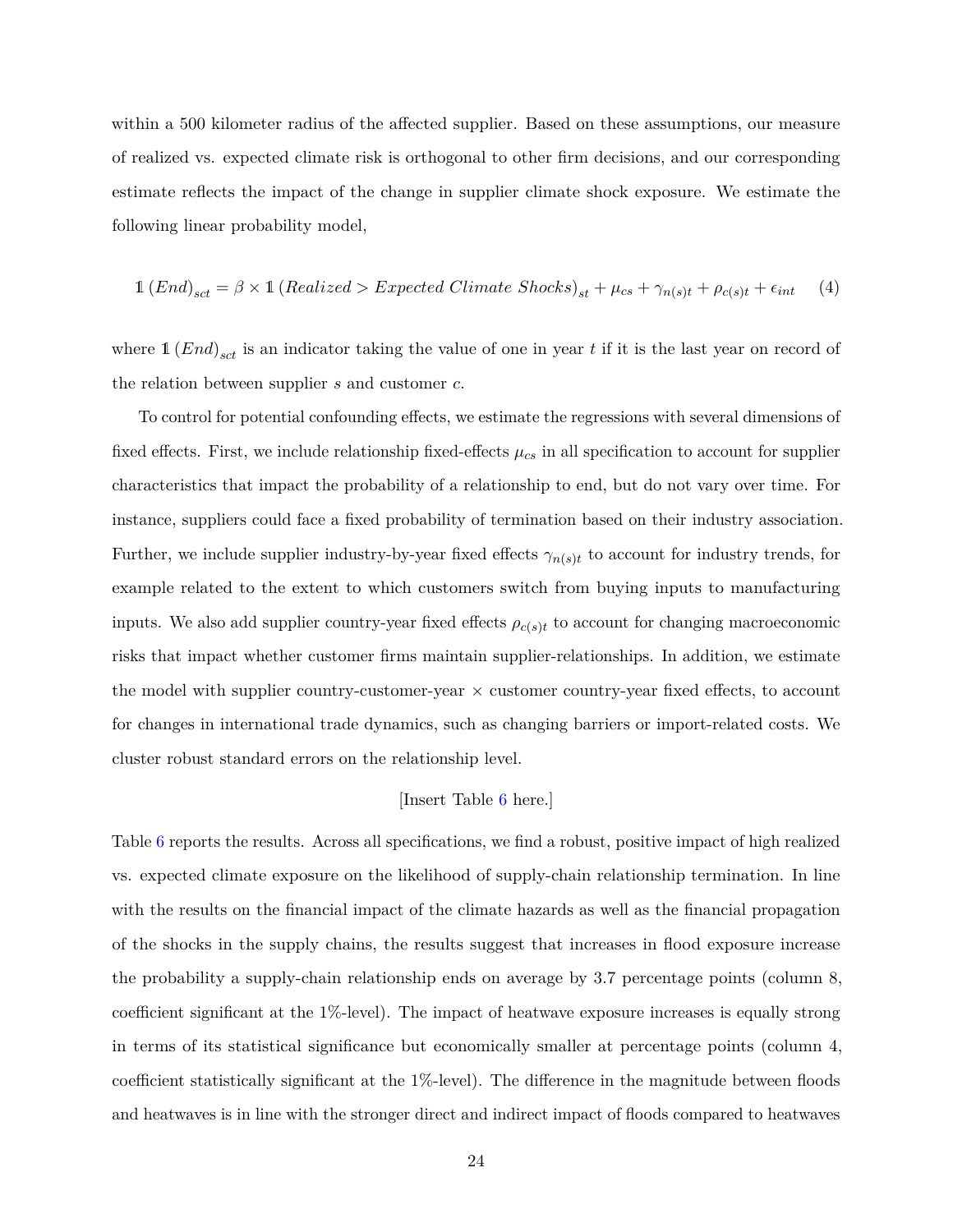documented in Sections [3](#page-13-0) and [4.](#page-17-0) Both the estimate for heatwaves and floods are economically meaningful, given the unconditional expectation of 15.12% that a supply chain relationship ends in any given year in our sample.

To test the robustness of this result, we change the horizon over which we compute the expected number of floods or heatwaves per year. Appendix Table [A5](#page-52-0) indicates that the results are robust when we extend the period from 5 to 7, 10, or 15 years, as both the estimates for heatwaves and floods remain very similar in magnitude and significance. Moreover, we test whether the results remain stable when we include additional time-variant financial control variables for both the supplier and customer firms. Thereby, we control for changes in the financial health of the firms which could otherwise influence the probability of the continuation of the relationship. As Appendix Table [A6](#page-53-0) shows, the results again remain very similar both in magnitude and significance when we control for changes in the debt-to-assets ratio, the log price-to-book ratio, and firm size proxied by the natural logarithm of the market value of equity.

#### **5.2 Climate Shocks and Supplier Termination**

To validate our assumption that managers take climate risks into account when establishing supply-chain relations, we next replace our measure of realized vs. expected climate risk with a simple measure of realized climate shocks since the beginning of the supplier relationship. If the general level of climate risk exposure is taken into consideration before forming supply chain relationships, climate shocks per se should not be a strong determinant of supplier termination. We again estimate the model in Equation [\(4\)](#page-24-0), replacing 1 (*Realized > Expected Climate Shocks*) with *Climate Shocks* (*t*) of the supplier firm.

#### [Insert Table [7](#page-46-0) here.]

The results, reported in table Table [7](#page-46-0) show the sensitivity of supply-chain relationship continuation to realized climate shocks. Depending on the dimension of fixed effects, we find a small, positive impact of heatwave and flood occurrence on the probability that a supply-chain relationship ends for some specifications. However, the economic magnitude of this effect is small: For heatwaves, the probability of termination is increases by 0.16 to 0.17 percentage points (columns 3 and 4, coefficients significant at the 5% level), for floods, there is some evidence of an increase by 0.29 to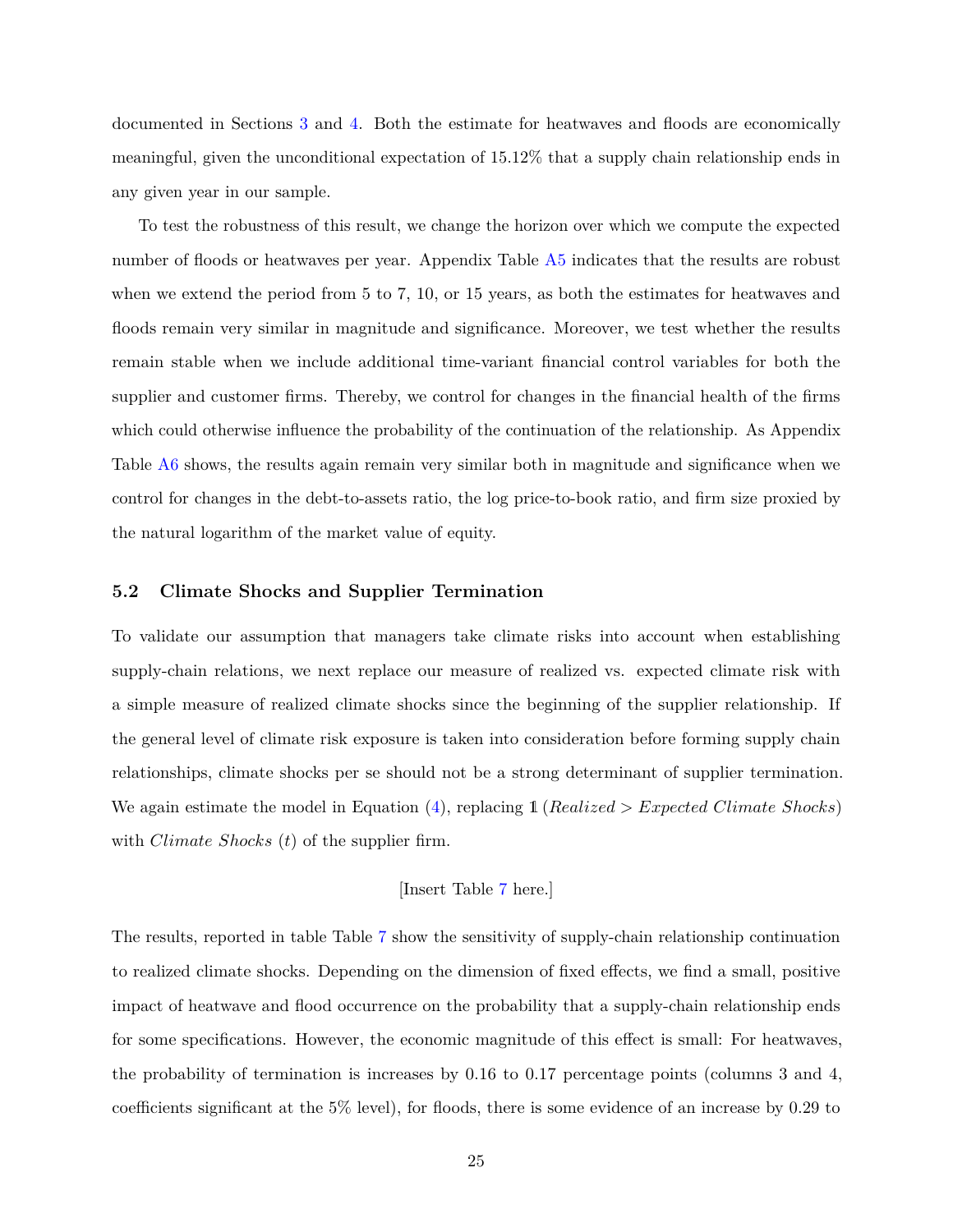0.33 percentage points (columns 5 and 6, coefficients significant at the 1%-level). This effect is an order of magnitude smaller and insignificant compared to the tests based on realized vs. expected climate risk.

Taken together, our results are consistent with the notion that managers are taking climate risks into consideration when entering a supply-chain relation. Also, the results suggest that increases in climate risk exposure can be an important determinant of the probability of the continuation of the relationships. If this effect holds globally, it could have important implications for international development. According to [Burke et al.,](#page-30-7) [2015b](#page-30-7) and [Carleton and Hsiang,](#page-30-0) [2016,](#page-30-0) developing countries around the world are most severely affected by the outcomes of global climate change. If financial incentives from supply-chain disruptions motivate 'Northern' firms to further shift economic activity from 'Southern' to 'Northern' countries, the effect could contribute to widening global economic inequality.

#### **5.3 Climate Risk Exposure of Old and New Suppliers**

To shed further light on the question how firms adapt their supply-chains to climate change, and to examine if climate risks are indeed driving the formation of production networks, we next study if customers switch from high risk to low risk suppliers based on climate exposure. As we showed in the previous section, realized climate shocks in exceedance of previously anticipated levels can increase the likelihood that a given supplier relationship ends. However, it is unclear if managers understand the link between climate risk exposure and financial performance, and hence mitigate these risks by switching to different suppliers with lower climate exposure. Instead, customer managers might simply observe the adverse financial effects of (indirect) climate shocks without considering climate risk as an underlying driver of financial performance effects. Under this scenario, we would not expect to find a difference in climate risk exposure between 'old' suppliers whose supply-chain relationships are terminated and 'new' replacement suppliers.

To test this conjecture, we limit our dataset to supplier-customer links with a known end date, retaining approximately  $60,000$  observations.<sup>[15](#page-26-0)</sup> Of course, not all supplier-customer relationships in our sample end because of climate risk considerations. However, the noise introduced by this

<span id="page-26-0"></span><sup>&</sup>lt;sup>15</sup>Note that in contrast to the performance-related tests, in this setting we do not condition on the availability of performance information for customer and supplier firms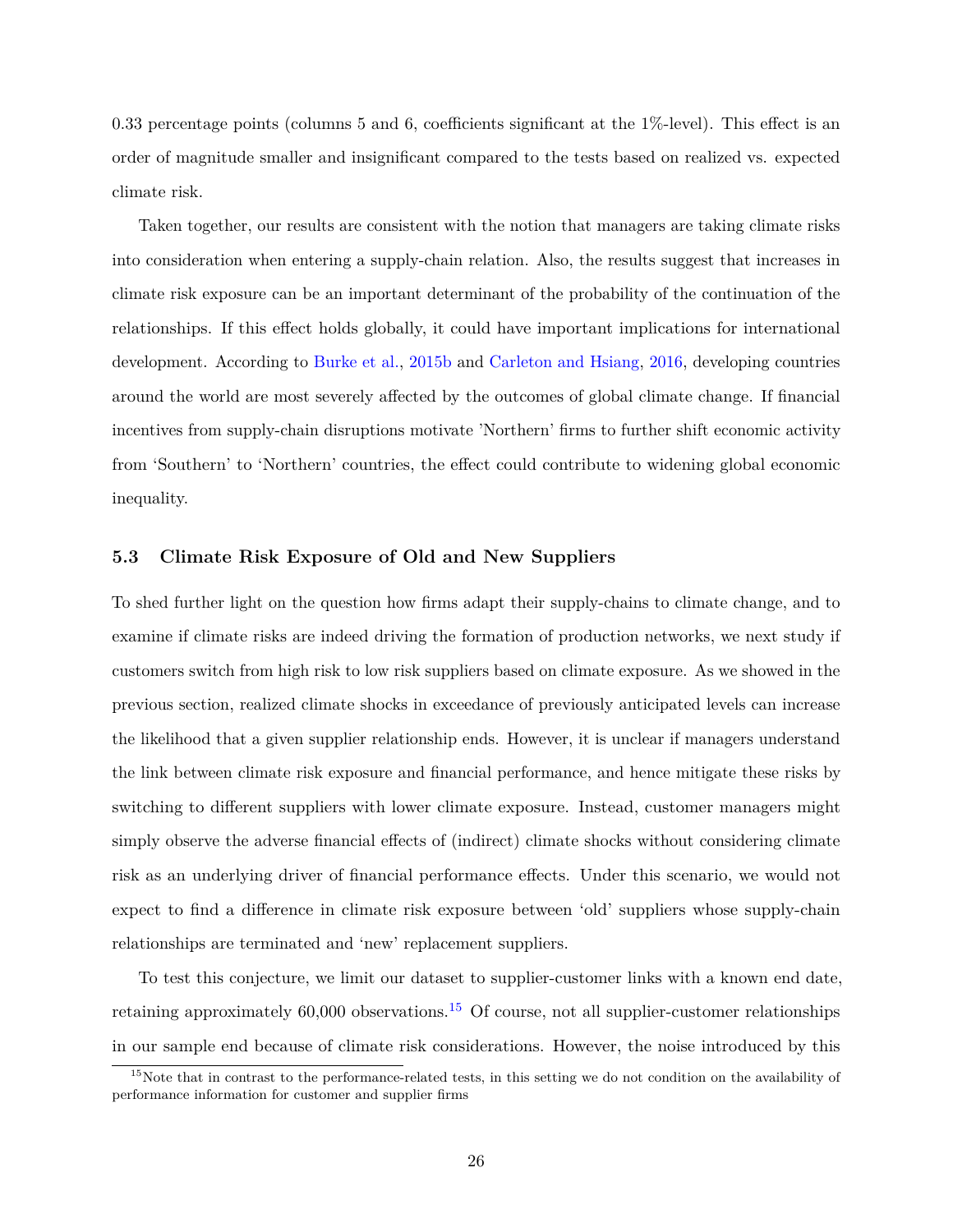measurement error would bias us against finding significant results. For each supplier whose relationship with a customer ends throughout our sample period (i.e. 'old' supplier), we then identify (likely) replacement suppliers who entered a new supply-chain relationship with the same customer within the next two years, as reported in FactSet Revere. We require replacement candidates to have the same four-digit SIC code as the 'old' supplier, and consider only supplychain relationships recorded by FactSet analysts for the first time in the two years after the 'old' supply-chain relationship ended. After applying these constraints, we identify 100,000 combinations of terminated and replacement suppliers.

Next, we compare the climate hazard exposure of actual supplier firms during the active years of the initial ('old') supply-chain relationship and their respective, likely, replacements. Figure [4](#page-36-0) illustrates the construction of the test. First, we compare the number of climate shocks of the actual, replaced supplier to the exposure that a replacement supplier would have had during the time period in which the original relationship was active. Second, we estimate and compare the number of climate shocks that actual and replacement suppliers were exposed to throughout the whole sample period from 1984 to 2017. Third, we compare the time period after which the original supply-chain relationship has ended. In all tests, we keep the observed years between the actual, original, and hypothetical replacement suppliers constant. This requirement is important to ensure that year-specific climate trends do not confound the comparison.

#### [Insert Table [8](#page-47-0) here.]

Table [8](#page-47-0) reports the mean differences and t-statistics of the comparison of the exposure of all replaced suppliers and replacement suppliers. We conduct three tests per climate hazard: first, based on the realized shocks throughout the entire sample period, second, based on the duration of the supply-chain relationship, and third, based on the time thereafter until 2017. Focusing on heatwaves, we find that replacement suppliers are on average less exposed during the original, terminated relationship period, experiencing 0.83 fewer heatwaves on average. In the period after the termination and during the time in which the new relationships are active, this difference further increases to 2.0 fewer heatwaves (all differences are significantly different from zero at the 1% level). The same pattern holds with regards to floods. Whereas potential replacement suppliers are slightly less exposed to floods during the original relationship period (difference of -0.031, significant at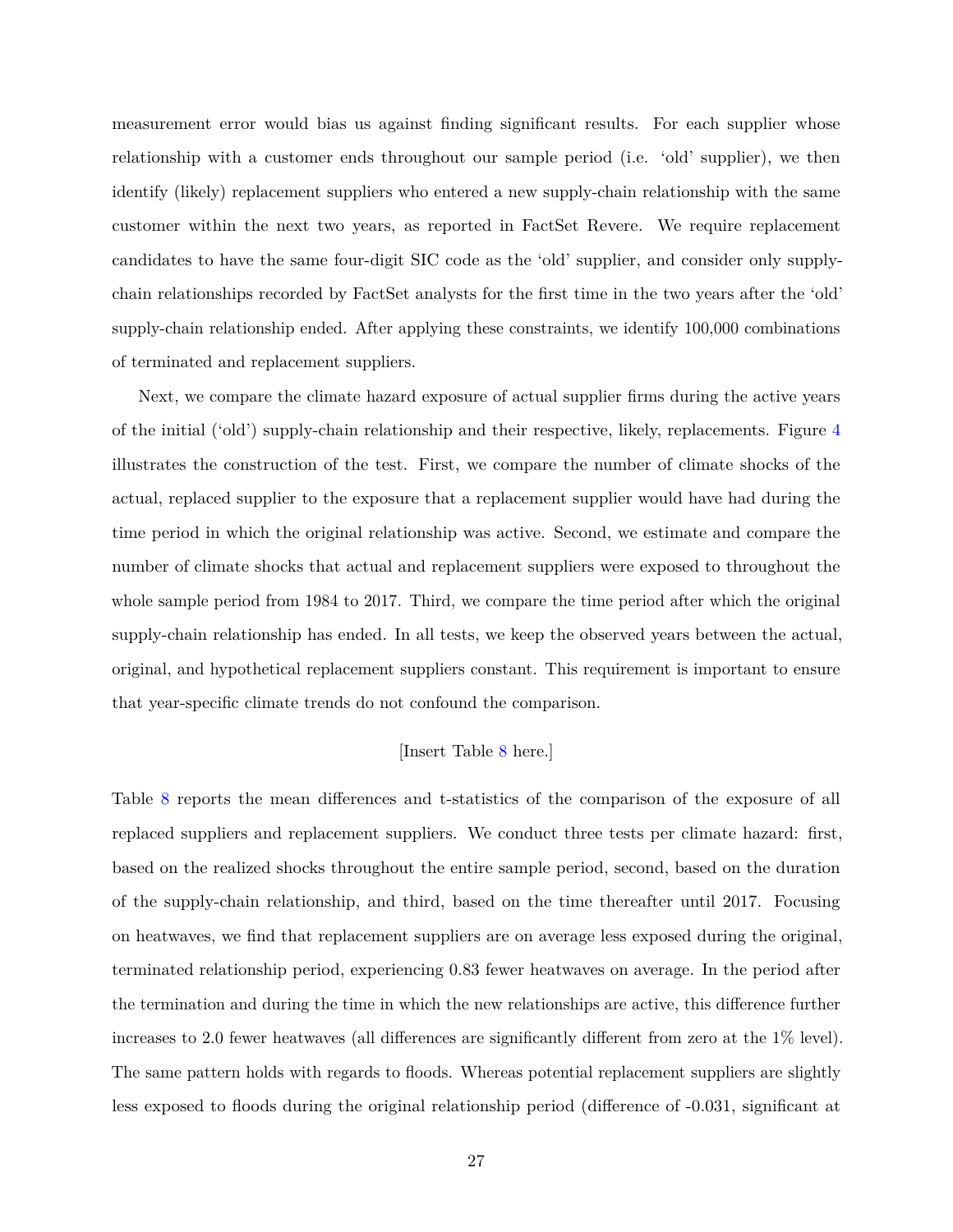the 1% level), the difference becomes more pronounced after the termination of the original link (difference of -0.33, significant at the 1% level).

Hence, our results are consistent with the notion that climate risks can drive the formation of supply-chain relations. If suppliers are negatively impacted by climate shocks and the cost of these shocks are shared in supply chains, managers face a financial incentive to manage the extent to which they are indirectly exposed to climate risk. Moreover, we observe that supplier climate risk exposure beyond expected levels increases the probability that customers switch suppliers. In line with the notion that these switches are climate related, managers appear to identify less sensitive supplier firms as alternatives to the original supply-chain partner.

### **6 Conclusion**

In this paper, we combine temporally and spatially granular data on heatwaves and flooding from the European Center for Medium-term Weather Forecasts (ECMWF) and the Darthmouth Flood Observatory with a detailed dataset on global supply chain relationships from FactSet Revere. We obtain a climate-supply-chain database with 4,289 (4,568) suppliers (customers) across 51 countries around the world from 2003 to 2017, and investigate two questions: First, do climate shocks matter financially, and do they propagate along supply chains? And second, if so, how do firms respond to changing climate risk exposure in their supply chain networks?

We present two main insights. First, we test if climate change exposure has direct and indirect firm performance effects due to supply chain networks. We find that the financial performance of suppliers is negatively associated with heatwaves and flooding incidents, and show that the financial consequences of these climate shocks propagate to customers through supply chain links. Second, we study how firms adapt their supply-chain organizations in response to climate change risks. We find that firms are more likely to end relationships with suppliers which experience an unexpectedly high number of climate shocks compared to expectations formed at the beginning of the supply-chain relationship. Moreover, in substituting these suppliers, firms diversify their supplier network and replace high-climate-risk with lower-climate-risk suppliers.

Our results both on climate shock transmission and supply chain adaptation are economically meaningful. For instance, we find that heatwaves and floods are associated with a subsequent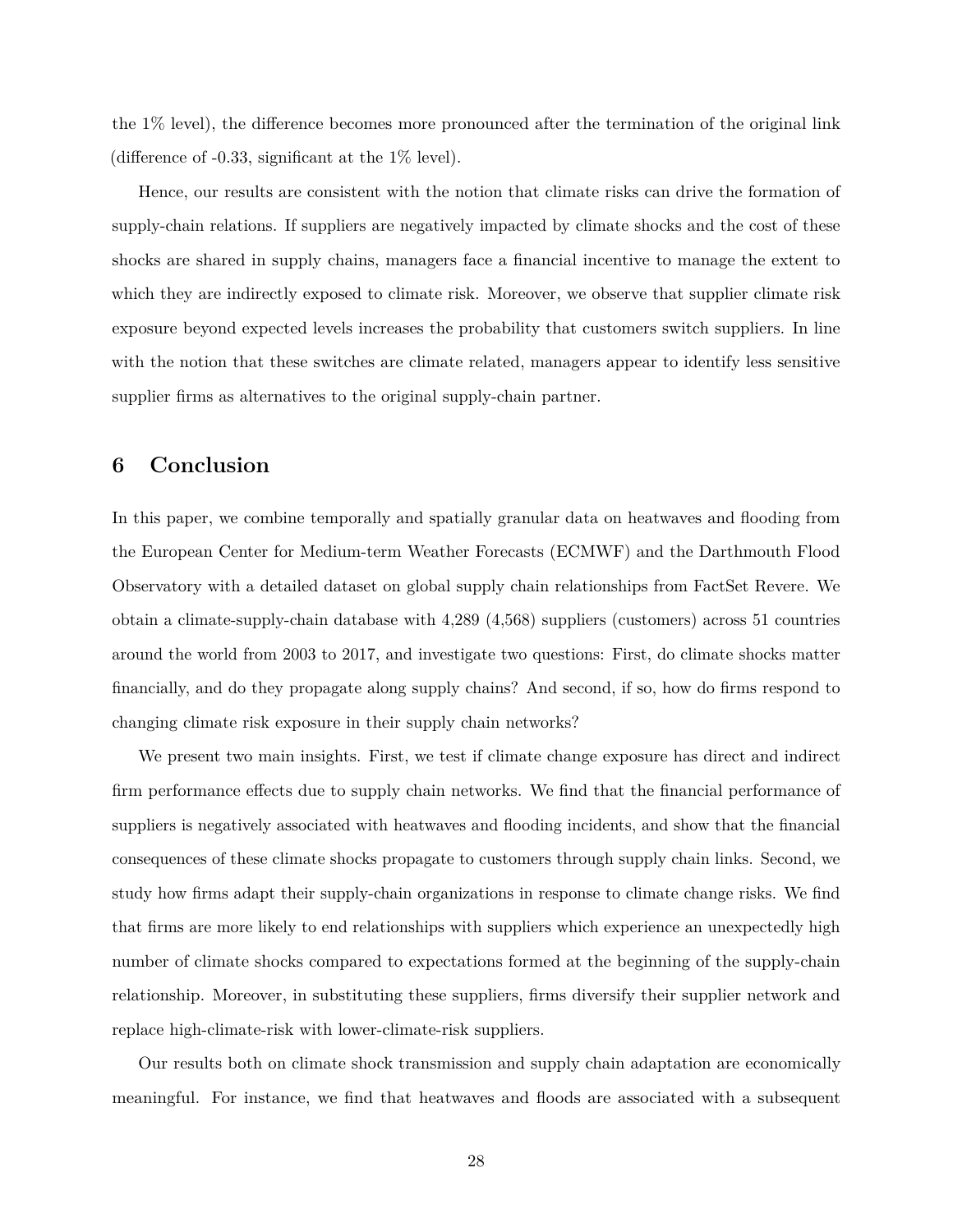reduction of 4% in sales turnover and 10% in profitability at the directly affect firm, relative to the sample median. In terms of the adaptation effects, unexpectedly high numbers of floods and heatwaves increase the probability that customers abandon their suppliers by  $4\%$  and  $1\%$  compared to the unconditional sample probability of a customer-supplier relationship termination of 15%.

Our finding have two important, potential implications with regard to the impact of climate change on internationally diversified firms, and the impact of the adaptation efforts of these firms on international economic development. First, while developing countries are likely to experience the most pronounced increases in climate shocks, the results on the indirect impact of climate shocks suggest that economic impact of climate change is likely to be  $-$  at least partially  $-$  shared through economic links in global production networks. Second, if firms in high-climate risk countries are more likely to be substituted by customers in favor of suppliers in less vulnerable locations, the outlined effects could further economically weaken the areas most vulnerable to climate change.

Our study contributes to the rapidly growing academic literature on the financial impact of climate change, and is among the first studies to provide evidence on how firms adapt to climate change.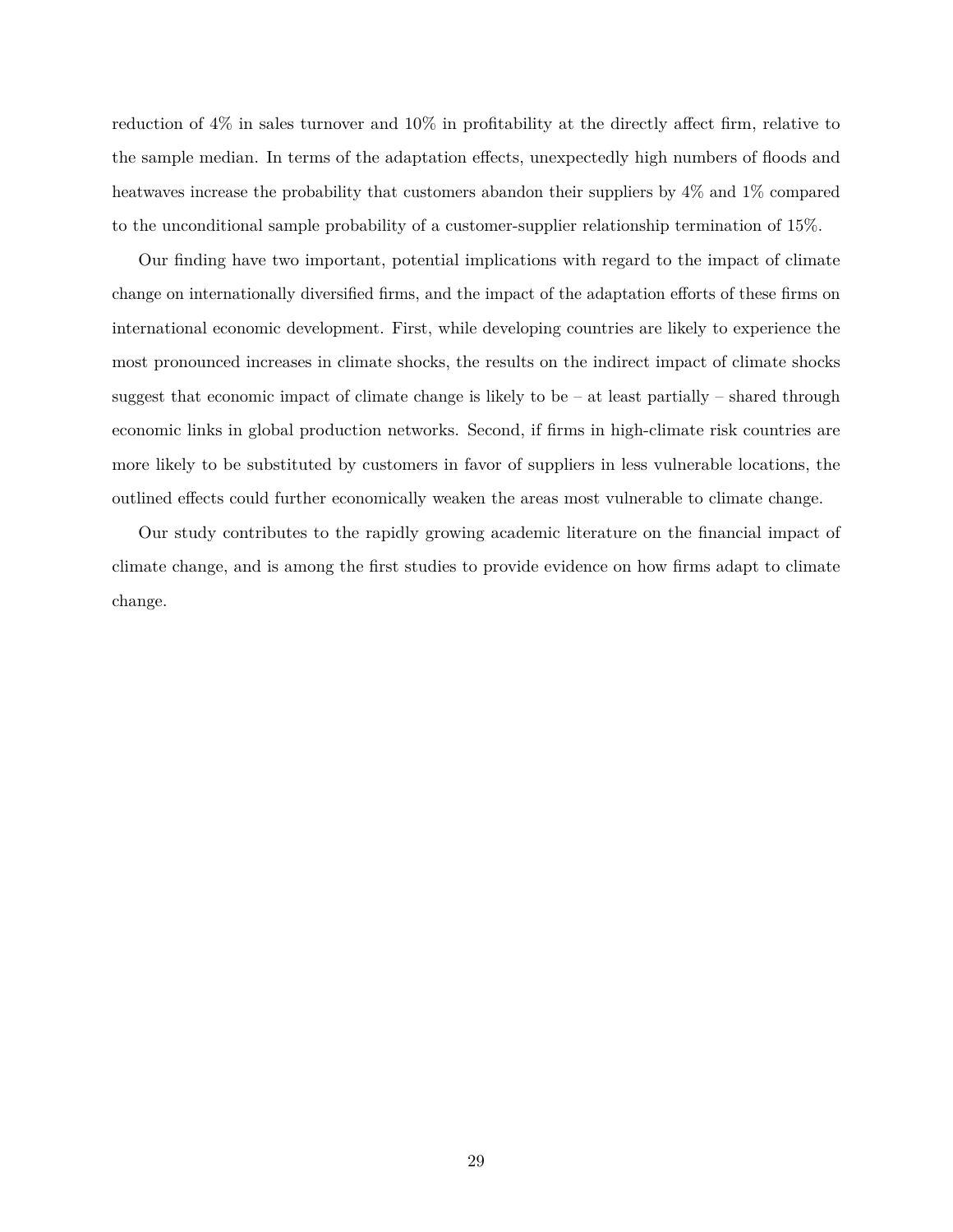### **References**

- <span id="page-30-2"></span>Addoum, J. M., D. T. Ng, and A. Ortiz-Bobea (2019). Temperature shocks and earning news. *Review of Financial Studies*, forthcoming.
- <span id="page-30-4"></span>Auffhammer, M. (2018). Quantifying economic damages from climate change. *Journal of Economic Perspectives 32* (4), 33–52.
- <span id="page-30-8"></span>Baldauf, M., L. Garlappi, and C. Yannelis (2019). Does climate change affect real estate prices? Only if you believe in it. *Review of Financial Studies*, forthcoming.
- <span id="page-30-12"></span>Banerjee, S., S. Dasgupta, and Y. Kim (2008). Buyer–supplier relationships and the stakeholder theory of capital structure. *Journal of Finance 63* (5), 2507–2552.
- <span id="page-30-9"></span>Bansal, R., D. Kiku, and M. Ochoa (2016). Price of long-run temperature shifts in capital markets. Working Paper 22529, National Bureau of Economic Research.
- <span id="page-30-3"></span>Barrot, J.-N. and J. Sauvagnat (2016). Input specificity and the propagation of idiosyncratic shocks in production networks. *The Quarterly Journal of Economics 131* (3), 1543–1592.
- <span id="page-30-10"></span>Boehm, C. E., A. Flaaen, and N. Pandalai-Nayar (2019). Input linkages and the transmission of shocks: Firm-level evidence from the 2011 Tōhoku earthquake. *The Review of Economics and Statistics 101*(1), 60–75.
- <span id="page-30-5"></span>BSR (2018). Climate & Supply Chain – The business case for action. Available at: [https://www.bsr.org/](https://www.bsr.org/reports/BSR_Climate_and_Supply_Chain_Management.pdf) [reports/BSR\\_Climate\\_and\\_Supply\\_Chain\\_Management.pdf](https://www.bsr.org/reports/BSR_Climate_and_Supply_Chain_Management.pdf).
- <span id="page-30-6"></span>Burke, M., S. M. Hsiang, and E. Miguel (2015a). Climate and conflict. *Annual Review of Economics 7* (1), 577–617.
- <span id="page-30-7"></span>Burke, M., S. M. Hsiang, and E. Miguel (2015b). Global non-linear effect of temperature on economic production. *Nature 527* (7577), 235.
- <span id="page-30-0"></span>Carleton, T. A. and S. M. Hsiang (2016). Social and economic impacts of climate. *Science 353* (6304).
- <span id="page-30-15"></span>Cen, L., F. Chen, Y. Hou, and G. D. Richardson (2018). Strategic disclosures of litigation loss contingencies when customer-supplier relationships are at risk. *The Accounting Review 93* (2), 137–159.
- <span id="page-30-13"></span>Cen, L., S. Dasgupta, R. Elkamhi, and R. S. Pungaliya (2015). Reputation and loan contract terms: The role of principal customers. *Review of Finance 20* (2), 501–533.
- <span id="page-30-14"></span>Cen, L., E. L. Maydew, L. Zhang, and L. Zuo (2017). Customer–supplier relationships and corporate tax avoidance. *Journal of Financial Economics 123* (2), 377–394.
- <span id="page-30-11"></span>Cohen, L. and A. Frazzini (2008). Economic links and predictable returns. *Journal of Finance 63* (4), 1977–2011.
- <span id="page-30-17"></span>CRED (2011). EM-DAT: The OFDA/CRED international disaster database. Centre for Research on the Epidemiology of Disasters. Université Catholique de Louvain Brussels, Belgium.
- <span id="page-30-1"></span>CSSR (2017). Climate science special report. In D. Wuebbles, D. Fahey, K. Hibbard, D. Dokken, B. Stewart, and T. Maycock (Eds.), *Fourth National Climate Assessment, Volume I*. U.S. Global Change Research Program.
- <span id="page-30-16"></span>Dee, D. P., S. M. Uppala, A. J. Simmons, P. Berrisford, P. Poli, S. Kobayashi, U. Andrae, M. A. Balmaseda, G. Balsamo, P. Bauer, P. Bechtold, A. C. Beljaars, L. van de Berg, J. Bidlot, N. Bormann, C. Delsol, R. Dragani, M. Fuentes, A. J. Geer, L. Haimberger, S. B. Healy, H. Hersbach, E. V. Hlm, L. Isaksen, P. Kllberg, M. Koehler, M. Matricardi, A. P. McNally, B. M. Monge-Sanz, J. Morcrette, B. Park, C. Peubey, P. de Rosnay, C. Tavolato, J. Thpaut, and F. Vitart (2011). The era-interim reanalysis: configuration and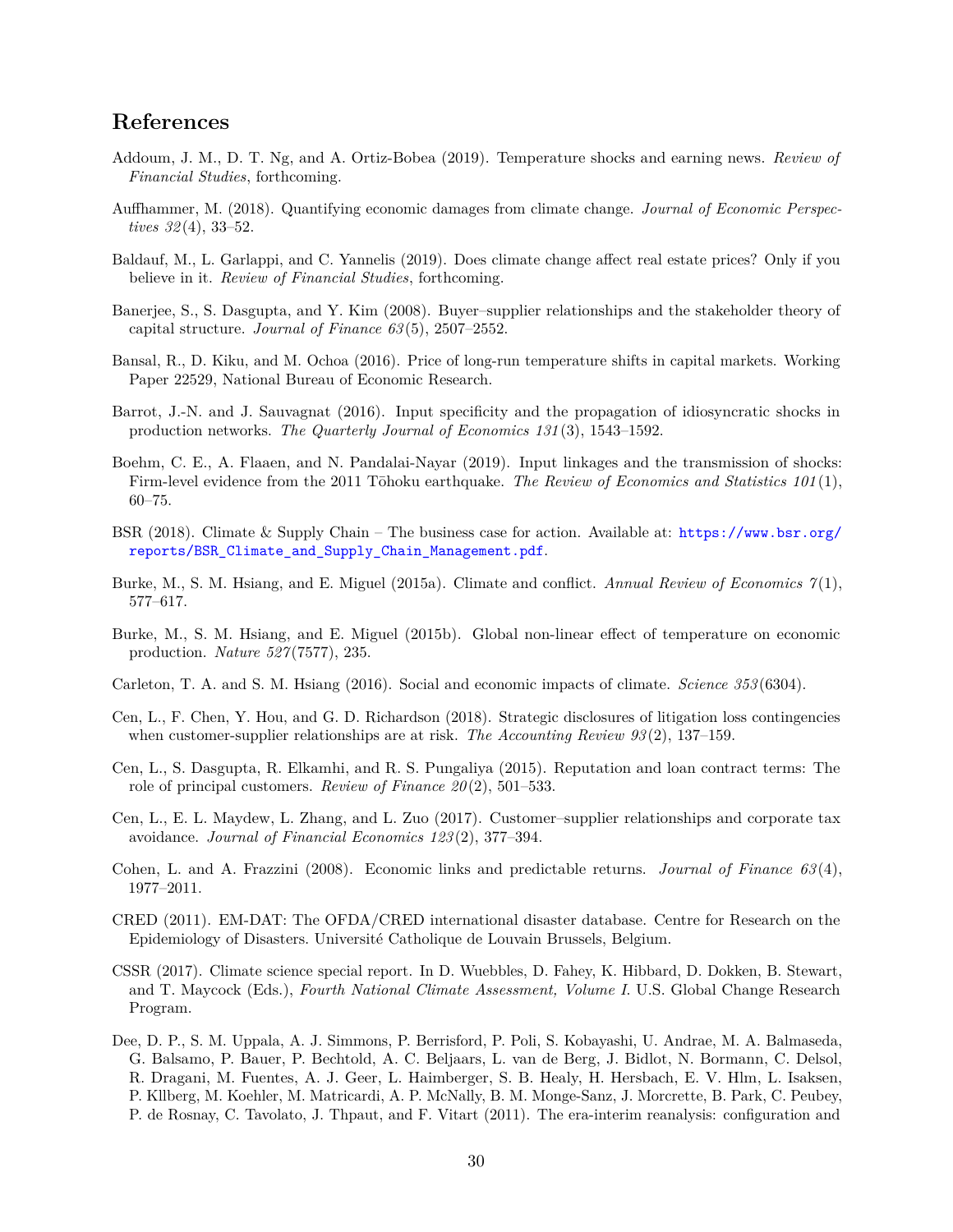performance of the data assimilation system. *Quarterly Journal of the Royal Meteorological Society 137*, 553–597.

- <span id="page-31-6"></span>Dell, M., B. F. Jones, and B. A. Olken (2014). What do we learn from the weather? The new climate-economy literature. *Journal of Economic Literature 52* (3), 740–98.
- <span id="page-31-10"></span>Feng, S., A. B. Krüger, and M. Oppenheimer (2010). Linkages among climate change, crop yields, and Mexico–US cross-border migration. *Proceedings of the National Academy of Sciences 107* (32), 14257–14262.
- <span id="page-31-3"></span>Ginglinger, E. and Q. Moreau (2019). Climate risk and capital structure. Working Paper, Université Paris-Dauphine.
- <span id="page-31-1"></span>Graff-Zivin, J., S. M. Hsiang, and M. Neidell (2018). Temperature and human capital in the short and long run. *Journal of the Association of Environmental and Resource Economists 5* (1), 77–105.
- <span id="page-31-8"></span>Graff-Zivin, J. and M. Neidell (2014). Temperature and the allocation of time: Implications for climate change. *Journal of Labor Economics 32* (1), 1–26.
- <span id="page-31-13"></span>Hertzel, M. G., Z. Li, M. S. Officer, and K. J. Rodgers (2008). Inter-firm linkages and the wealth effects of financial distress along the supply chain. *Journal of Financial Economics 87* (2), 374–387.
- <span id="page-31-11"></span>Hong, H., F. W. Li, and J. Xu (2019). Climate risks and market efficiency. *Journal of Econometrics 208* (1), 265 – 281. Special Issue on Financial Engineering and Risk Management.
- <span id="page-31-0"></span>IPCC (2013). Summary for policymakers. In T. Stocker, D. Qin, G. Plattner, M. Tignor, S. Allen, J. Boschung, A. Nauels, Y. Xia, V. Bex, and P. Midgley (Eds.), *Climate change 2013: the physical science basis, contribution of working group I to the 5th assessment report of the intergovernmental panel on climate change*. Cambridge University Press, Cambridge.
- <span id="page-31-7"></span>Krüger, P., Z. Sautner, and L. T. Starks (2018). The importance of climate risks for institutional investors. Working Paper, Swiss Finance Institute.
- <span id="page-31-2"></span>Kumar, A., W. Xin, and C. Zhang (2019). Climate sensitivity and predictable returns. Working Paper, Available at SSRN 3331872.
- <span id="page-31-16"></span>Lesk, C., P. Rowhani, and N. Ramankutty (2016). Influence of extreme weather disasters on global crop production. *Nature 529* (7584), 84.
- <span id="page-31-4"></span>Lin, C., T. Schmid, and M. S. Weisbach (2018). Price risk, production flexibility, and liquidity management: Evidence from electricity generating firms. National Bureau of Economic Research.
- <span id="page-31-18"></span>Mishra, A. K. and V. P. Singh (2010). A review of drought concepts. *Journal of Hydrology 391* (1-2), 202–216.
- <span id="page-31-14"></span>National Weather Service (2019). Heat - a weather hazard of summer. Available at: [https://www.weather.](https://www.weather.gov/btv/heat_awareness) [gov/btv/heat\\_awareness](https://www.weather.gov/btv/heat_awareness).
- <span id="page-31-15"></span>Noy, I. (2009). The macroeconomic consequences of disasters. *Journal of Development Economics 88* (2), 221–231.
- <span id="page-31-9"></span>Pankratz, N., R. Bauer, and J. Derwall (2019). Climate change, firm performance, and investor surprises. Working Paper, University of California Los Angeles (UCLA).
- <span id="page-31-17"></span>Pechan, A. and K. Eisenack (2014). The impact of heat waves on electricity spot markets. *Energy Economics 43*, 63–71.
- <span id="page-31-5"></span>PWC (2015). CEO pulse on climate change. Available at: [http://download.pwc.com/gx/ceo-pulse/](http://download.pwc.com/gx/ceo-pulse/climatechange/index.htm) [climatechange/index.htm](http://download.pwc.com/gx/ceo-pulse/climatechange/index.htm).
- <span id="page-31-12"></span>Schlenker, W. and C. A. Taylor (2019). Market expectations about climate change. Working Paper 25554, National Bureau of Economic Research.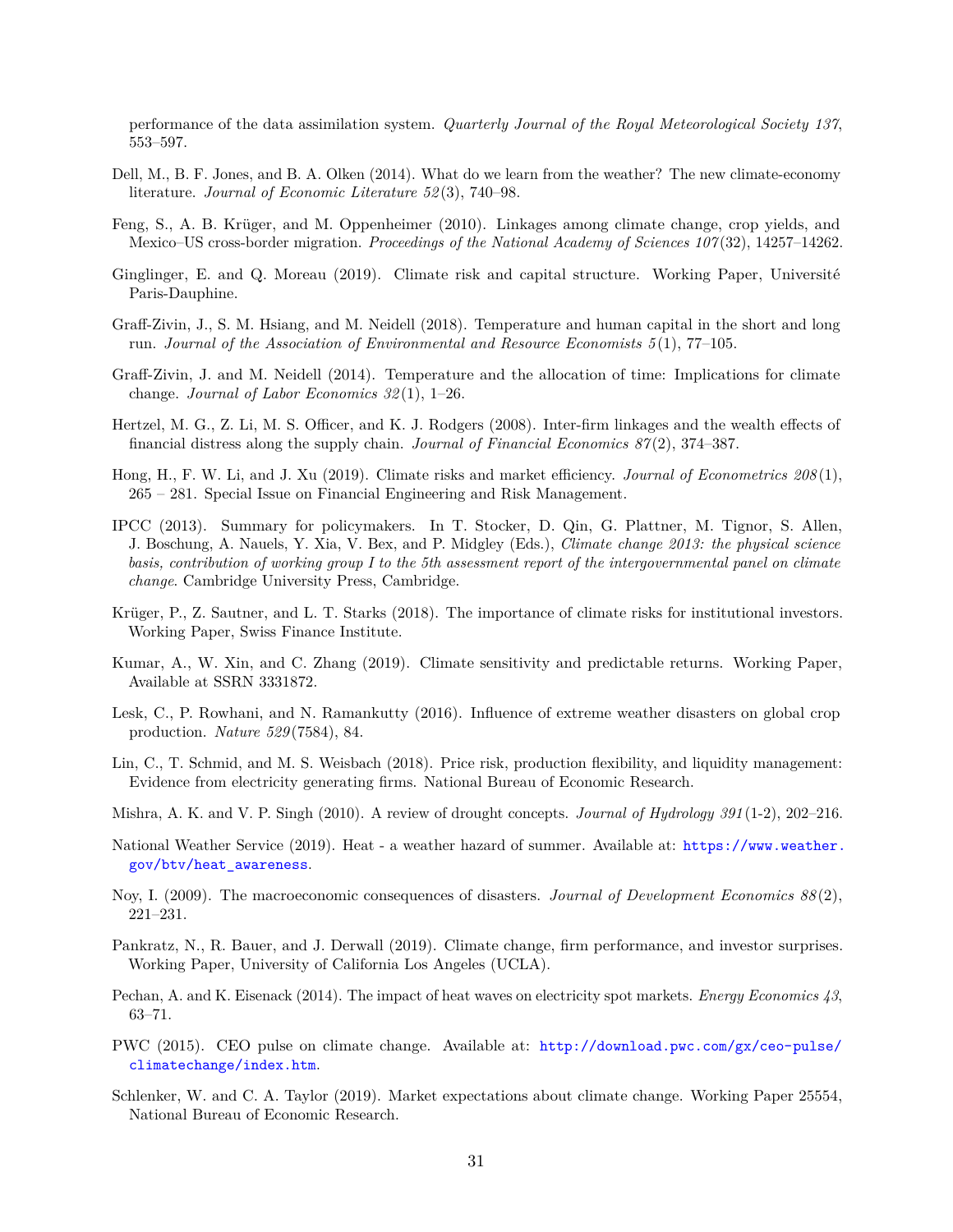- <span id="page-32-0"></span>Seetharam, I. (2018). The indirect effects of hurricanes: Evidence from firm internal networks. Working Paper, Stanford University.
- <span id="page-32-4"></span>Sepannen, O., W. Fisk, and Q. H. Lei (2006). Effect of temperature on task performance in office environment. Working Paper, Lawrence Berkeley National Laboratory.
- <span id="page-32-3"></span>Somanathan, E., R. Somanathan, A. Sudarshan, and M. Tewari (2015). The impact of temperature on productivity and labor supply: Evidence from indian manufacturing. Working Paper, Indian Statistical Institute.
- <span id="page-32-2"></span>Strömberg, D. (2007). Natural disasters, economic development, and humanitarian aid. *Journal of Economic Perspectives 21* (3), 199–222.
- <span id="page-32-5"></span>Xiang, J., P. Bi, D. Pisaniello, and A. Hansen (2014). Health impacts of workplace heat exposure: an epidemiological review. *Industrial Health 52* (2), 91–101.
- <span id="page-32-1"></span>Zhang, P., O. Deschenes, K. Meng, and J. Zhang (2018). Temperature effects on productivity and factor reallocation: Evidence from a half million chinese manufacturing plants. *Journal of Environmental Economics and Management 88*, 1–17.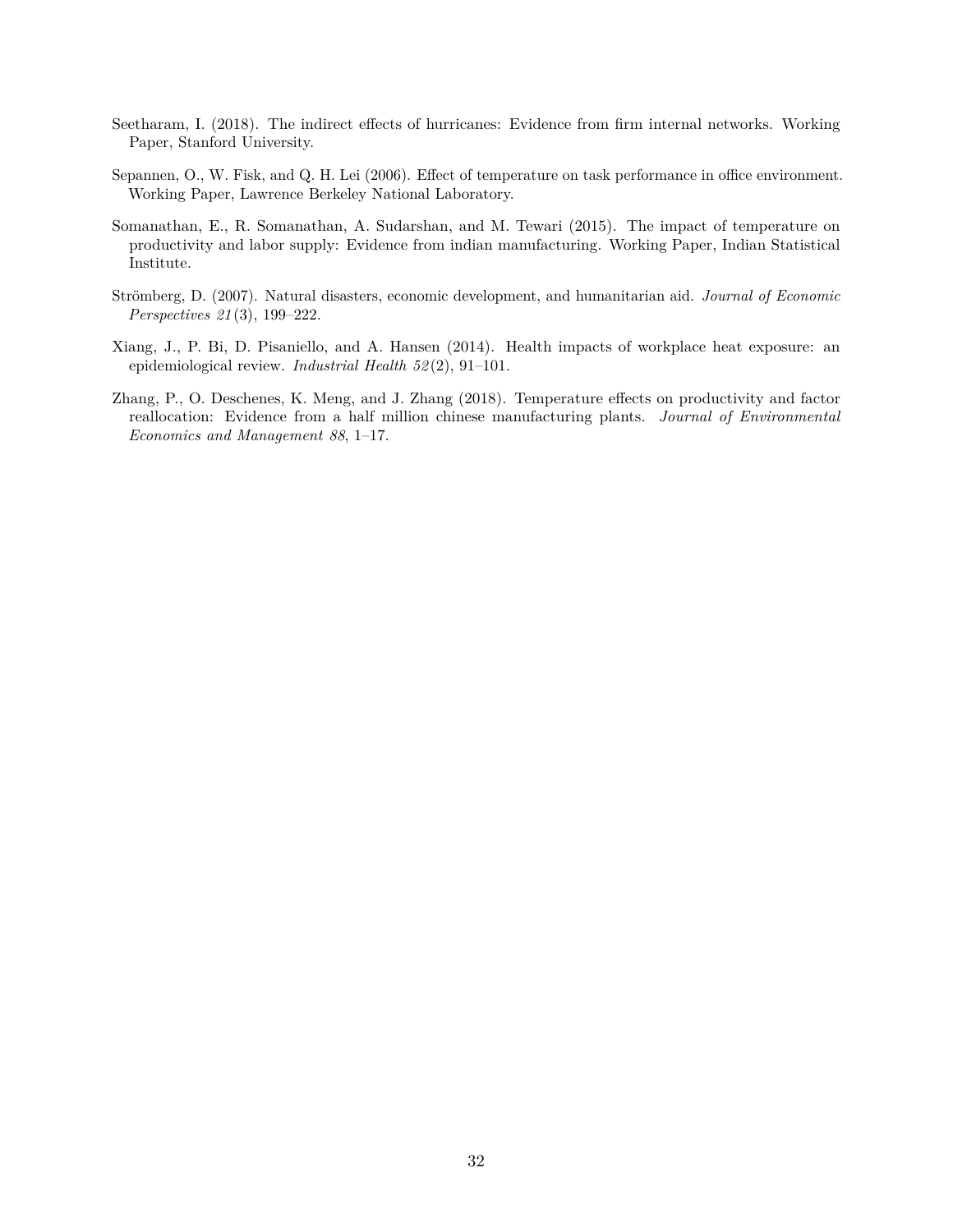## **Tables and Figures**

<span id="page-33-0"></span>

Figure 1: This figure illustrates the geographical distribution of the customers in our sample. Supply-chain relationships and firm locations are obtained from FactSet Revere and FactSet Fundamentals, respectively. The corresponding Table [1](#page-37-0) reports the number of customers by regions of the world.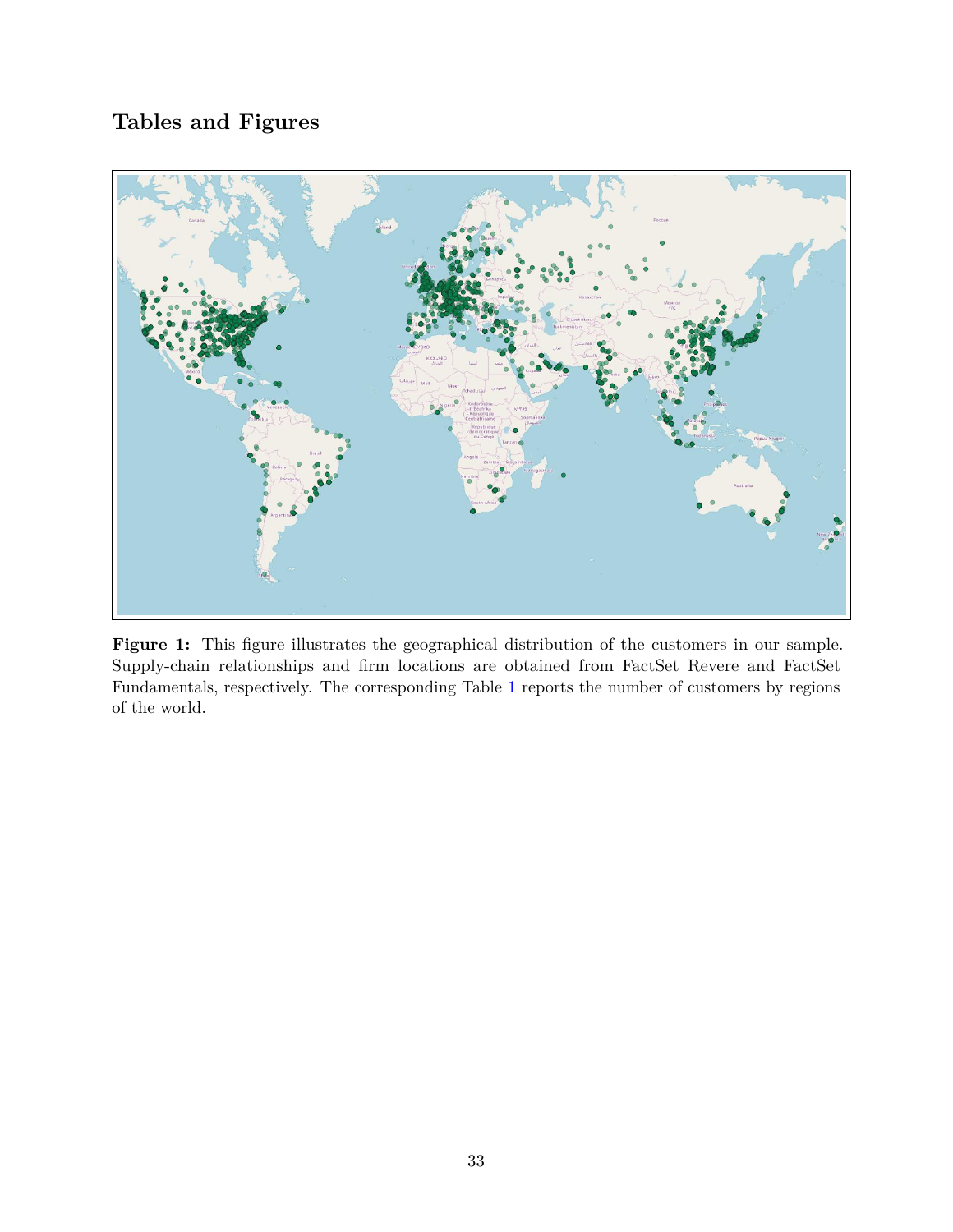<span id="page-34-0"></span>

Figure 2: This figure illustrates the geographical distribution of the suppliers in our sample. Supplychain relationships and firm locations are obtained from FactSet Revere and FactSet Fundamentals, respectively. The corresponding Table [1](#page-37-0) reports the number of customers by regions of the world.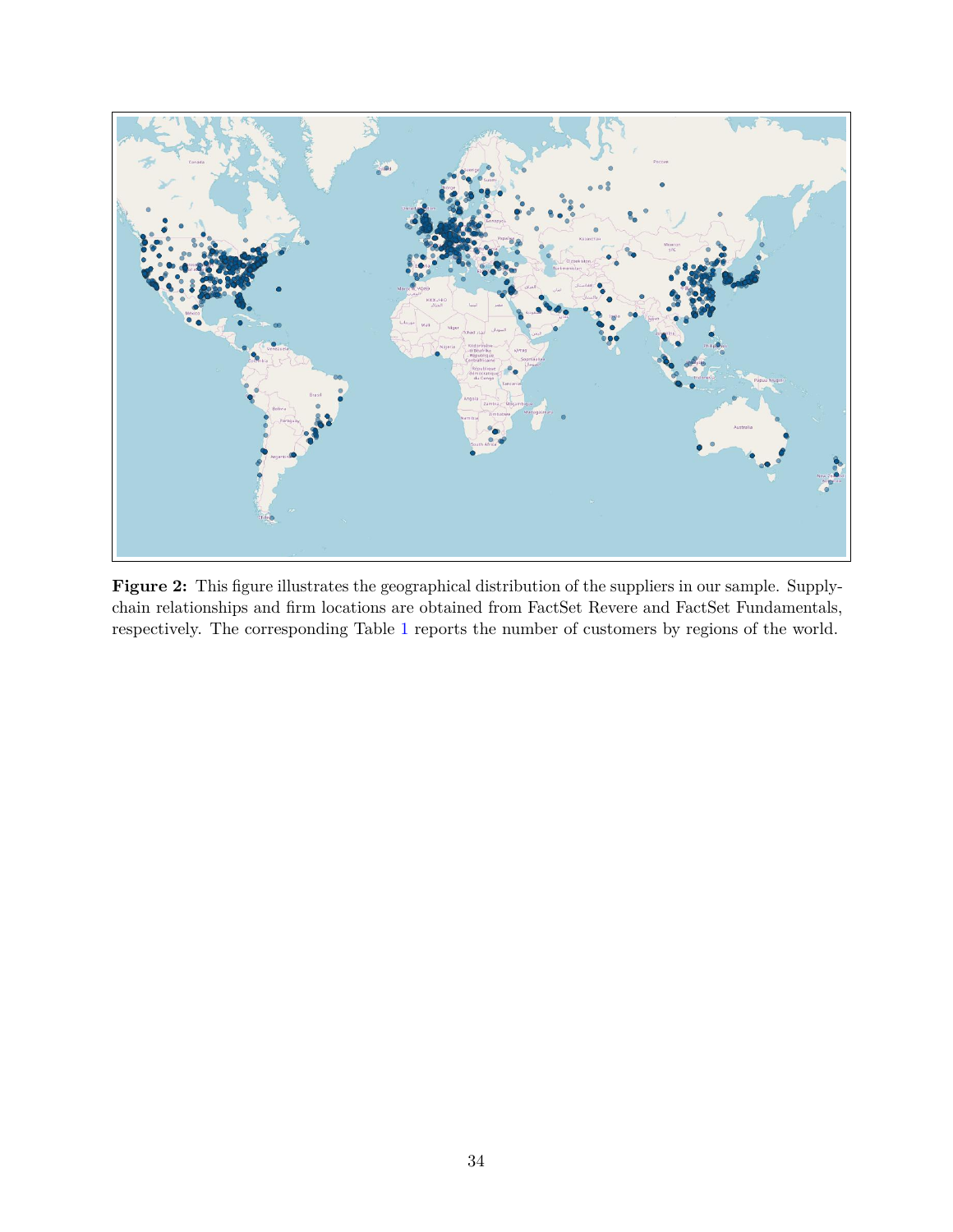<span id="page-35-0"></span>

**Start Supply-Chain Relationship**

**Figure 3:** This figure illustrates the construction of 1 (*Realized > Expected Climate Shocks*) (*t*), an indicator variable capturing the discrepancy between realized and expected climate risk based on the exposure of a hypothetical supplier to climate shocks over time. It is constructed by first estimating the expected number of climate shocks per year in the supplier location over a benchmark period of five (in robustness tests seven, ten, and fifteen) years *before* the establishment a given supplier-customer relationship. 1 (*Realized > Expected Climate Shocks*) (*t*) then takes the value of one in year *t* if the difference between the realized number of climate shocks per year since the beginning of the supplier-customer relationship exceeds the corresponding expected number of shocks *(illustrated in red)*, and zero otherwise *(illustrated in green)*.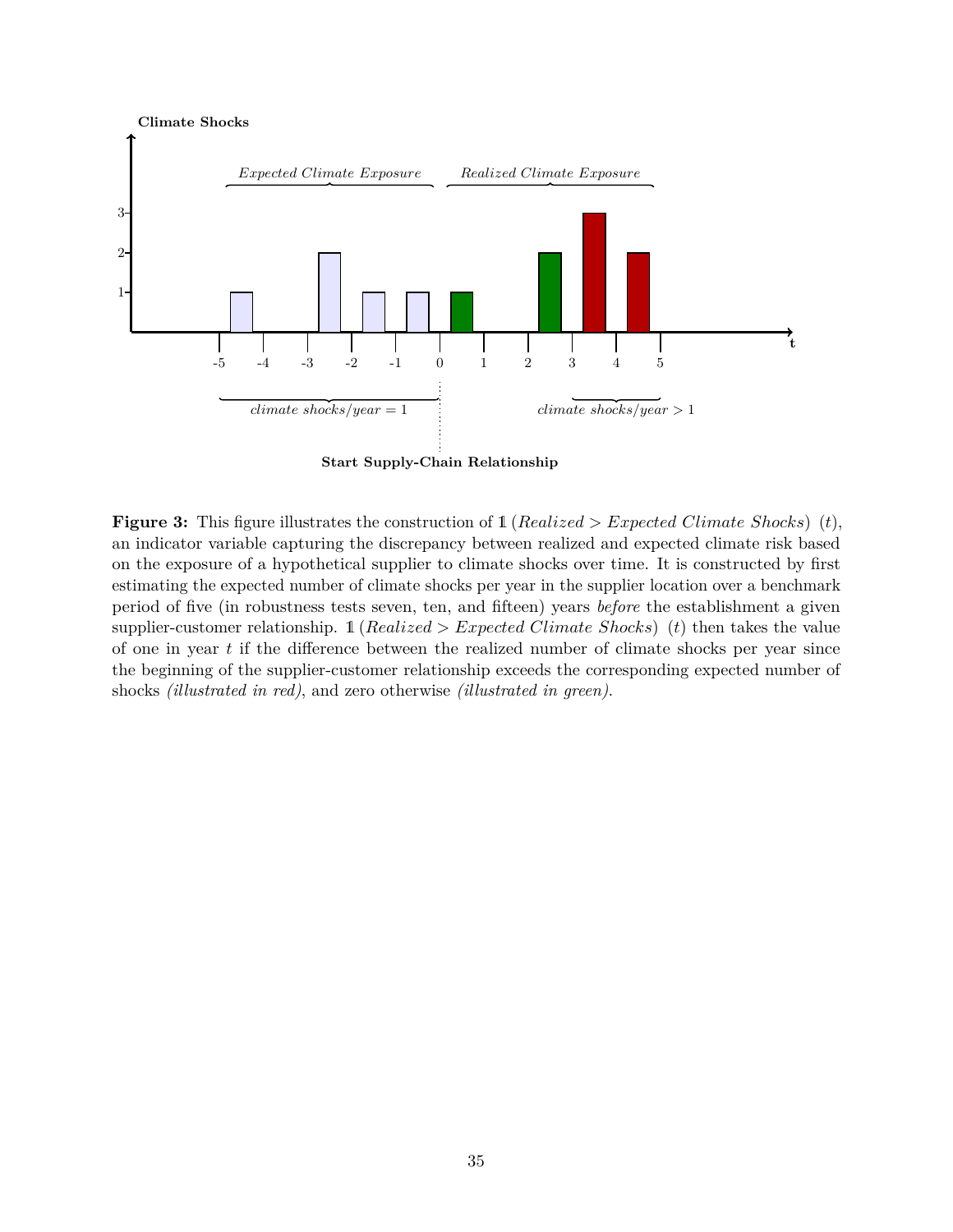<span id="page-36-0"></span>

**Figure 4:** This figure illustrates the construction of the comparison of the climate exposure of replaced and replacement suppliers, based on an example of a hypothetical replaced supplier and the replacement. We compare the climate exposure of old and new suppliers based on three time periods. First, we compute the exposure to climate shocks for actual and replacement suppliers throughout the whole sample period from 1984 to 2017. Second, we estimate and compare the climate shock exposure of the replaced and replacement supplier based on the years (*illustrated in dark grey*) during which the initial supply-chain relationship was active. Third, we compare the exposure of both suppliers during the years (*illustrated in light grey*) after the initial supplier has been replaced.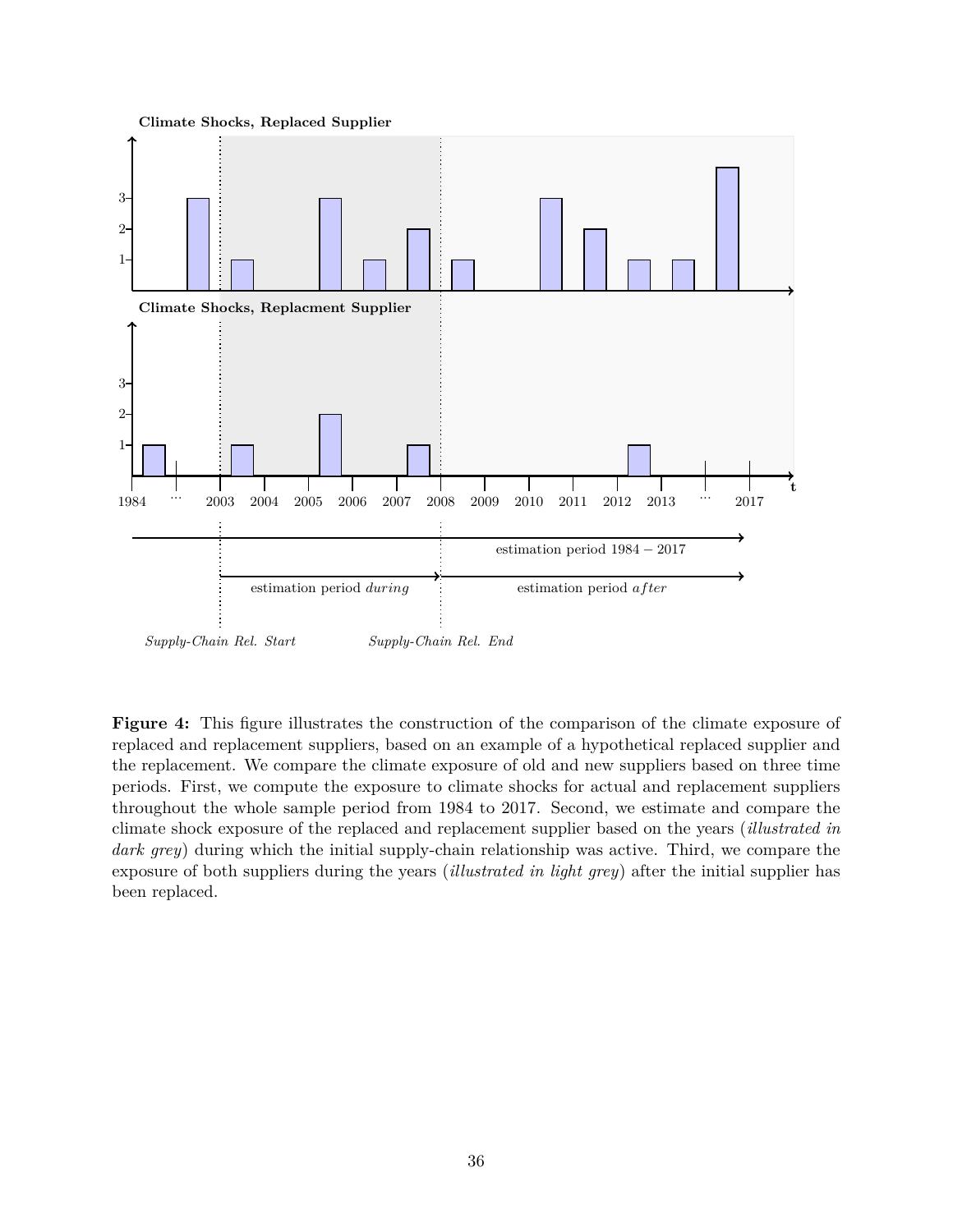#### **Table 1: Sample Composition**

<span id="page-37-0"></span>*Notes.* This table shows the industry and geographic distribution of customers and suppliers in our sample. We retain supplier and customer firms from the FactSet Revere universe of supply chain relationships if more than 50% of their assets are in their home country and at least one complete record of financial performance data and climate hazard records is available during the period from 2000 to 2017. We drop firms that operate in the financial industry (one-digit SIC code of 6). The number of observations refers to firms.

| Customers       |       |       |                 | Suppliers |
|-----------------|-------|-------|-----------------|-----------|
| <b>SIC</b> Code | No.   | %     | <b>SIC</b> Code | No.       |
|                 | 460   | 10.1  |                 | 482       |
| $\overline{2}$  | 863   | 18.9  | $\overline{2}$  | 803       |
| 3               | 1,147 | 25.1  | 3               | 1,226     |
| 4               | 721   | 15.8  | 4               | 637       |
| 5               | 646   | 14.1  | 5               | 313       |
|                 | 518   | 11.3  |                 | 606       |
| 8               | 195   | 4.3   | 8               | 212       |
| 9               | 18    | 0.4   | 9               | 10        |
| <b>Total</b>    | 4,568 | 100.0 | Total           | 4,289     |

| SIC Code       | No.   | ℅     |
|----------------|-------|-------|
| 1              | 482   | 11.2  |
| $\overline{2}$ | 803   | 18.7  |
| 3              | 1,226 | 28.6  |
| 4              | 637   | 14.9  |
| 5              | 313   | 7.3   |
| 7              | 606   | 14.1  |
| 8              | 212   | 4.9   |
| 9              | 10    | 0.2   |
| Total          | 4,289 | 100.0 |

#### *Customers Suppliers*

| Region                     | No.   |       |
|----------------------------|-------|-------|
| East Asia & Pacific        | 1,397 | 30.6  |
| Europe & Central Asia      | 838   | 18.4  |
| Latin America & Caribbean  | 183   | 4.0   |
| Middle East & North Africa | 135   | 3.0   |
| North America              | 1,852 | 40.6  |
| South Asia                 | 99    | 2.2   |
| Sub-Saharan Africa         | 54    | 1.2   |
| Total                      | 4,558 | 100 O |

| Region                     | No.   | %     |
|----------------------------|-------|-------|
| East Asia & Pacific        | 1,457 | 34.0  |
| Europe & Central Asia      | 775   | 18.1  |
| Latin America & Caribbean  | 135   | 3.2   |
| Middle East & North Africa | 96    | 2.2   |
| North America              | 1,756 | 41.0  |
| South Asia                 | 27    | 0.6   |
| Sub-Saharan Africa         | 36    | 0.8   |
| Total                      |       | 100 O |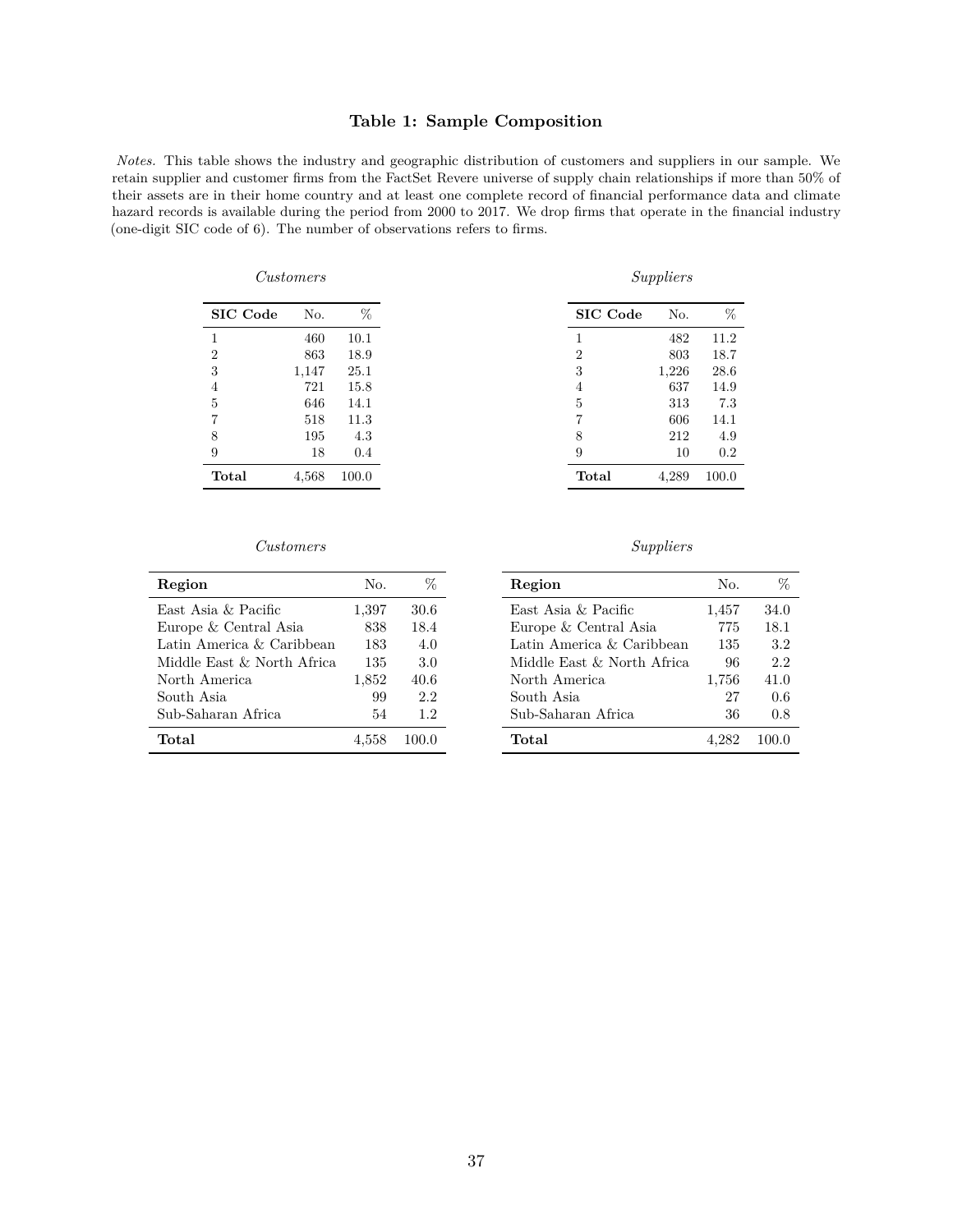#### **Table 2a: Summary Statistics – Firm and Relationship Characteristics**

<span id="page-38-0"></span>*Notes.* This table presents summary statistics of the financial performance of the customer firms (Panel A) and supplier firms (Panel B) in our sample, as well as the characteristics of the customer-supplier pairs (Panel C). The sample period is 2000 to 2017 and the number of observations refers to firm-quarters (pair year) in Panel A and B (Panel C). The percentage of assets, price-book ratio, and debt-asset ratio are obtained from Factset, and total assets, revenues and operating income over total assets are from Compustat Global and Compustat North America. The sample excludes firms with less than 50% of their assets in their home country, observations with missing records on revenue and/or operating income, missing lagged climate exposure records, as well as records of firms that operate in the financial industry (one-digit SIC code of 6).

|  | Panel A: Customers |
|--|--------------------|
|  |                    |

| <b>Variables</b>            | N          | Mean      | SD         | $\mathbf{D}25$ | $_{\rm D}50$ | p75       |
|-----------------------------|------------|-----------|------------|----------------|--------------|-----------|
| Pct. Assets Home Country    | 93,076.000 | 88.825    | 12,374.838 | 77.018         | 95.888       | 100.000   |
| Price-Book Ratio            | 77,938.000 | 4.386     | 69.987     | 1.245          | 1.991        | 3.318     |
| Debt-Assets Ratio           | 81,532.000 | 25.921    | 58.712     | 7.998          | 23.106       | 37.155    |
| Total Assets mUSD           | 93,076.000 | 6,353.646 | 22,195.190 | 381.761        | 1,296.504    | 4,250.391 |
| Revenue/Assets (Quarter)    | 93,076.000 | 23.988    | 17.143     | 11.630         | 19.914       | 32.019    |
| Op. Income/Assets (Quarter) | 93,076.000 | 2.474     | 2.941      | 1.214          | 2.565        | 3.959     |

#### **Panel B: Suppliers**

| <b>Variables</b>            | N          | Mean      | <b>SD</b>  | $\mathbf{D}25$ | $\mathbf{D50}$ | p75       |
|-----------------------------|------------|-----------|------------|----------------|----------------|-----------|
| Pct. Assets Home Country    | 86,615.000 | 88.338    | 17.919     | 78.192         | 96.616         | 100.000   |
| Price-Book Ratio            | 72,695.000 | 3.749     | 20.676     | 1.258          | 2.025          | 3.368     |
| Debt-Assets Ratio           | 75,939.000 | 23.447    | 24.425     | 4.898          | 20.115         | 35.377    |
| Total Assets mUSD           | 86,615.000 | 5,096.686 | 21,595.702 | 194.664        | 690.095        | 2,612.214 |
| Revenue/Assets (Quarter)    | 86,615.000 | 21.958    | 15.482     | 10.871         | 18.769         | 29.542    |
| Op. Income/Assets (Quarter) | 86,615.000 | 1.932     | 3.653      | 0.781          | 2.310          | 3.758     |

#### **Panel C: Customer-Supplier Pairs**

| <b>Variables</b>                    | N      | Mean      | <b>SD</b> | $_{\rm D25}$ | $\mathbf{D50}$ | p75       |
|-------------------------------------|--------|-----------|-----------|--------------|----------------|-----------|
| Suppl. Sales/Total Suppl. Sales     | 2,439  | 17.873    | 17.363    | 8.667        | 13.000         | 20.400    |
| Suppl. Sales/Cust. Cost Goods Sold  | 1,848  | 1.815     | 5.085     | 0.058        | 0.274          | 1.171     |
| Customer/Supplier Assets            | 25,954 | 342.489   | 1,036.583 | 4.908        | 29.036         | 172.786   |
| Customer/Supplier Sales             | 25.954 | 1.336     | 1.437     | 0.542        | 0.902          | 1.522     |
| Customer/Supplier Op. Income        | 25,954 | 1.022     | 1.584     | 0.429        | 0.917          | 1.566     |
| Distance Customer-Supplier (km)     | 25,954 | 4,043.456 | 3,894.813 | 699.792      | 2,593.262      | 6,904.968 |
| Customer-Supplier Active (Quarters) | 25,954 | 13.828    | 10.612    | 8.000        | 12.000         | 16.000    |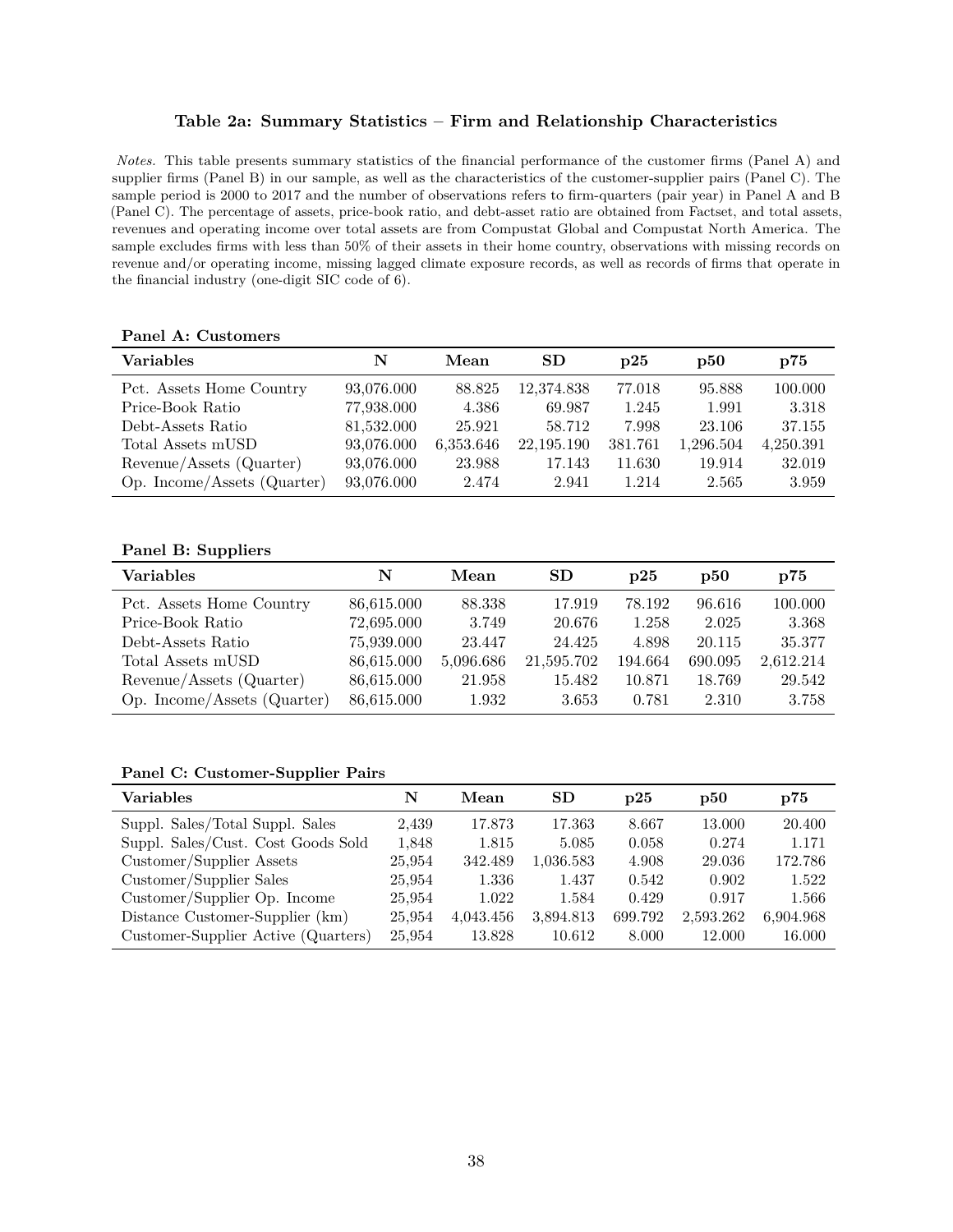#### **Table 2b: Summary Statistics – Climate Exposure**

<span id="page-39-0"></span>*Notes.* This Table presents summary statistics of the climate exposure measures of the customers (Panel A) and suppliers (Panel B) in our sample. The sample period is 2000 to 2017 and the number of observations refers to firm-quarters. We apply similar data filters as in Table [2a.](#page-38-0) The variables *heatwave days*, *flood days*, and *flood deaths* are constructed conditional on the respective occurrence of a heatwave of flood incident, lowering the respective number of observations. Heatwave occurrence and characteristics are constructed using daily temperature data from the ERA-Interim database of the European Center for Medium-term Weather Forecasts, flood-related variables are obtained from the Darthmouth Flood Observatory, and EM-DAT indicators are from the Emergency Events Database (EM-DAT) provided by the Centre for Research on the Epidemiology of Disasters (CRED).

| <b>Variables</b>                      | N          | Mean   | <b>SD</b> | p25    | p50    | p75    |
|---------------------------------------|------------|--------|-----------|--------|--------|--------|
| Heatwave in Financial Quarter         | 93,076.000 | 0.301  | 0.459     | 0.000  | 0.000  | 1.000  |
| Number Heatwaves in Financial Quarter | 93,076.000 | 0.534  | 0.918     | 0.000  | 0.000  | 1.000  |
| Heatwave Days                         | 28,041.000 | 23.881 | 26.243    | 7.000  | 16.000 | 32.000 |
| Average Temperature                   | 93,076.000 | 18.843 | 8.920     | 11.468 | 20.379 | 26.426 |
| Flood in Financial Quarter            | 93,076.000 | 0.062  | 0.241     | 0.000  | 0.000  | 0.000  |
| Number Floods in Financial Quarter    | 93,076.000 | 0.082  | 0.347     | 0.000  | 0.000  | 0.000  |
| Flood Deaths                          | 5,774.000  | 29.338 | 147.970   | 0.000  | 4.000  | 18.000 |
| EM-DAT Flood                          | 93,076.000 | 0.503  | 0.500     | 0.000  | 1.000  | 1.000  |
| EM-DAT Heatwave                       | 93,076.000 | 0.054  | 0.226     | 0.000  | 0.000  | 0.000  |

#### **Panel A: Customers**

#### **Panel B: Suppliers**

| <b>Variables</b>                      | N          | Mean   | <b>SD</b> | p25    | $\mathbf{p50}$ | p75    |
|---------------------------------------|------------|--------|-----------|--------|----------------|--------|
| Heatwave in Financial Quarter         | 86,615.000 | 0.373  | 0.484     | 0.000  | 0.000          | 1.000  |
| Number Heatwaves in Financial Quarter | 86,615.000 | 0.676  | 0.996     | 0.000  | 0.000          | 1.000  |
| Heatwave Days                         | 32,315.000 | 24.499 | 25.613    | 7.000  | 17.000         | 33.000 |
| Average Temperature                   | 86,615.000 | 18.723 | 8.797     | 11.370 | 20.204         | 26.177 |
| Flood in Financial Quarter            | 86,615.000 | 0.063  | 0.243     | 0.000  | 0.000          | 0.000  |
| Number Floods in Financial Quarter    | 86,615.000 | 0.084  | 0.351     | 0.000  | 0.000          | 0.000  |
| Flood Deaths                          | 5,476.000  | 33.801 | 166.491   | 1.000  | 5.000          | 22.000 |
| EM-DAT Flood                          | 86,615.000 | 0.511  | 0.500     | 0.000  | 1.000          | 1.000  |
| EM-DAT Heatwave                       | 86,615.000 | 0.055  | 0.228     | 0.000  | 0.000          | 0.000  |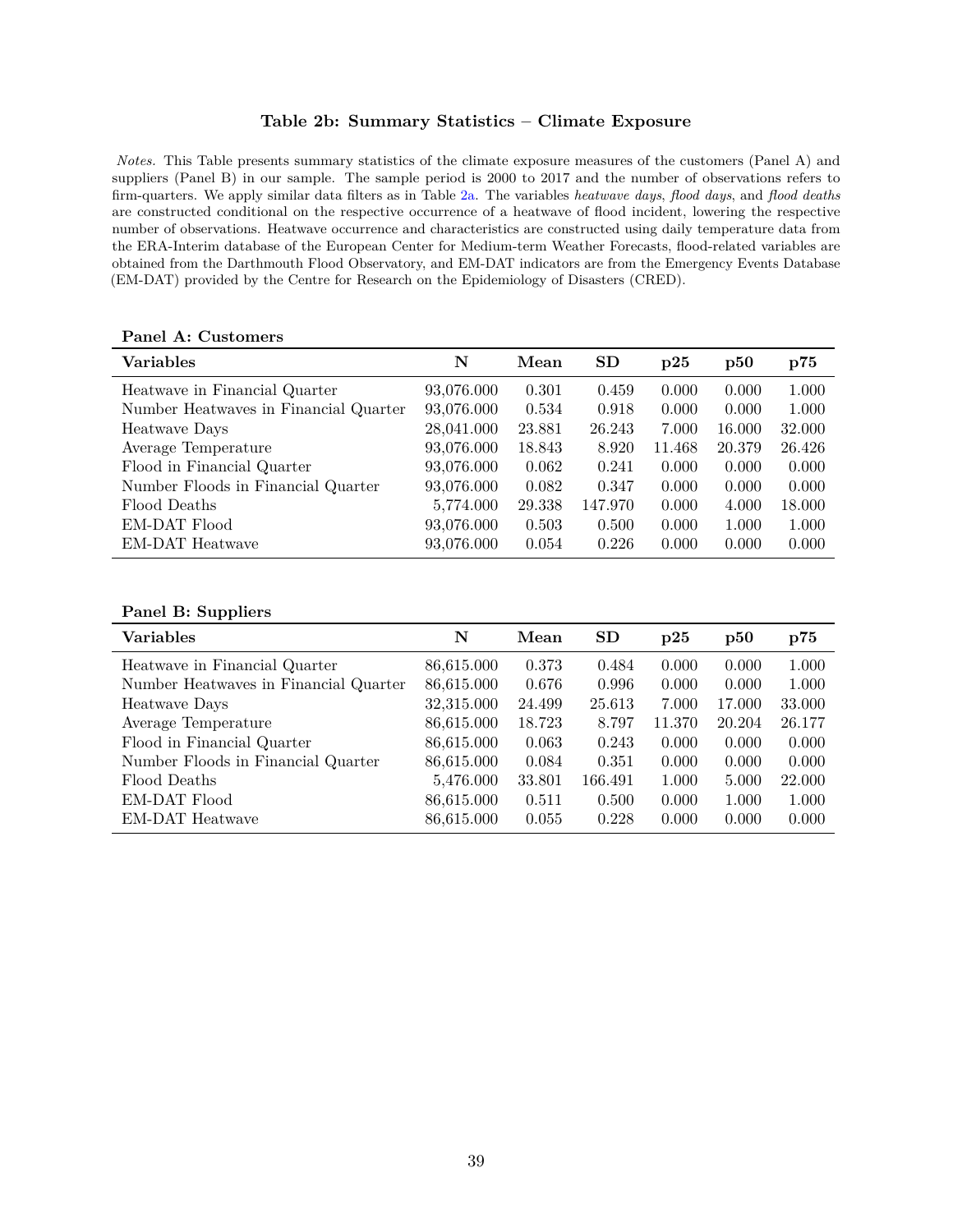#### **Table 3: Climate Shocks and Supplier Firm Performance**

<span id="page-40-0"></span>*Notes.* This Table presents OLS regression estimates on the impact of climate shocks in the location of the sample supplier firms on their revenues (Rev) and operating income (OpI), both scaled by assets. *Heatwave* (*t*) and *F lood* (*t*) are dummy variables indicating the occurrence of a climate shock in quarter *t*, respectively. Panel A shows the results for contemporaneous climate shocks observed during financial quarter *t*, Panel B includes three additional climate lags. The number of observations refers to supplier firm-quarters, and the sample period is 2000 to 2017. We apply similar data filters as in Table [2a.](#page-38-0) All regressions include firm-by-quarter fixed effects to control for time invariant firm characteristics and firm-specific seasonal effects, and industry-by-year-by-quarter fixed effects. Columns (2), (4), (6), and (8) additionally include interaction terms of terciles of firm size, age, and ROA with year-by-quarter fixed effects to control for firm characteristics (BS2016 FE), following [Barrot and Sauvagnat](#page-30-3) [\(2016\)](#page-30-3). Standard errors are clustered on the firm level. <sup>∗</sup> , ∗∗ and ∗∗∗ indicate statistical significance at the 10%, 5% and 1% level, respectively.

| Panel A          |                     |                   |                   |                   |                   |            |                 |                      |  |  |
|------------------|---------------------|-------------------|-------------------|-------------------|-------------------|------------|-----------------|----------------------|--|--|
|                  | Dependent Variable: |                   |                   |                   |                   |            |                 |                      |  |  |
|                  | Sup Rev(t)          |                   | $Sup$ OpI $(t)$   |                   | Sup Rev(t)        |            | $Sup$ OpI $(t)$ |                      |  |  |
|                  | $\left( 1\right)$   | $\left( 2\right)$ | $\left( 3\right)$ | $\left( 4\right)$ | $\left( 5\right)$ | (6)        | (7)             | (8)                  |  |  |
| Heatwave $(t)$   | 0.03166             | 0.02241           | $-0.01930$        | $-0.01513$        |                   |            |                 |                      |  |  |
|                  | (0.1065)            | (0.1071)          | (0.0360)          | (0.0363)          |                   |            |                 |                      |  |  |
| Flood(t)         |                     |                   |                   |                   | $-0.18854*$       | $-0.15404$ | $-0.09460***$   | $-0.09774***$        |  |  |
|                  |                     |                   |                   |                   | (0.1112)          | (0.1111)   | (0.0361)        | (0.0364)             |  |  |
| Observations     | 86,615              | 86,615            | 86,615            | 86,615            | 86,615            | 86,615     | 86,615          | 86,615               |  |  |
| R-squared        | 0.887               | 0.889             | 0.740             | 0.741             | 0.887             | 0.889      | 0.740           | 0.741                |  |  |
| Firm-Qtr FE      | Yes                 | Yes               | Yes               | Yes               | Yes               | Yes        | Yes             | Yes                  |  |  |
| Ind-Year-Qtr FE  | Yes                 | Yes               | Yes               | Yes               | Yes               | Yes        | Yes             | Yes                  |  |  |
| <b>BS2016 FE</b> | No                  | Yes               | No                | Yes               | No                | Yes        | No              | $\operatorname{Yes}$ |  |  |

#### **Panel B**

|                  | Dependent Variable: |              |                 |               |              |              |               |                 |
|------------------|---------------------|--------------|-----------------|---------------|--------------|--------------|---------------|-----------------|
|                  |                     | Sup Rev(t)   | $Sup$ OpI $(t)$ |               |              | Sup Rev(t)   |               | $Sup$ OpI $(t)$ |
|                  | (1)                 | (2)          | (3)             | (4)           | (5)          | (6)          | (7)           | (8)             |
| Heatwave $(t)$   | $-0.05987$          | $-0.06485$   | $-0.04328$      | $-0.03768$    |              |              |               |                 |
|                  | (0.1253)            | (0.1252)     | (0.0393)        | (0.0398)      |              |              |               |                 |
| Heatwave $(t-1)$ | $-0.26467**$        | $-0.26323**$ | $-0.01000$      | $-0.00882$    |              |              |               |                 |
|                  | (0.1316)            | (0.1298)     | (0.0428)        | (0.0431)      |              |              |               |                 |
| Heatwave $(t-2)$ | $-0.26348**$        | $-0.23965*$  | $-0.13313***$   | $-0.12375***$ |              |              |               |                 |
|                  | (0.1326)            | (0.1311)     | (0.0402)        | (0.0405)      |              |              |               |                 |
| Heatwave $(t-3)$ | $-0.25308**$        | $-0.23141*$  | $-0.10326***$   | $-0.09929**$  |              |              |               |                 |
|                  | (0.1201)            | (0.1186)     | (0.0388)        | (0.0391)      |              |              |               |                 |
| Flood(t)         |                     |              |                 |               | $-0.26743**$ | $-0.22553*$  | $-0.11412***$ | $-0.11614***$   |
|                  |                     |              |                 |               | (0.1288)     | (0.1286)     | (0.0403)      | (0.0406)        |
| $Flood(t-1)$     |                     |              |                 |               | $-0.25238**$ | $-0.21675*$  | $-0.02420$    | $-0.02420$      |
|                  |                     |              |                 |               | (0.1237)     | (0.1238)     | (0.0416)      | (0.0419)        |
| $Flood (t-2)$    |                     |              |                 |               | $-0.29058**$ | $-0.28779**$ | $-0.12465***$ | $-0.11980***$   |
|                  |                     |              |                 |               | (0.1266)     | (0.1280)     | (0.0414)      | (0.0413)        |
| $Flood (t-3)$    |                     |              |                 |               | $-0.07022$   | $-0.04943$   | 0.00359       | 0.00740         |
|                  |                     |              |                 |               | (0.1188)     | (0.1197)     | (0.0376)      | (0.0374)        |
| Observations     | 86,615              | 86,615       | 86,615          | 86,615        | 86,615       | 86,615       | 86,615        | 86,615          |
| R-squared        | 0.887               | 0.889        | 0.740           | 0.741         | 0.887        | 0.889        | 0.740         | 0.741           |
| Firm-Qtr FE      | Yes                 | Yes          | Yes             | Yes           | Yes          | Yes          | Yes           | Yes             |
| Ind-Year-Qtr FE  | Yes                 | Yes          | Yes             | Yes           | Yes          | Yes          | Yes           | Yes             |
| <b>BS2016 FE</b> | No                  | Yes          | No              | Yes           | No           | Yes          | No            | Yes             |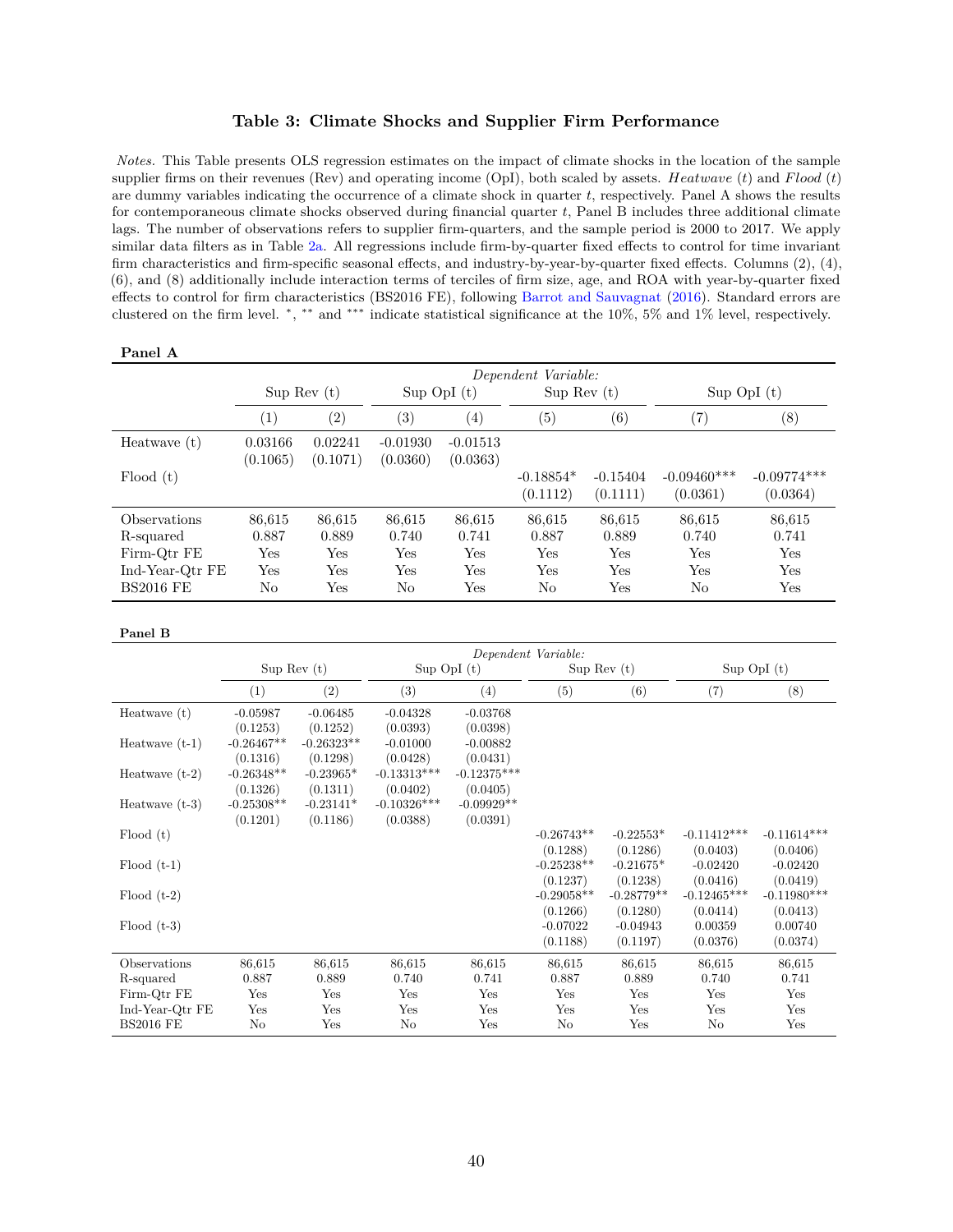#### **Table 4: Downstream Propagation of Climate Shocks**

<span id="page-41-0"></span>*Notes.* This table presents OLS regression estimates on the impact of climate shocks at the supplier location on revenues over assets (Rev) and operating income over assets (OpI) of their respective customers. In Panel A the unit of observation is at the supplier-customer pair-quarter level. In Panel B we collapse the data at the customer level by aggregating across suppliers. The climate shock dummy variables take the value of one if at least one supplier has been affected by a heatwave or a flood, respectively. Hence, the number of observations in Panel B refers to customer firm-quarters. The sample period in both panels is from 2003 to 2017. *Sup Heatwave* (*t*) and *Sup F lood* (*t*) are dummy variables indicating the occurrence of a climate shock at the location of the supplier firm. We apply similar data filters as in Table [3.](#page-40-0) All regressions include relationship-by-quarter fixed effects (Panel A) and customer-by-quarter fixed effects (Panel B), respectively, as well as year-by-quarter fixed effects. Columns (2), (4), (6), and (8) additionally include terciles of size, age, and ROA interacted with year-by-quarter fixed effects (BS2016 FE) as in Table [3.](#page-40-0) Standard errors are clustered on the customer-supplier relationship level. \*, \*\* and \*\*\* indicate statistical significance at the 10%, 5% and 1% level, respectively.

|                        |            |             |            |               | Dependent Variable: |               |               |                 |
|------------------------|------------|-------------|------------|---------------|---------------------|---------------|---------------|-----------------|
|                        |            | Cus Rev(t)  |            | Cus OpI $(t)$ |                     | Cus Rev(t)    |               | $Cus$ OpI $(t)$ |
|                        | (1)        | (2)         | (3)        | (4)           | (5)                 | (6)           | (7)           | (8)             |
| Sup Heatwave $(t)$     | 0.02786    | 0.02672     | $-0.01790$ | $-0.01912$    |                     |               |               |                 |
|                        | (0.0470)   | (0.0465)    | (0.0137)   | (0.0132)      |                     |               |               |                 |
| $Sup$ Heatwave $(t-1)$ | $-0.01464$ | $-0.01745$  | $-0.00962$ | $-0.00987$    |                     |               |               |                 |
|                        | (0.0221)   | (0.0213)    | (0.0068)   | (0.0066)      |                     |               |               |                 |
| Sup Heatwave $(t-2)$   | $-0.03825$ | $-0.04398*$ | $-0.00806$ | $-0.00803$    |                     |               |               |                 |
|                        | (0.0245)   | (0.0238)    | (0.0074)   | (0.0071)      |                     |               |               |                 |
| $Sup$ Heatwave $(t-3)$ | $-0.02819$ | $-0.02662$  | $-0.00956$ | $-0.00805$    |                     |               |               |                 |
|                        | (0.0258)   | (0.0251)    | (0.0072)   | (0.0070)      |                     |               |               |                 |
| $Sup$ Flood $(t)$      |            |             |            |               | $-0.08335$          | $-0.06364$    | $-0.01944$    | $-0.01096$      |
|                        |            |             |            |               | (0.0569)            | (0.0544)      | (0.0161)      | (0.0154)        |
| Sup $Flood(t-1)$       |            |             |            |               | $-0.11191***$       | $-0.09930**$  | $-0.03034**$  | $-0.02220*$     |
|                        |            |             |            |               | (0.0418)            | (0.0411)      | (0.0122)      | (0.0117)        |
| Sup $Flood(t-2)$       |            |             |            |               | $-0.11857***$       | $-0.12130***$ | $-0.03792***$ | $-0.03555***$   |
|                        |            |             |            |               | (0.0416)            | (0.0406)      | (0.0120)      | (0.0115)        |
| Sup $Flood(t-3)$       |            |             |            |               | $-0.15530***$       | $-0.14299***$ | $-0.03110***$ | $-0.02366**$    |
|                        |            |             |            |               | (0.0430)            | (0.0418)      | (0.0120)      | (0.0117)        |
| Observations           | 214,302    | 214,302     | 214,302    | 214,302       | 214,302             | 214,302       | 214,302       | 214,302         |
| R-squared              | 0.948      | 0.951       | 0.807      | 0.820         | 0.948               | 0.951         | 0.807         | 0.820           |
| Relationship-by-Qtr FE | Yes        | Yes         | Yes        | Yes           | Yes                 | Yes           | Yes           | Yes             |
| Year-by-Qtr FE         | Yes        | Yes         | Yes        | Yes           | Yes                 | Yes           | Yes           | Yes             |
| <b>BS2016 FE</b>       | No         | Yes         | No         | Yes           | No                  | Yes           | No            | Yes             |

|  | Panel A: Supplier-Customer Pair-Level |  |
|--|---------------------------------------|--|
|--|---------------------------------------|--|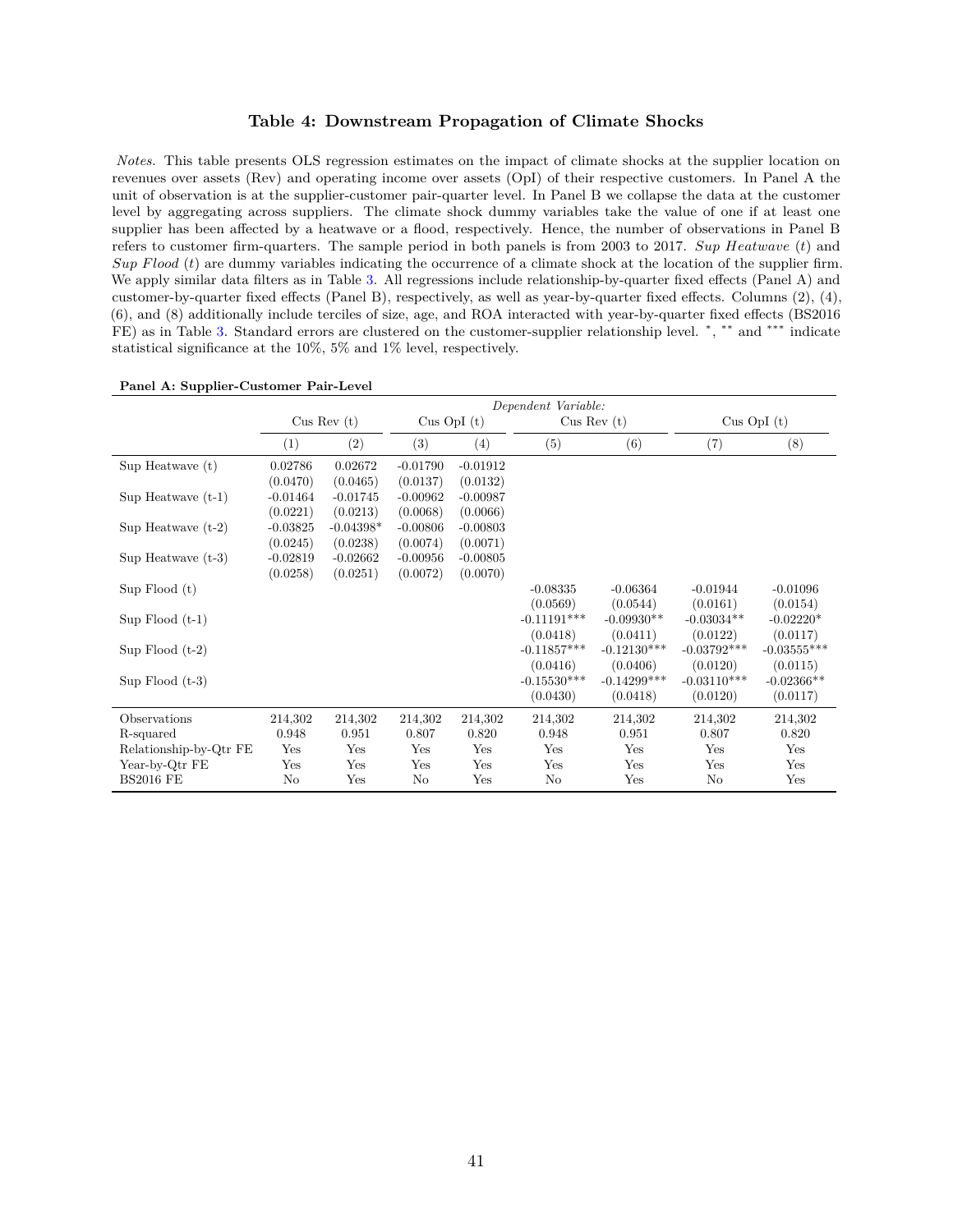|                      | Dependent Variable: |              |                 |            |             |              |               |             |
|----------------------|---------------------|--------------|-----------------|------------|-------------|--------------|---------------|-------------|
|                      |                     | Cus Rev(t)   | $Cus$ OpI $(t)$ |            | Cus Rev(t)  |              | Cus OpI $(t)$ |             |
|                      | $\left( 1\right)$   | (2)          | (3)             | (4)        | (5)         | (6)          | (7)           | (8)         |
| $Sup$ Heatwave $(t)$ | $-0.04554$          | $-0.02099$   | $-0.03659$      | $-0.02541$ |             |              |               |             |
|                      | (0.1113)            | (0.1114)     | (0.0294)        | (0.0290)   |             |              |               |             |
| Sup Heatwave $(t-1)$ | $-0.12701$          | $-0.10292$   | $-0.05150**$    | $-0.03996$ |             |              |               |             |
|                      | (0.0836)            | (0.0838)     | (0.0258)        | (0.0259)   |             |              |               |             |
| Sup Heatwave $(t-2)$ | $-0.05269$          | $-0.06724$   | 0.00114         | 0.00398    |             |              |               |             |
|                      | (0.0748)            | (0.0747)     | (0.0258)        | (0.0258)   |             |              |               |             |
| Sup Heatwave $(t-3)$ | $-0.05443$          | $-0.04173$   | $-0.00864$      | $-0.00528$ |             |              |               |             |
|                      | (0.0784)            | (0.0785)     | (0.0251)        | (0.0251)   |             |              |               |             |
| $Sup$ Flood $(t)$    |                     |              |                 |            | 0.02105     | 0.03538      | 0.00680       | 0.02062     |
|                      |                     |              |                 |            | (0.0892)    | (0.0889)     | (0.0250)      | (0.0255)    |
| Sup $Flood(t-1)$     |                     |              |                 |            | $-0.10328$  | $-0.09463$   | $-0.05304**$  | $-0.04528*$ |
|                      |                     |              |                 |            | (0.0818)    | (0.0816)     | (0.0248)      | (0.0247)    |
| Sup Flood $(t-2)$    |                     |              |                 |            | $-0.15035*$ | $-0.16157**$ | $-0.03007$    | $-0.03828$  |
|                      |                     |              |                 |            | (0.0786)    | (0.0781)     | (0.0243)      | (0.0240)    |
| Sup $Flood(t-3)$     |                     |              |                 |            | $-0.07456$  | $-0.08922$   | 0.00754       | 0.00636     |
|                      |                     |              |                 |            | (0.0857)    | (0.0874)     | (0.0258)      | (0.0255)    |
| Observations         | 44,566              | 44,565       | 44,566          | 44,565     | 44,566      | 44,565       | 44,566        | 44,565      |
| R-squared            | 0.888               | 0.891        | 0.671           | 0.679      | 0.888       | 0.891        | 0.671         | 0.679       |
| Firm-by-Qtr FE       | Yes                 | Yes          | Yes             | Yes        | Yes         | Yes          | Yes           | Yes         |
| Year-by-Qtr FE       | Yes                 | Yes          | Yes             | Yes        | Yes         | Yes          | Yes           | Yes         |
| <b>BS2016 FE</b>     | No                  | $_{\rm Yes}$ | No              | Yes        | No          | Yes          | No            | Yes         |

**Panel B: Customer Firm-Level**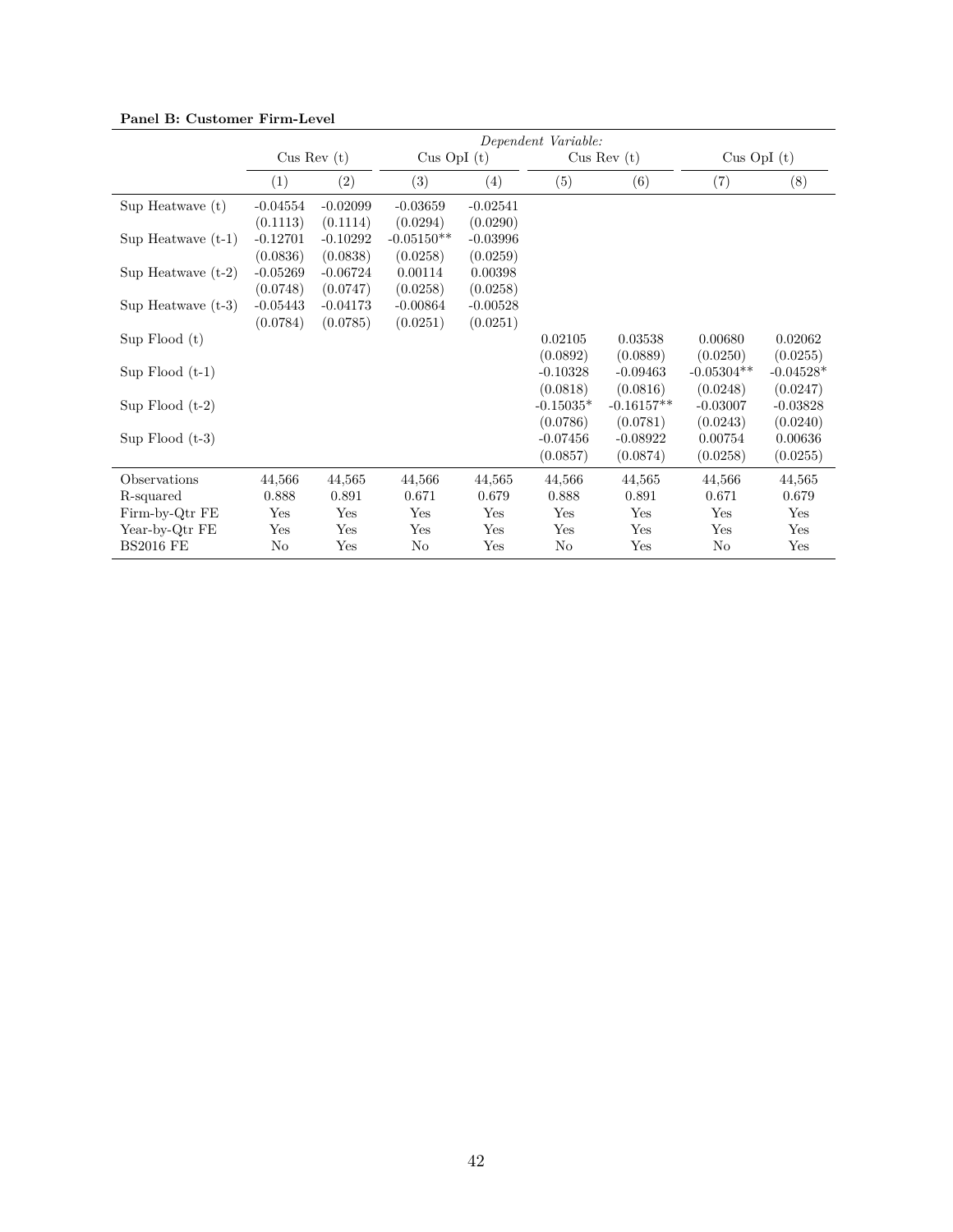#### **Table 5: Downstream Propagation – Placebo Tests**

<span id="page-43-0"></span>*Notes.* This table presents the results of placebo tests on the impact of climate shocks at the supplier location on customer revenues over assets (Rev) and operating income over assets (OpI). We construct the placebo sample by restricting the observations to *real* customer-supplier pairs during periods in which the relationship was *not yet* or *no longer* active. We apply similar data filters as in Table [4.](#page-41-0) *Heatwave* (*t*) and *F lood* (*t*) are dummies indicating the occurrence of a climate shock in period *t*. In Panel A, the number of observations refers to supplier-customer pair-quarters. In Panel B, we collapse the data in a similar way as in Panel B of Table [4.](#page-41-0) The sample period in both panels is from 2003 to 2017. All regressions include relationship-by-quarter fixed effects (Panel A) and customer-by-quarter fixed effects (Panel B), respectively, as well as year-by-quarter fixed effects. Columns (2), (4), (6), and (8) additionally include terciles of size, age, and ROA interacted with year-by-quarter fixed effects (BS2016 FE) as in Table [4.](#page-41-0) Standard errors are clustered on the customer-supplier relationship level.  $*,$ <sup>\*\*</sup> and \*\*\* indicate statistical significance at the 10%, 5% and 1% level, respectively.

|                        |            | Dependent Variable: |                 |            |            |            |            |                 |
|------------------------|------------|---------------------|-----------------|------------|------------|------------|------------|-----------------|
|                        | Cus Rev(t) |                     | $Cus$ OpI $(t)$ |            | Cus Rev(t) |            |            | $Cus$ OpI $(t)$ |
|                        | (1)        | (2)                 | (3)             | (4)        | (5)        | (6)        | (7)        | (8)             |
| Sup Heatwave (t)       | $-0.02492$ | $-0.02748$          | $-0.01388$      | $-0.00968$ |            |            |            |                 |
|                        | (0.0395)   | (0.0383)            | (0.0105)        | (0.0099)   |            |            |            |                 |
| Sup Heatwave $(t-1)$   | 0.02350    | 0.01697             | 0.00199         | 0.00006    |            |            |            |                 |
|                        | (0.0200)   | (0.0196)            | (0.0055)        | (0.0054)   |            |            |            |                 |
| Sup Heatwave $(t-2)$   | $0.03437*$ | 0.02456             | $0.00914*$      | 0.00623    |            |            |            |                 |
|                        | (0.0189)   | (0.0185)            | (0.0054)        | (0.0053)   |            |            |            |                 |
| Sup Heatwave $(t-3)$   | 0.01116    | 0.00337             | 0.00062         | $-0.00202$ |            |            |            |                 |
|                        | (0.0204)   | (0.0199)            | (0.0053)        | (0.0052)   |            |            |            |                 |
| $Sup$ Flood $(t)$      |            |                     |                 |            | $0.07029*$ | 0.05970    | 0.01540    | 0.01676         |
|                        |            |                     |                 |            | (0.0383)   | (0.0375)   | (0.0111)   | (0.0105)        |
| Sup $Flood(t-1)$       |            |                     |                 |            | $-0.00240$ | $-0.01806$ | $0.01524*$ | $0.01616*$      |
|                        |            |                     |                 |            | (0.0315)   | (0.0306)   | (0.0087)   | (0.0083)        |
| Sup $Flood(t-2)$       |            |                     |                 |            | 0.01146    | 0.01105    | $0.01409*$ | $0.01733**$     |
|                        |            |                     |                 |            | (0.0317)   | (0.0307)   | (0.0085)   | (0.0081)        |
| Sup $Flood(t-3)$       |            |                     |                 |            | 0.01051    | 0.00328    | 0.00825    | 0.00849         |
|                        |            |                     |                 |            | (0.0311)   | (0.0304)   | (0.0084)   | (0.0082)        |
| Observations           | 542,962    | 542,961             | 542,962         | 542,961    | 542,962    | 542,961    | 542,962    | 542,961         |
| R-squared              | 0.887      | 0.891               | 0.685           | 0.703      | 0.887      | 0.891      | 0.685      | 0.703           |
| Relationship-by-Qtr FE | Yes        | Yes                 | Yes             | Yes        | Yes        | Yes        | Yes        | Yes             |
| Year-by-Qtr FE         | Yes        | Yes                 | Yes             | Yes        | Yes        | Yes        | Yes        | Yes             |
| <b>BS2016 FE</b>       | No         | $_{\rm Yes}$        | No              | Yes        | No         | Yes        | No         | $_{\rm Yes}$    |

**Panel A: Supplier-Customer Pair Level**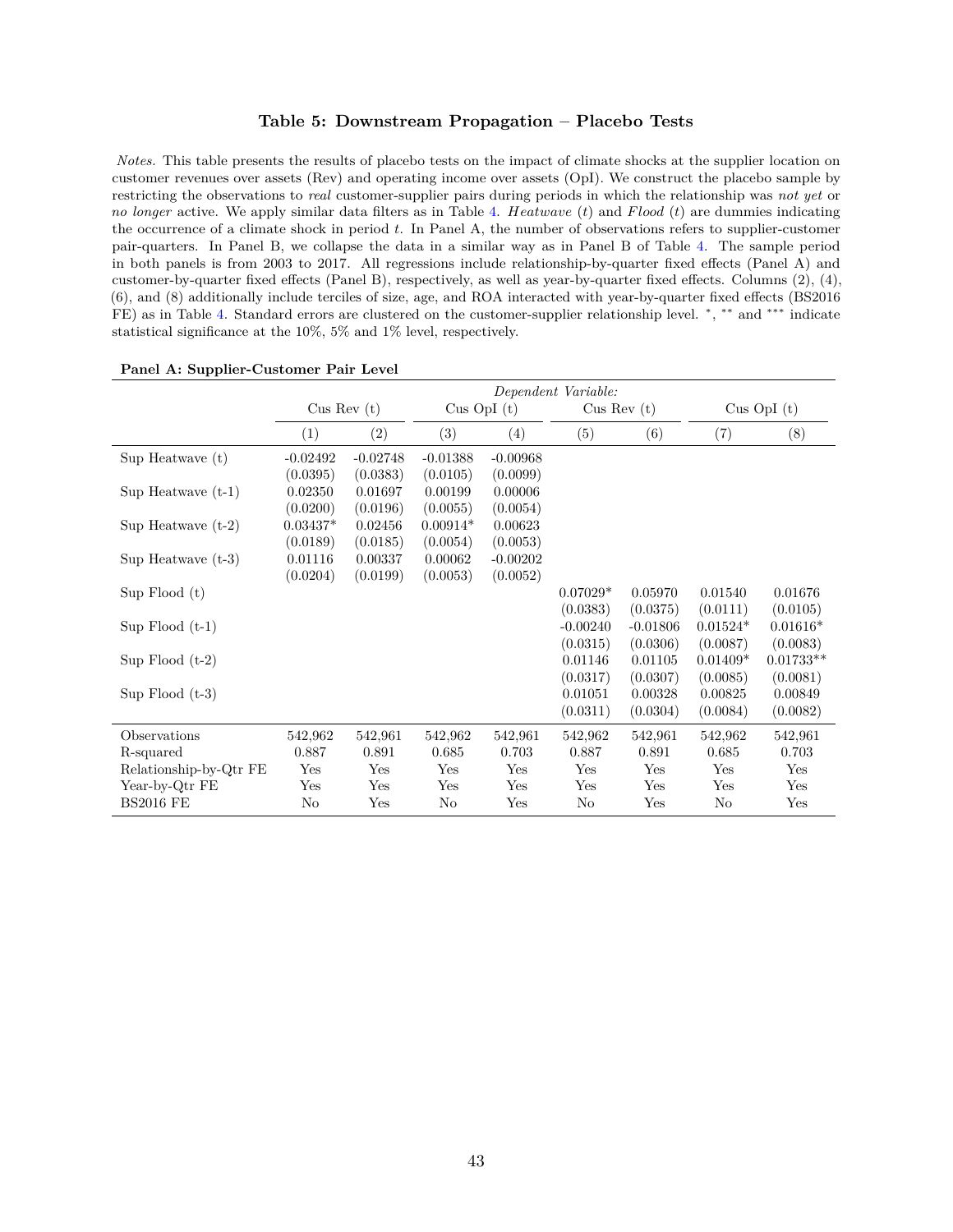|                      | Dependent Variable: |               |             |                 |            |            |              |                 |
|----------------------|---------------------|---------------|-------------|-----------------|------------|------------|--------------|-----------------|
|                      |                     | Cus Rev $(t)$ |             | $Cus$ OpI $(t)$ |            | Cus Rev(t) |              | $Cus$ OpI $(t)$ |
|                      | (1)                 | (2)           | (3)         | (4)             | (5)        | (6)        | (7)          | (8)             |
| Sup Heatwave (t)     | $-0.11981$          | $-0.11738$    | $-0.02767$  | $-0.02955$      |            |            |              |                 |
|                      | (0.0882)            | (0.0878)      | (0.0267)    | (0.0265)        |            |            |              |                 |
| Sup Heatwave $(t-1)$ | $0.15363**$         | $0.16255**$   | 0.00044     | $-0.00175$      |            |            |              |                 |
|                      | (0.0743)            | (0.0745)      | (0.0234)    | (0.0234)        |            |            |              |                 |
| Sup Heatwave $(t-2)$ | 0.01662             | 0.03214       | 0.01570     | 0.01661         |            |            |              |                 |
|                      | (0.0727)            | (0.0729)      | (0.0226)    | (0.0229)        |            |            |              |                 |
| Sup Heatwave $(t-3)$ | $-0.02077$          | $-0.00569$    | $0.04261**$ | $0.04308**$     |            |            |              |                 |
|                      | (0.0739)            | (0.0741)      | (0.0216)    | (0.0215)        |            |            |              |                 |
| $Sup$ Flood $(t)$    |                     |               |             | 0.10892         | 0.08744    | 0.01090    | 0.00010      |                 |
|                      |                     |               |             |                 | (0.0740)   | (0.0747)   | (0.0217)     | (0.0217)        |
| Sup $Flood(t-1)$     |                     |               |             |                 | $0.13973*$ | 0.12288    | $0.06497***$ | $0.06359***$    |
|                      |                     |               |             |                 | (0.0784)   | (0.0782)   | (0.0203)     | (0.0202)        |
| Sup Flood $(t-2)$    |                     |               |             |                 | 0.00940    | 0.00138    | 0.03121      | 0.02713         |
|                      |                     |               |             |                 | (0.0733)   | (0.0731)   | (0.0219)     | (0.0219)        |
| Sup Flood $(t-3)$    |                     |               |             |                 | 0.08090    | 0.07144    | 0.02089      | 0.01358         |
|                      |                     |               |             |                 | (0.0718)   | (0.0718)   | (0.0211)     | (0.0212)        |
| Observations         | 77,342              | 77,339        | 77,342      | 77,339          | 77,342     | 77,339     | 77,342       | 77,339          |
| R-squared            | 0.839               | 0.842         | 0.587       | 0.596           | 0.839      | 0.842      | 0.587        | 0.596           |
| Firm-by-Qtr FE       | Yes                 | Yes           | Yes         | Yes             | Yes        | Yes        | Yes          | Yes             |
| Year-by-Qtr FE       | Yes                 | Yes           | Yes         | Yes             | Yes        | Yes        | Yes          | Yes             |
| <b>BS2016 FE</b>     | No                  | Yes           | No          | Yes             | No         | Yes        | No           | Yes             |

**Panel B: Customer Firm Level**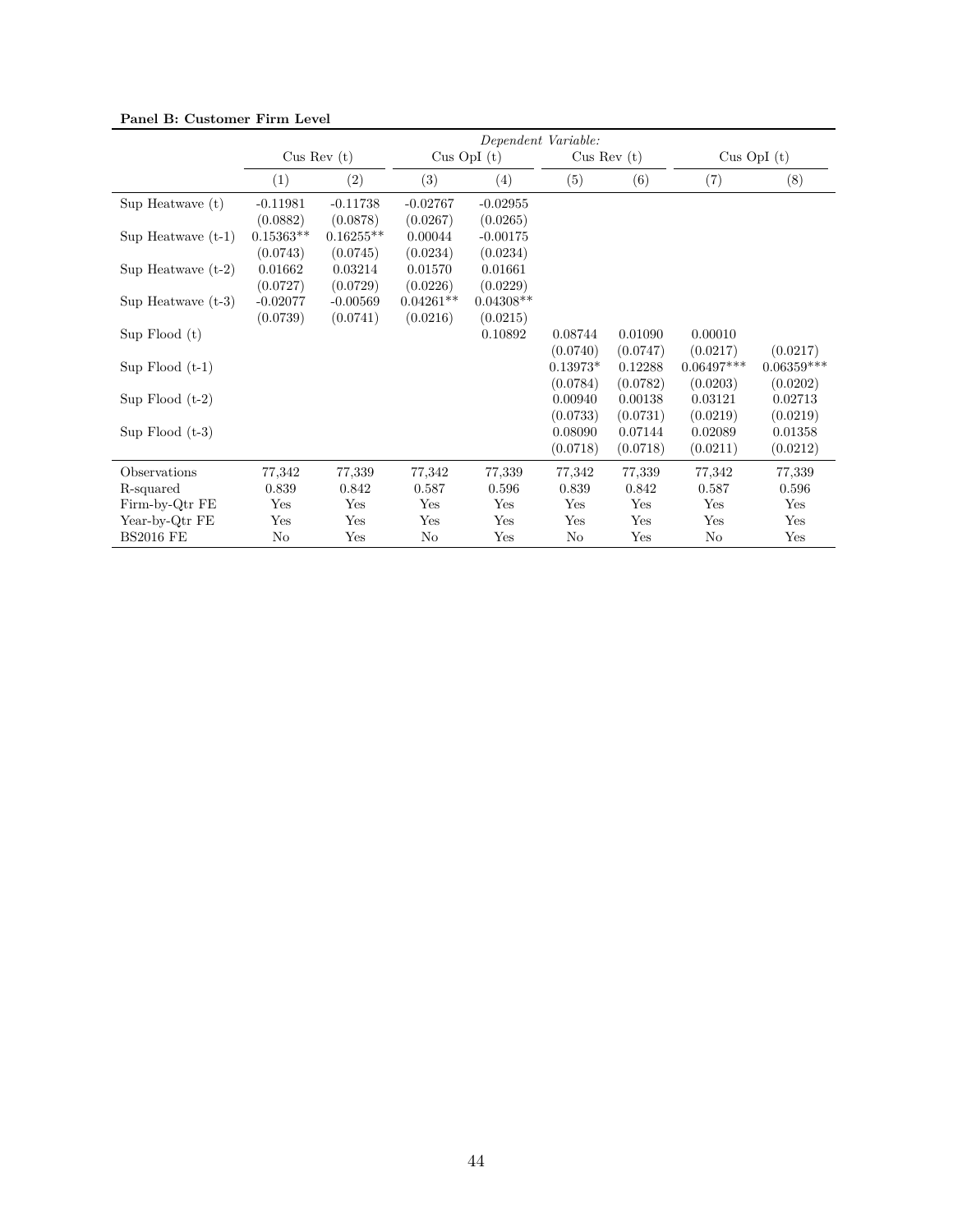#### <span id="page-45-0"></span>**Table 6: Expected vs. Realized Climate Risk and Relationship Termination**

*Notes.* This table presents linear probability model estimates on the impact of realized vs. expected supplier-firm climate shocks on the likelihood of supply-chain relationship termination. Panel A reports the results for heatwaves, Panel B reports the results for flooding incidents. The unit of observation in all regressions is at the supplier-customer pair-year level, the dependent variable is a dummy variable taking the value of one if a given supplier-customer relationship ends after the current year *t*, and zero otherwise. The regressions include only pair-years in which the relationship was active. Our main variable of interest is the indicator variable  $\mathbb{1}$  (*Realized > Expected Climate Shocks*)(*t*), capturing the deviation of realized from expected supplier climate. It is constructed by first estimating the expected number of climate shocks per year in the supplier location over a benchmark period of five years *before* the establishment a given supplier-customer relationship. 1 (*Realized > Expected Climate Shocks*)(*t*) then takes the value of one in year *t* if the difference between the realized number of climate shocks per year since the beginning of the supplier-customer relationship exceeds the corresponding expected number of shocks, and zero otherwise. We exclude customers headquartered within a 500 kilometer radius of the supplier and apply similar data filters as in Table [4.](#page-41-0) The regressions include relationship fixed effects, year fixed effects, supplier-industry-by-year, supplier-country-by-year, and supplier-country-by-customer-country-by-year fixed effects as indicated. Robust standard errors are clustered on the relationship level. \*, \*\* and \*\*\* indicate statistical significance at the 10%, 5% and 1% level, respectively.

|                                                  | Dependent Variable: Last Relationship Year $(0/1)$ |                   |              |                  |  |  |  |
|--------------------------------------------------|----------------------------------------------------|-------------------|--------------|------------------|--|--|--|
|                                                  | $\left( 1\right)$                                  | $\left( 2\right)$ | (3)          | $\left(4\right)$ |  |  |  |
| $\mathbb{1}$ (Realized > Expected Heatwaves) (t) | $0.02320***$                                       | $0.02309***$      | $0.01422***$ | $0.01045***$     |  |  |  |
|                                                  | (0.0022)                                           | (0.0023)          | (0.0023)     | (0.0023)         |  |  |  |
| Observations                                     | 299,718                                            | 298,053           | 297,998      | 294,330          |  |  |  |
| R-squared                                        | 0.353                                              | 0.378             | 0.413        | 0.415            |  |  |  |
| Relationship FE                                  | Yes                                                | Yes               | Yes          | Yes              |  |  |  |
| Yr FE                                            | Yes                                                | Yes               | Yes          | Yes              |  |  |  |
| Sup-Industry-by-Yr FE                            | No                                                 | Yes               | Yes          | No               |  |  |  |
| Sup-Country-by-Yr FE                             | No                                                 | No                | Yes          | No               |  |  |  |
| Sup-Country-by-Cus-Country-by-Yr FE              | No                                                 | No                | No           | Yes              |  |  |  |

#### **Panel A: Heatwaves**

#### **Panel B: Flooding Incidents**

|                                               | Dependent Variable: Last Relationship Year $(0/1)$ |                          |                          |                          |  |  |  |
|-----------------------------------------------|----------------------------------------------------|--------------------------|--------------------------|--------------------------|--|--|--|
|                                               | (1)                                                | $\left( 2\right)$        | $\left(3\right)$         | (4)                      |  |  |  |
| $\mathbb{1}$ (Realized > Expected Floods) (t) | $0.04707***$<br>(0.0021)                           | $0.04770***$<br>(0.0022) | $0.03982***$<br>(0.0022) | $0.03681***$<br>(0.0022) |  |  |  |
| <i>Observations</i>                           | 299,718                                            | 298,053                  | 297,998                  | 294,330                  |  |  |  |
| R-squared                                     | 0.354                                              | 0.379                    | 0.413                    | 0.416                    |  |  |  |
| Relationship FE                               | Yes                                                | Yes                      | Yes                      | <b>Yes</b>               |  |  |  |
| $Yr$ FE                                       | Yes                                                | Yes                      | Yes                      | Yes                      |  |  |  |
| Sup-Industry-by-Yr FE                         | N <sub>0</sub>                                     | Yes                      | Yes                      | No                       |  |  |  |
| Sup-Country-by-Yr FE                          | N <sub>0</sub>                                     | No                       | Yes                      | No                       |  |  |  |
| Sup-Country-by-Cus-Country-by-Yr FE           | N <sub>0</sub>                                     | No                       | No                       | Yes                      |  |  |  |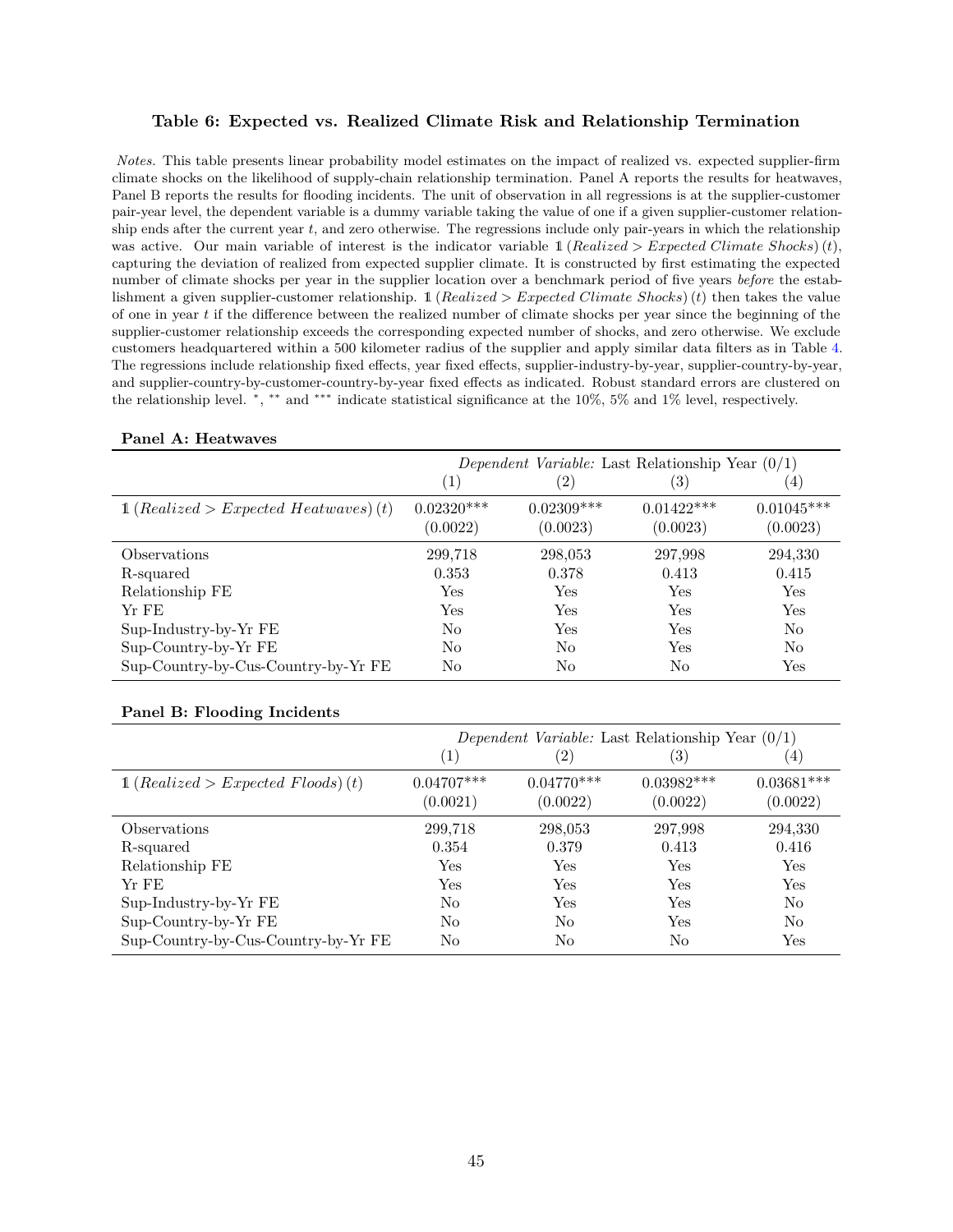#### <span id="page-46-0"></span>**Table 7: Robustness – Realized Climate Risk and Relationship Termination**

*Notes.* This table presents linear probability model estimates on the of realized supplier-firm climate shocks on the likelihood of supply-chain relationship termination. Panel A reports the results for heatwaves, Panel B reports the results for flooding incidents. *Heatwave* (*t*) and *F lood* (*t*) are dummy variables indicating the occurrence of a climate shock in the location of the supplier firm in year *t*, respectively. The unit of observation is at the supplier-customer-year level. We include only active supply-chain relationship years. The dependent variable takes the value of one if a given supplier-customer relationship ends after the current year *t*, and zero otherwise. Similar to Table [6,](#page-45-0) we exclude all customers located within 500 kilometers of their supplier and apply similar data filters as in Table [6.](#page-45-0) The regressions include relationship fixed effects, year fixed effects, supplier-industry-by-year, supplier-country-by-year, and supplier-country-by-customer-country-by-year fixed effects as indicated. Robust standard errors are clustered on the relationship level. \*, \*\* and \*\*\* indicate statistical significance at the 10%, 5% and 1% level, respectively.

| Panel A: Heatwaves |
|--------------------|
|                    |

|                                     | Dependent Variable: Last Relationship Year $(0/1)$ |                     |                         |                         |  |  |
|-------------------------------------|----------------------------------------------------|---------------------|-------------------------|-------------------------|--|--|
|                                     | $\left(1\right)$                                   | $^{(2)}$            | $\left( 3\right)$       | (4)                     |  |  |
| Heatwave $(t)$                      | 0.00118<br>(0.0008)                                | 0.00104<br>(0.0008) | $0.00171**$<br>(0.0008) | $0.00160**$<br>(0.0008) |  |  |
| Observations                        | 299,718                                            | 298,053             | 297,998                 | 294,330                 |  |  |
| R-squared                           | 0.353                                              | 0.378               | 0.413                   | 0.415                   |  |  |
| Relationship FE                     | Yes                                                | Yes                 | Yes                     | Yes                     |  |  |
| Yr FE                               | Yes                                                | Yes                 | Yes                     | Yes                     |  |  |
| Sup-Industry-by-Yr FE               | No                                                 | Yes                 | Yes                     | No                      |  |  |
| Sup-Country-by-Yr FE                | No                                                 | N <sub>o</sub>      | Yes                     | No                      |  |  |
| Sup-Country-by-Cus-Country-by-Yr FE | No                                                 | No                  | No                      | Yes                     |  |  |

#### **Panel B: Flood Incidents**

|                                     |                          | Dependent Variable: Last Relationship Year $(0/1)$ |                     |                      |
|-------------------------------------|--------------------------|----------------------------------------------------|---------------------|----------------------|
|                                     | $\left( 1 \right)$       | (2)                                                | $\left(3\right)$    | $\left(4\right)$     |
| Flood(t)                            | $0.00285***$<br>(0.0010) | $0.00331***$<br>(0.0010)                           | 0.00106<br>(0.0010) | 0.00010<br>(0.0010)  |
| <i>Observations</i>                 | 299,718                  | 298,053                                            | 297,998             | 294,330              |
| R-squared                           | 0.353                    | 0.378                                              | 0.413               | 0.415                |
| Relationship FE                     | Yes                      | Yes                                                | Yes                 | Yes                  |
| Yr FE                               | Yes                      | Yes                                                | Yes                 | Yes                  |
| Sup-Industry-by-Yr FE               | No                       | Yes                                                | Yes                 | N <sub>0</sub>       |
| Sup-Country-by-Yr FE                | No                       | No                                                 | Yes                 | N <sub>0</sub>       |
| Sup-Country-by-Cus-Country-by-Yr FE | No                       | No                                                 | No                  | $\operatorname{Yes}$ |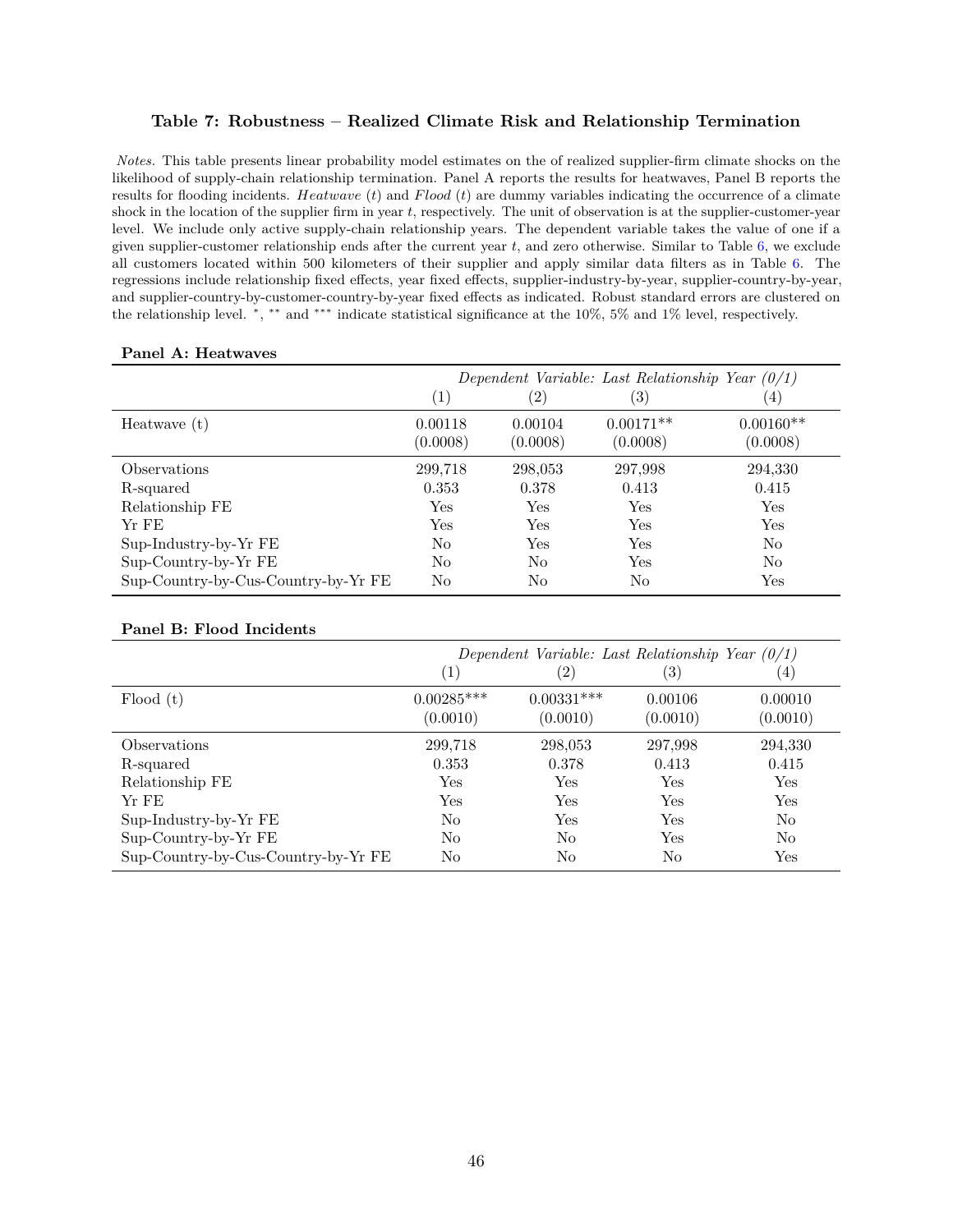#### **Table 8: Climate Change Risk and Supplier Substitution**

<span id="page-47-0"></span>*Notes.* This table reports the difference in climate change exposure between terminated suppliers and their subsequent replacements. To construct the sample for this table, we match each supplier firm for which the supplier-customer relationship is terminated during the sample period ("old suppliers") (as reported in Table [6\)](#page-45-0) with their replacements ("new suppliers"). Replacement suppliers are identified as those firms with identical 4-digit SIC codes as the "old suppliers", which enter a new supply-chain relationship with a given customer within two years of the previous supply-chain relationship termination. Panel A shows the comparison for heatwave exposure, Panel B shows the results for flood exposure. The first line in each panel compares the number of climate shocks over the period from 1984 to 2017, the second line compares the exposure during the period in which the "old" supply-chain relationship was active, and the third line refers to the time period after the "old" relationship is abandoned. *t*-statistics are reported in brackets. <sup>∗</sup> , ∗∗ and ∗∗∗ indicate statistical significance at the 5%, 1% and 0.1% level, respectively.

#### **Panel A: Heatwaves**

|                                                                       |             | $\left(1\right)$<br>New ys. Old |
|-----------------------------------------------------------------------|-------------|---------------------------------|
| Heatwayes 1984-2017                                                   | $-5.239***$ | $[-17.569]$                     |
| Heatwaves during Terminated Supply Chain Relationship                 | $-0.829***$ | $[-17.993]$                     |
| Heatwaves after Termination of the Original Supply Chain Relationship | $-2.065***$ | $[-22.606]$                     |
| Observations                                                          |             | 100,172                         |
| Panel B: Flood Incidents                                              |             |                                 |
|                                                                       |             | (1)                             |
|                                                                       |             | New ys. Old                     |
| Floods 1984-2017                                                      | $-0.000$    | $[-0.008]$                      |
| Floods During Terminated Supply Chain Relationship                    | $-0.031***$ | $[-4.182]$                      |
| Floods After Termination of the Original Supply Chain Relationship    | $-0.333***$ | $[-23.340]$                     |
| Observations                                                          |             | 100.172                         |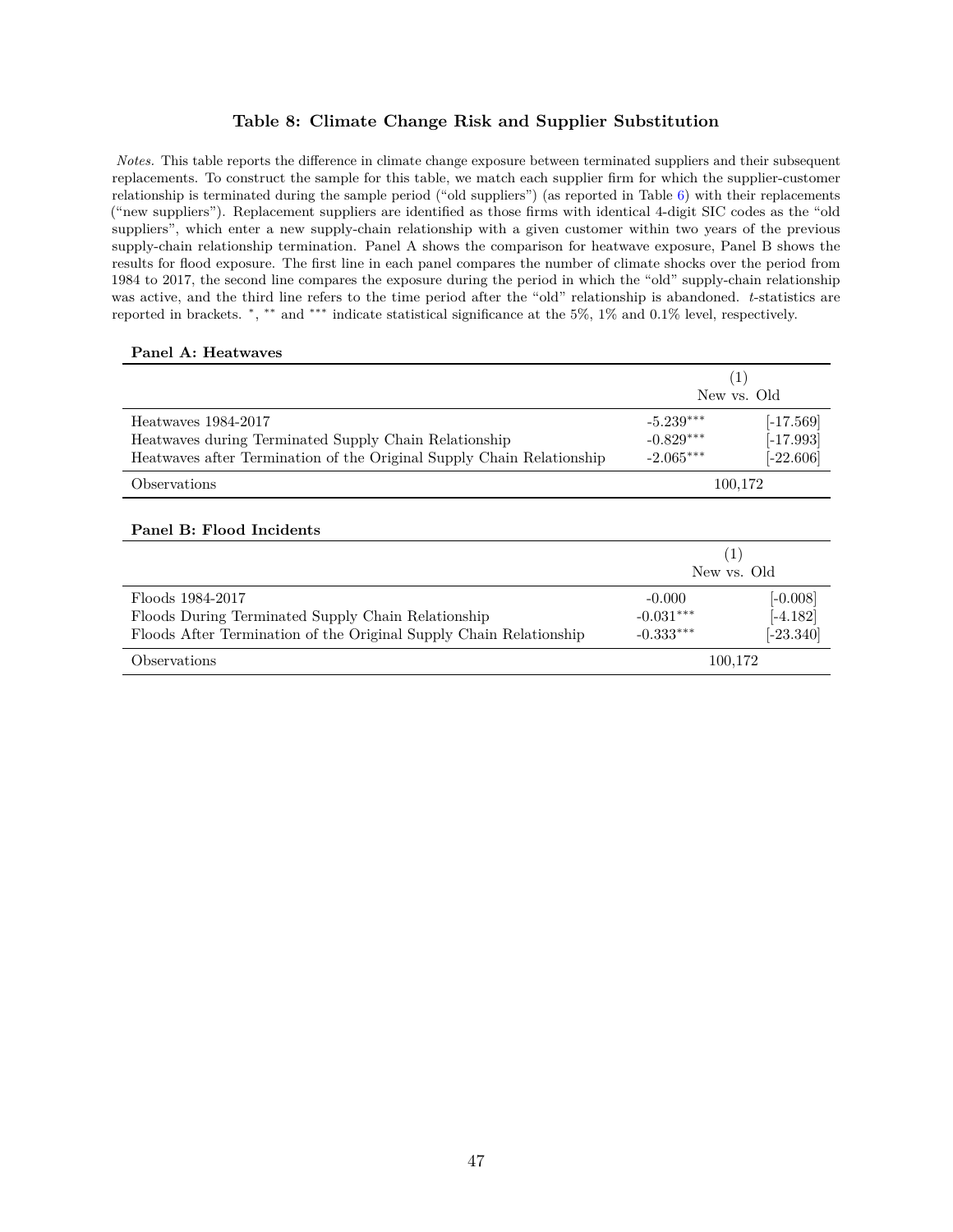### <span id="page-48-0"></span>**A Appendix**

#### **Table A1: Robustness – Climate Shocks and Supplier Firm Performance**

*Notes.* This table presents OLS regression estimates on the impact of climate shocks in the location of the sample supplier firms on their revenues (Rev) and operating income (OpI), both scaled by assets. *Heatwaves* (*t*) and *F loods* (*t*) are continuous variables measuring the total number (count) of climate shocks in the supplier's location in quarter *t*. Panel A shows the results for contemporaneous climate shocks observed during financial quarter *t*, Panel B includes three additional climate lags. The number of observations refers to supplier firm-quarters, and the sample period is 2000 to 2017. We apply similar data filters as in Table [2a.](#page-38-0) All regressions include firm-by-quarter fixed effects to control for time invariant firm characteristics and firm-specific seasonal effects, and industry-by-year-by-quarter fixed effects. Columns (2), (4), (6), and (8) additionally include interaction terms of terciles of firm size, age, and ROA with year-by-quarter fixed effects to control for firm characteristics (BS2016 FE), following [Barrot and Sauvagnat](#page-30-3) [\(2016\)](#page-30-3). Standard errors are clustered on the firm level.  $\ast$ ,  $\ast\ast$  and  $\ast\ast\ast$  indicate statistical significance at the 10%, 5% and 1% level, respectively.

|                   | Dependent Variable: |               |               |                 |              |              |               |                 |
|-------------------|---------------------|---------------|---------------|-----------------|--------------|--------------|---------------|-----------------|
|                   |                     | Sup Rev $(t)$ |               | $Sup$ OpI $(t)$ |              | Sup Rev(t)   |               | $Sup$ OpI $(t)$ |
|                   | (1)                 | (2)           | (3)           | (4)             | (5)          | (6)          | (7)           | (8)             |
| Heatwaves         | $-0.00036$          | 0.00942       | 0.00884       | 0.00969         |              |              |               |                 |
|                   | (0.0621)            | (0.0624)      | (0.0190)      | (0.0192)        |              |              |               |                 |
| Heatwayes $(t-1)$ | $-0.09555$          | $-0.09363$    | $-0.00385$    | $-0.00613$      |              |              |               |                 |
|                   | (0.0696)            | (0.0686)      | (0.0209)      | (0.0211)        |              |              |               |                 |
| Heatwaves $(t-2)$ | $-0.14765**$        | $-0.14069**$  | $-0.06833***$ | $-0.06902***$   |              |              |               |                 |
|                   | (0.0715)            | (0.0709)      | (0.0207)      | (0.0208)        |              |              |               |                 |
| Heatwaves $(t-3)$ | $-0.20294***$       | $-0.18615***$ | $-0.05274**$  | $-0.05239**$    |              |              |               |                 |
|                   | (0.0660)            | (0.0659)      | (0.0206)      | (0.0207)        |              |              |               |                 |
| Floods            |                     |               |               |                 | $-0.22041**$ | $-0.19408**$ | $-0.09581***$ | $-0.09614***$   |
|                   |                     |               |               |                 | (0.0885)     | (0.0887)     | (0.0283)      | (0.0287)        |
| $Floods$ $(t-1)$  |                     |               |               |                 | $-0.17513*$  | $-0.15295*$  | $-0.02764$    | $-0.02481$      |
|                   |                     |               |               |                 | (0.0924)     | (0.0922)     | (0.0286)      | (0.0288)        |
| $F$ loods $(t-2)$ |                     |               |               |                 | $-0.18122**$ | $-0.18212**$ | $-0.07107**$  | $-0.06623**$    |
|                   |                     |               |               |                 | (0.0912)     | (0.0923)     | (0.0297)      | (0.0296)        |
| Floods $(t-3)$    |                     |               |               |                 | $-0.06639$   | $-0.05708$   | $-0.01064$    | $-0.00673$      |
|                   |                     |               |               |                 | (0.0853)     | (0.0860)     | (0.0272)      | (0.0271)        |
| Observations      | 86,615              | 86,615        | 86,615        | 86,615          | 86,615       | 86,615       | 86,615        | 86,615          |
| R-squared         | 0.887               | 0.889         | 0.740         | 0.741           | 0.887        | 0.889        | 0.740         | 0.741           |
| Firm-Qtr FE       | Yes                 | Yes           | Yes           | Yes             | Yes          | Yes          | Yes           | Yes             |
| Ind-Year-Qtr FE   | Yes                 | Yes           | Yes           | Yes             | Yes          | Yes          | Yes           | Yes             |
| <b>BS2016 FE</b>  | $\rm No$            | Yes           | No            | Yes             | No           | Yes          | No            | Yes             |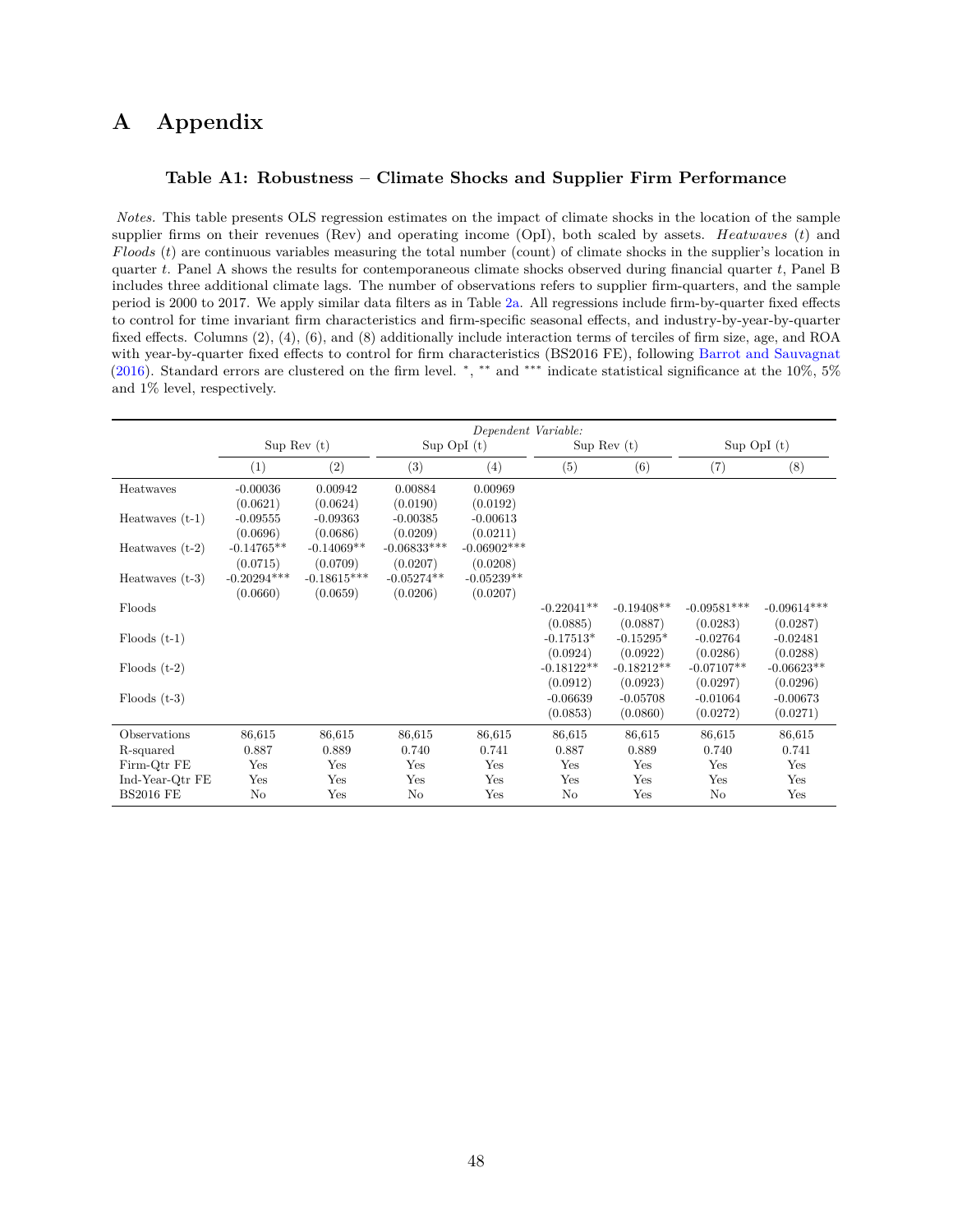#### <span id="page-49-0"></span>**Table A2: Robustness – EM-DAT Climate Shocks and Supplier Performance**

*Notes.* This table presents OLS regression estimates on the impact of climate shocks in the location of the sample supplier firms on supplier firm revenues (Rev) and operating income (OpI), both scaled by assets. *EM* − *DAT Heatwave* (*t*) and *EM* − *DAT Flood*(*t*) are dummy variables indicating the occurrence of a climate shock in the supplier's location in quarter *t* based on the EM-DAT international disaster database. The number of observations refers to supplier firm-quarters, and the sample period is 2003 to 2017. We apply similar data filters as in Table [2a.](#page-38-0) All regressions include firm-by-quarter fixed effects to control for time invariant firm characteristics and firmspecific seasonal effects, and industry-by-year-by-quarter fixed effects. Columns (2), (4), (6), and (8) additionally include interaction terms of terciles of firm size, age, and ROA with year-by-quarter fixed effects to control for firm characteristics (BS2016 FE), following [Barrot and Sauvagnat](#page-30-3) [\(2016\)](#page-30-3). Standard errors are clustered on the firm level. ∗ , ∗∗ and ∗∗∗ indicate statistical significance at the 10%, 5% and 1% level, respectively.

|                           | Dependent Variable: |              |               |                 |               |            |                 |            |  |
|---------------------------|---------------------|--------------|---------------|-----------------|---------------|------------|-----------------|------------|--|
|                           | Sup Rev(t)          |              |               | $Sup$ OpI $(t)$ | Sup Rev $(t)$ |            | $Sup$ OpI $(t)$ |            |  |
|                           | (1)                 | (2)          | (3)           | (4)             | (5)           | (6)        | (7)             | (8)        |  |
| EM-DAT Heatwave (t)       | $-0.05013$          | $-0.22382$   | 0.04729       | 0.02408         |               |            |                 |            |  |
|                           | (0.1862)            | (0.1977)     | (0.0556)      | (0.0669)        |               |            |                 |            |  |
| $EM-DAT$ Heatwave $(t-1)$ | $-0.34675**$        | $-0.38940**$ | $-0.12494***$ | $-0.15618***$   |               |            |                 |            |  |
|                           | (0.1511)            | (0.1602)     | (0.0483)      | (0.0560)        |               |            |                 |            |  |
| $EM-DAT$ Heatwave $(t-2)$ | 0.07203             | $-0.01361$   | 0.07404       | 0.07325         |               |            |                 |            |  |
|                           | (0.1546)            | (0.1579)     | (0.0559)      | (0.0603)        |               |            |                 |            |  |
| $EM-DAT$ Heatwave $(t-3)$ | 0.16453             | 0.02850      | 0.07788       | 0.06295         |               |            |                 |            |  |
|                           | (0.1547)            | (0.1603)     | (0.0569)      | (0.0601)        |               |            |                 |            |  |
| $EM-DAT$ Flood $(t)$      |                     |              |               |                 | $-0.03392$    | $-0.00332$ | 0.00581         | 0.00484    |  |
|                           |                     |              |               |                 | (0.0755)      | (0.0797)   | (0.0268)        | (0.0285)   |  |
| $EM-DAT$ Flood $(t-1)$    |                     |              |               |                 | $-0.04415$    | 0.02797    | $0.06244**$     | $0.06291*$ |  |
|                           |                     |              |               |                 | (0.0822)      | (0.0836)   | (0.0303)        | (0.0323)   |  |
| $EM-DAT$ Flood $(t-2)$    |                     |              |               |                 | $-0.03657$    | 0.01128    | 0.04908         | $0.05400*$ |  |
|                           |                     |              |               |                 | (0.0759)      | (0.0787)   | (0.0300)        | (0.0319)   |  |
| $EM-DAT$ Flood $(t-3)$    |                     |              |               |                 | $-0.07892$    | $-0.02729$ | 0.02255         | 0.02113    |  |
|                           |                     |              |               |                 | (0.0703)      | (0.0725)   | (0.0264)        | (0.0286)   |  |
| <b>Observations</b>       | 86,615              | 86,615       | 86,615        | 86,615          | 86,615        | 86,615     | 86,615          | 86,615     |  |
| R-squared                 | 0.887               | 0.889        | 0.740         | 0.741           | 0.887         | 0.889      | 0.740           | 0.741      |  |
| Firm-Qtr FE               | Yes                 | Yes          | Yes           | Yes             | Yes           | Yes        | Yes             | Yes        |  |
| Ind-Yr-Qtr FE             | Yes                 | Yes          | Yes           | Yes             | Yes           | Yes        | Yes             | Yes        |  |
| <b>BS2016 FE</b>          | No                  | Yes          | No            | Yes             | No            | Yes        | No              | Yes        |  |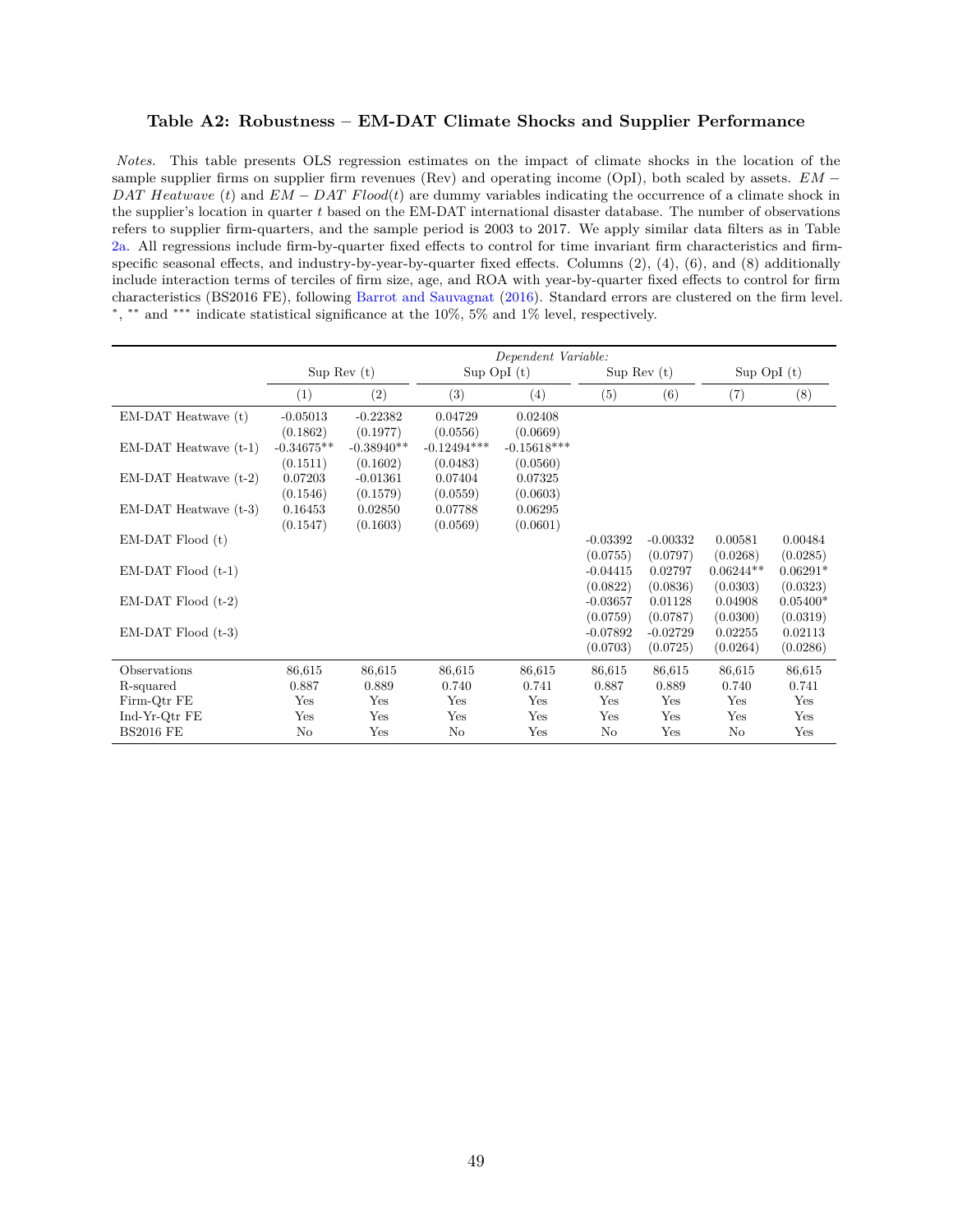#### **Table A3: Robustness – Downstream Propagation of Climate Shocks**

<span id="page-50-0"></span>*Notes.* This table presents OLS regression estimates on the impact of climate shocks at the supplier location on revenues over assets (Rev) and operating income over assets (OpI) of their respective customers. The unit of observation is at the supplier-customer pair-quarter level and the sample period is from 2003 to 2017. *Sup Heatwaves* (*t*) and *Sup F loods* (*t*) are continuous variables measuring the total number (count) of climate shocks in the supplier's location in quarter *t*. We apply similar data filters as in Table [4.](#page-41-0) All regressions include relationship-by-quarter fixed effects as well as year-by-quarter fixed effects. Columns (2), (4), (6), and (8) additionally include terciles of size, age, and ROA interacted with year-by-quarter fixed effects (BS2016 FE) as in Table [4.](#page-41-0) Standard errors are clustered on the customer-supplier relationship level. \*, \*\* and \*\*\* indicate statistical significance at the 10%, 5% and 1% level, respectively.

|                        | Dependent Variable: |            |                 |            |                |               |               |               |  |
|------------------------|---------------------|------------|-----------------|------------|----------------|---------------|---------------|---------------|--|
|                        |                     | Cus Rev(t) | $Cus$ OpI $(t)$ |            | Cus Rev(t)     |               |               | Cus OpI $(t)$ |  |
|                        | (1)                 | (2)        | (3)             | (4)        | (5)            | (6)           | (7)           | (8)           |  |
| $Sup$ Heatwaves $(t)$  | 0.02938             | 0.03503    | $-0.01539**$    | $-0.01081$ |                |               |               |               |  |
|                        | (0.0257)            | (0.0250)   | (0.0072)        | (0.0069)   |                |               |               |               |  |
| Sup Heatwaves $(t-1)$  | 0.00610             | 0.00773    | $-0.00487$      | $-0.00314$ |                |               |               |               |  |
|                        | (0.0120)            | (0.0117)   | (0.0033)        | (0.0031)   |                |               |               |               |  |
| Sup Heatwaves $(t-2)$  | 0.00525             | 0.00278    | $-0.00061$      | $-0.00052$ |                |               |               |               |  |
|                        | (0.0123)            | (0.0119)   | (0.0035)        | (0.0034)   |                |               |               |               |  |
| Sup Heatwaves $(t-3)$  | 0.00787             | 0.01075    | $-0.00344$      | $-0.00183$ |                |               |               |               |  |
|                        | (0.0129)            | (0.0126)   | (0.0033)        | (0.0032)   |                |               |               |               |  |
| $Sup$ Floods $(t)$     |                     |            |                 |            | $-0.11948$ *** | $-0.10698**$  | $-0.03053**$  | $-0.02331**$  |  |
|                        |                     |            |                 |            | (0.0451)       | (0.0424)      | (0.0123)      | (0.0115)      |  |
| Sup $F$ loods $(t-1)$  |                     |            |                 |            | $-0.13504***$  | $-0.13094***$ | $-0.03392***$ | $-0.02911***$ |  |
|                        |                     |            |                 |            | (0.0323)       | (0.0315)      | (0.0094)      | (0.0088)      |  |
| Sup Floods $(t-2)$     |                     |            |                 |            | $-0.15698***$  | $-0.15939***$ | $-0.03760***$ | $-0.03565***$ |  |
|                        |                     |            |                 |            | (0.0318)       | (0.0307)      | (0.0083)      | (0.0079)      |  |
| $Sup$ Floods $(t-3)$   |                     |            |                 |            | $-0.15580***$  | $-0.14692***$ | $-0.02846***$ | $-0.02304***$ |  |
|                        |                     |            |                 |            | (0.0321)       | (0.0315)      | (0.0083)      | (0.0080)      |  |
| Observations           | 214,302             | 214,302    | 214,302         | 214,302    | 214,302        | 214,302       | 214,302       | 214,302       |  |
| R-squared              | 0.948               | 0.951      | 0.807           | 0.820      | 0.948          | 0.951         | 0.807         | 0.820         |  |
| Relationship-by-Qtr FE | Yes                 | Yes        | Yes             | Yes        | Yes            | Yes           | Yes           | Yes           |  |
| Yr-by-Qtr FE           | Yes                 | Yes        | Yes             | Yes        | Yes            | Yes           | Yes           | Yes           |  |
| <b>BS2016 FE</b>       | No                  | Yes        | No              | Yes        | No             | Yes           | No            | Yes           |  |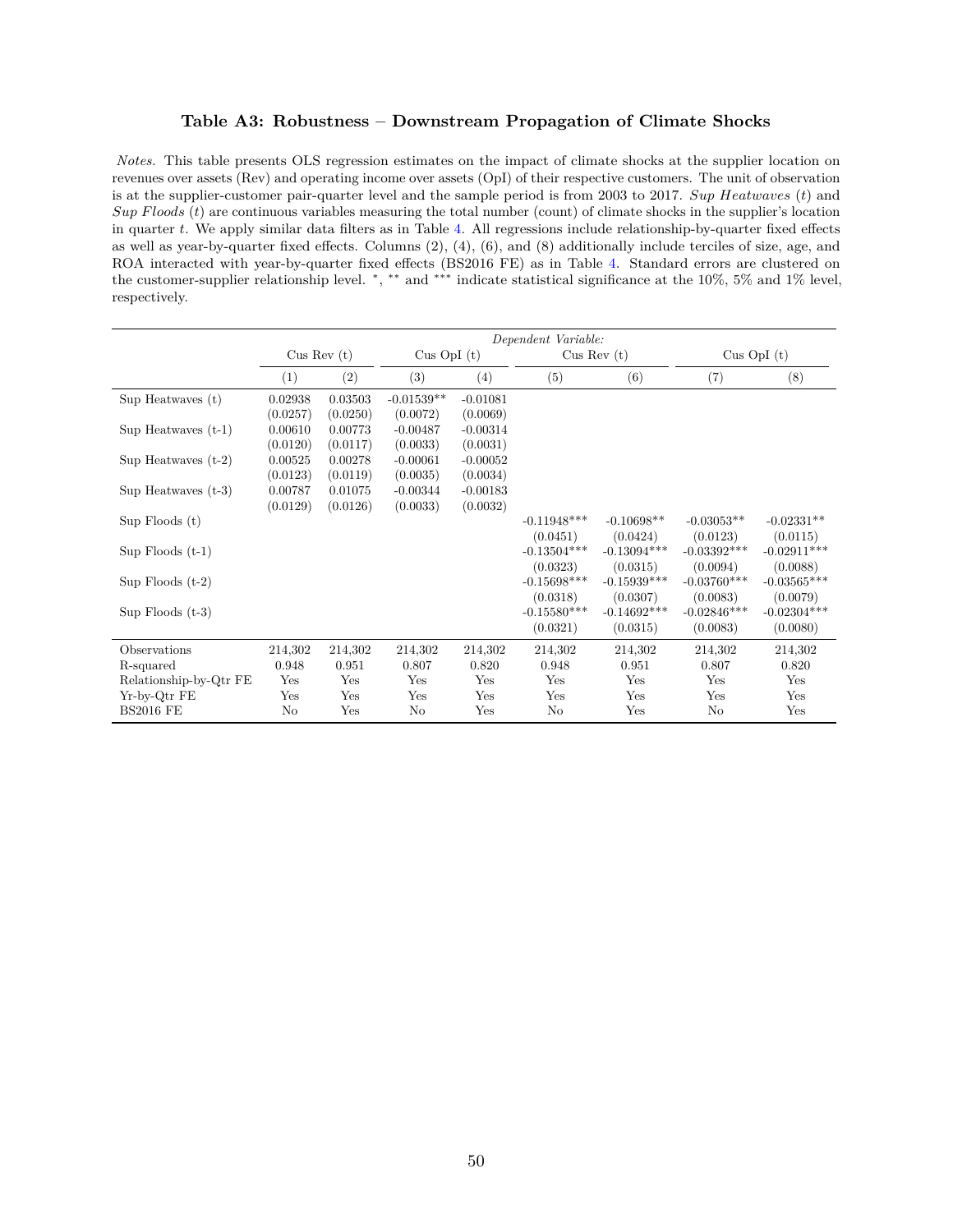#### <span id="page-51-0"></span>**Table A4: Robustness – Downstream Propagation of EM-DAT Climate Shocks**

*Notes.* This table presents OLS regression estimates on the impact of climate shocks at the supplier location on revenues over assets (Rev) and operating income over assets (OpI) of their respective customers. The unit of observation is at the supplier-customer pair-quarter level and the sample period is from 2003 to 2017. *EM* − *DAT Heatwave* (*t*) and *EM* − *DAT F lood* (*t*) are dummy variables indicating the occurrence of a climate shock in the supplier's location in quarter *t* based on the EM-DAT international disaster database. We apply similar data filters as in Table [4.](#page-41-0) All regressions include relationship-by-quarter fixed effects as well as year-by-quarter fixed effects. Columns (2), (4), (6), and (8) additionally include terciles of size, age, and ROA interacted with year-by-quarter fixed effects (BS2016 FE) as in Table [4.](#page-41-0) Standard errors are clustered on the customer-supplier relationship level. <sup>∗</sup> , ∗∗ and ∗∗∗ indicate statistical significance at the 10%, 5% and 1% level, respectively.

|                           | Dependent Variable: |              |            |                 |            |             |             |               |  |
|---------------------------|---------------------|--------------|------------|-----------------|------------|-------------|-------------|---------------|--|
|                           | Cus Rev(t)          |              |            | $Cus$ OpI $(t)$ |            | Cus Rev(t)  |             | Cus OpI $(t)$ |  |
|                           | $\left(1\right)$    | (2)          | (3)        | (4)             | (5)        | (6)         | (7)         | (8)           |  |
| EM-DAT Heatwave (t)       | $-0.07784$          | $-0.09911$   | $0.04383*$ | $0.04897**$     |            |             |             |               |  |
|                           | (0.0831)            | (0.0820)     | (0.0264)   | (0.0245)        |            |             |             |               |  |
| $EM-DAT$ Heatwave $(t-1)$ | $0.08667*$          | 0.06417      | 0.00409    | 0.00762         |            |             |             |               |  |
|                           | (0.0497)            | (0.0486)     | (0.0155)   | (0.0149)        |            |             |             |               |  |
| $EM-DAT$ Heatwave $(t-2)$ | $-0.11003**$        | $-0.10010**$ | $-0.01911$ | $-0.01421$      |            |             |             |               |  |
|                           | (0.0502)            | (0.0499)     | (0.0153)   | (0.0148)        |            |             |             |               |  |
| $EM-DAT$ Heatwave $(t-3)$ | $-0.04647$          | $-0.04014$   | 0.01404    | 0.01114         |            |             |             |               |  |
|                           | (0.0521)            | (0.0516)     | (0.0168)   | (0.0163)        |            |             |             |               |  |
| $EM-DAT$ Flood $(t)$      |                     |              |            |                 | 0.06421    | 0.04346     | $0.02854**$ | $0.02195**$   |  |
|                           |                     |              |            |                 | (0.0408)   | (0.0406)    | (0.0117)    | (0.0112)      |  |
| $EM-DAT$ Flood $(t-1)$    |                     |              |            |                 | 0.02745    | 0.01803     | $-0.00236$  | $-0.00463$    |  |
|                           |                     |              |            |                 | (0.0225)   | (0.0222)    | (0.0070)    | (0.0068)      |  |
| $EM-DAT$ Flood $(t-2)$    |                     |              |            |                 | 0.01866    | 0.01528     | $0.01159*$  | 0.01082       |  |
|                           |                     |              |            |                 | (0.0235)   | (0.0228)    | (0.0068)    | (0.0066)      |  |
| $EM-DAT$ Flood $(t-3)$    |                     |              |            |                 | $0.04297*$ | $0.05178**$ | $-0.00326$  | $-0.00228$    |  |
|                           |                     |              |            |                 | (0.0227)   | (0.0229)    | (0.0067)    | (0.0063)      |  |
| Observations              | 214,302             | 214,302      | 214,302    | 214,302         | 214,302    | 214,302     | 214,302     | 214,302       |  |
| R-squared                 | 0.948               | 0.951        | 0.807      | 0.820           | 0.948      | 0.951       | 0.807       | 0.820         |  |
| Relationship-by-Qtr FE    | Yes                 | Yes          | Yes        | Yes             | Yes        | Yes         | Yes         | Yes           |  |
| Year-by-Qtr FE            | Yes                 | Yes          | Yes        | Yes             | Yes        | Yes         | Yes         | Yes           |  |
| <b>BS2016 FE</b>          | No                  | Yes          | No         | Yes             | No         | Yes         | No          | Yes           |  |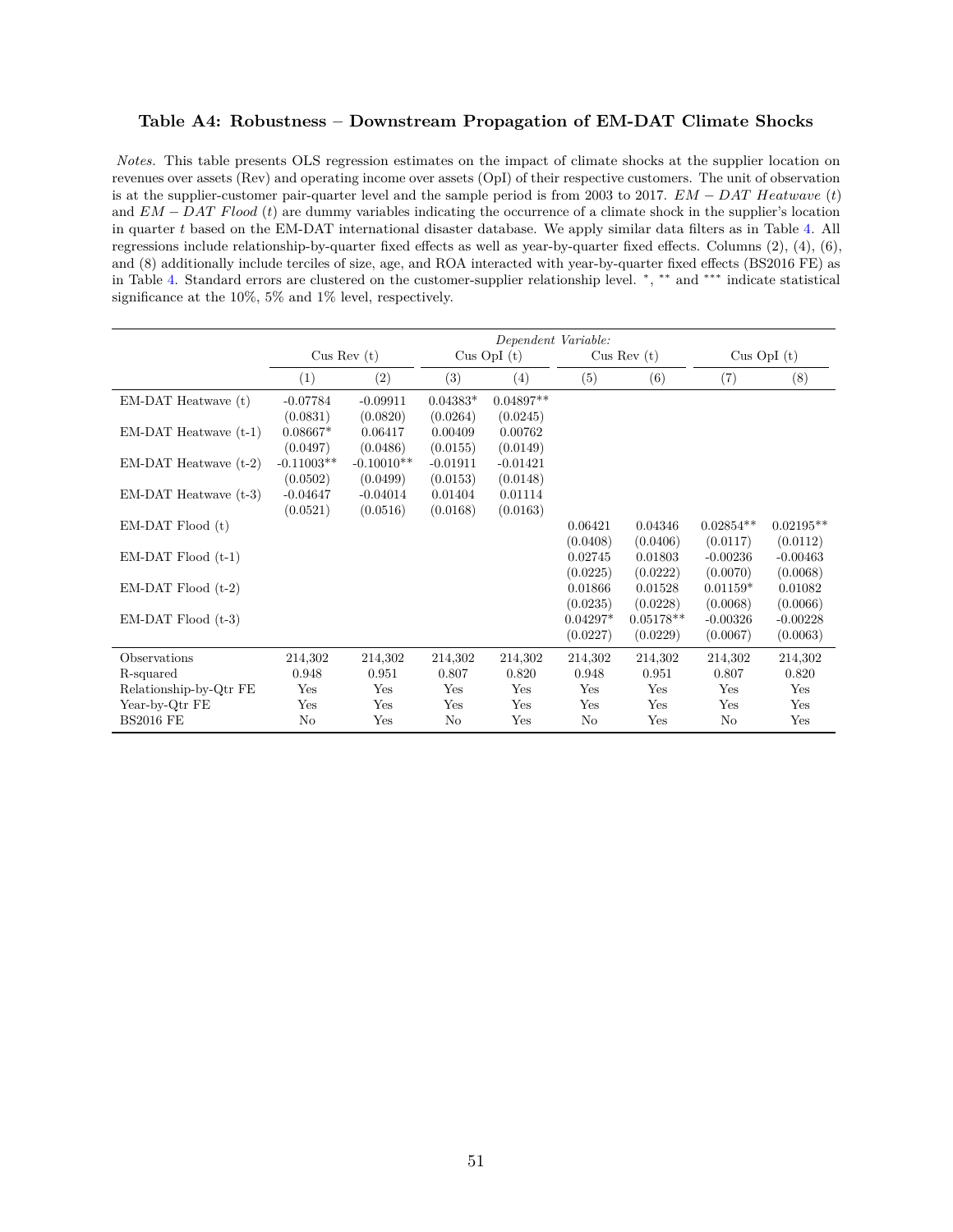#### **Table A5: Robustness – Expected vs. Realized Climate Risk**

<span id="page-52-0"></span>*Notes.* This table presents linear probability model estimates on the impact of realized vs. expected supplierfirm climate shocks on the likelihood of supply-chain relationship termination. The sample and variables are constructed similarly as in Table [6.](#page-45-0) In Panels A, B, and C we use benchmark periods of seven, ten, and fifteen years before the establishment of a supply-chain relationship to construct our main variables of interest, 1 (*Realized > Expected Climate Shocks*)(*t*), as illustrated in Figure [3.](#page-35-0) We apply similar data filters as in Table [6.](#page-45-0) The regressions include relationship fixed effects, year fixed effects, supplier-industry-by-year, supplier-country-by-year, and supplier-country-by-customer-country-by-year fixed effects as indicated. Robust standard errors are clustered on the relationship level. \*, \*\* and \*\*\* indicate statistical significance at the 10%, 5% and 1% level, respectively.

#### **Panel A: 7-year benchmark period**

|                                                 |                          |                          |                          | Dependent Variable: Last Relationship Year $(0/1)$ |                          |                          |                          |                          |
|-------------------------------------------------|--------------------------|--------------------------|--------------------------|----------------------------------------------------|--------------------------|--------------------------|--------------------------|--------------------------|
|                                                 | (1)                      | (2)                      | $_{(3)}$                 | (4)                                                | (5)                      | $\left( 6\right)$        | (7)                      | (8)                      |
| $1 (Realized > Expected\; Heatwaves)$ (t)       | $0.01340***$<br>(0.0021) | $0.01259***$<br>(0.0021) | $0.00744***$<br>(0.0022) | $0.00564***$<br>(0.0022)                           |                          |                          |                          |                          |
| $\pmb{\quad 1}$ (Realized > Expected Floods)(t) |                          |                          |                          |                                                    | $0.07069***$<br>(0.0022) | $0.07149***$<br>(0.0022) | $0.06483***$<br>(0.0023) | $0.06027***$<br>(0.0023) |
| <b>Observations</b>                             | 299.718                  | 298.053                  | 297.998                  | 294.330                                            | 299.718                  | 298,053                  | 297.998                  | 294,330                  |
| R-squared                                       | 0.353                    | 0.378                    | 0.413                    | 0.415                                              | 0.356                    | 0.381                    | 0.415                    | 0.417                    |
| Relationship FE                                 | Yes                      | Yes                      | Yes                      | Yes                                                | Yes                      | Yes                      | Yes                      | Yes                      |
| Yr FE                                           | Yes                      | Yes                      | Yes                      | Yes                                                | Yes                      | Yes                      | Yes                      | Yes                      |
| Sup-Industry-by-Yr FE                           | No                       | Yes                      | Yes                      | $\rm No$                                           | No                       | Yes                      | Yes                      | N <sub>o</sub>           |
| Sup-Country-by-Yr FE                            | No                       | Yes                      | Yes                      | No                                                 | No                       | Yes                      | Yes                      | N <sub>o</sub>           |
| Sup-Country-by-Cus-Country-by-Yr FE             | No                       | No                       | No                       | Yes                                                | No                       | No                       | No                       | Yes                      |

#### **Panel B: 10-year benchmark period**

|                                                  | Dependent Variable: Last Relationship Year $(0/1)$ |                       |              |                   |                   |                   |              |                |  |
|--------------------------------------------------|----------------------------------------------------|-----------------------|--------------|-------------------|-------------------|-------------------|--------------|----------------|--|
|                                                  | $\left(1\right)$                                   | $^{\left( 2\right) }$ | (3)          | $\left( 4\right)$ | $\left( 5\right)$ | $\left( 6\right)$ | (7)          | (8)            |  |
| $\mathbb{1}$ (Realized > Expected Heatwaves) (t) | $0.01452***$                                       | $0.01203***$          | $0.00671***$ | $0.00662***$      |                   |                   |              |                |  |
|                                                  | (0.0021)                                           | (0.0021)              | (0.0021)     | (0.0021)          |                   |                   |              |                |  |
| $\mathbb{1}$ (Realized > Expected Floods) (t)    |                                                    |                       |              |                   | $0.07492***$      | $0.07381***$      | $0.07195***$ | $0.06895***$   |  |
|                                                  |                                                    |                       |              |                   | (0.0022)          | (0.0022)          | (0.0023)     | (0.0023)       |  |
| <b>Observations</b>                              | 299.718                                            | 298.053               | 297,998      | 294.330           | 299.718           | 298,053           | 297.998      | 294,330        |  |
| R-squared                                        | 0.353                                              | 0.378                 | 0.413        | 0.415             | 0.356             | 0.381             | 0.415        | 0.417          |  |
| Relationship FE                                  | Yes                                                | Yes                   | Yes          | Yes               | Yes               | Yes               | Yes          | Yes            |  |
| Yr FE                                            | Yes                                                | Yes                   | Yes          | Yes               | Yes               | Yes               | Yes          | Yes            |  |
| Sup-Industry-by-Yr FE                            | No                                                 | Yes                   | Yes          | $\rm No$          | No                | Yes               | Yes          | N <sub>o</sub> |  |
| Sup-Country-by-Yr FE                             | No                                                 | Yes                   | Yes          | No                | No                | Yes               | Yes          | N <sub>o</sub> |  |
| Sup-Country-by-Cus-Country-by-Yr FE              | No                                                 | No                    | No           | Yes               | No                | No                | No           | Yes            |  |

#### **Panel C: 15-year benchmark period**

|                                           | Dependent Variable: Last Relationship Year $(0/1)$ |                          |                          |                          |                          |                          |                          |                          |  |
|-------------------------------------------|----------------------------------------------------|--------------------------|--------------------------|--------------------------|--------------------------|--------------------------|--------------------------|--------------------------|--|
|                                           | (1)                                                | (2)                      | (3)                      | $^{(4)}$                 | $\left( 5\right)$        | $^{(6)}$                 | (7)                      | (8)                      |  |
| $1 (Realized > Expected\; Heatwaves)$ (t) | $0.01984***$<br>(0.0021)                           | $0.01691***$<br>(0.0021) | $0.01286***$<br>(0.0022) | $0.01414***$<br>(0.0022) |                          |                          |                          |                          |  |
| $1 (Realized > Expected \; Floods)$ (t)   |                                                    |                          |                          |                          | $0.06034***$<br>(0.0022) | $0.05982***$<br>(0.0022) | $0.05815***$<br>(0.0023) | $0.05595***$<br>(0.0023) |  |
| Observations                              | 299.718                                            | 298.053                  | 297.998                  | 294.330                  | 299.718                  | 298,053                  | 297.998                  | 294,330                  |  |
| R-squared                                 | 0.353                                              | 0.378                    | 0.413                    | 0.415                    | 0.355                    | 0.380                    | 0.414                    | 0.416                    |  |
| Relationship FE                           | Yes                                                | Yes                      | Yes                      | Yes                      | Yes                      | Yes                      | Yes                      | Yes                      |  |
| Yr FE                                     | Yes                                                | Yes                      | Yes                      | Yes                      | Yes                      | Yes                      | Yes                      | Yes                      |  |
| Sup-Industry-by-Yr FE                     | No                                                 | Yes                      | Yes                      | $\rm No$                 | No                       | Yes                      | Yes                      | No                       |  |
| Sup-Country-by-Yr FE                      | No                                                 | Yes                      | Yes                      | No                       | No                       | Yes                      | Yes                      | No                       |  |
| Sup-Country-by-Cus-Country-by-Yr FE       | No                                                 | No                       | No                       | Yes                      | No                       | No                       | No                       | Yes                      |  |